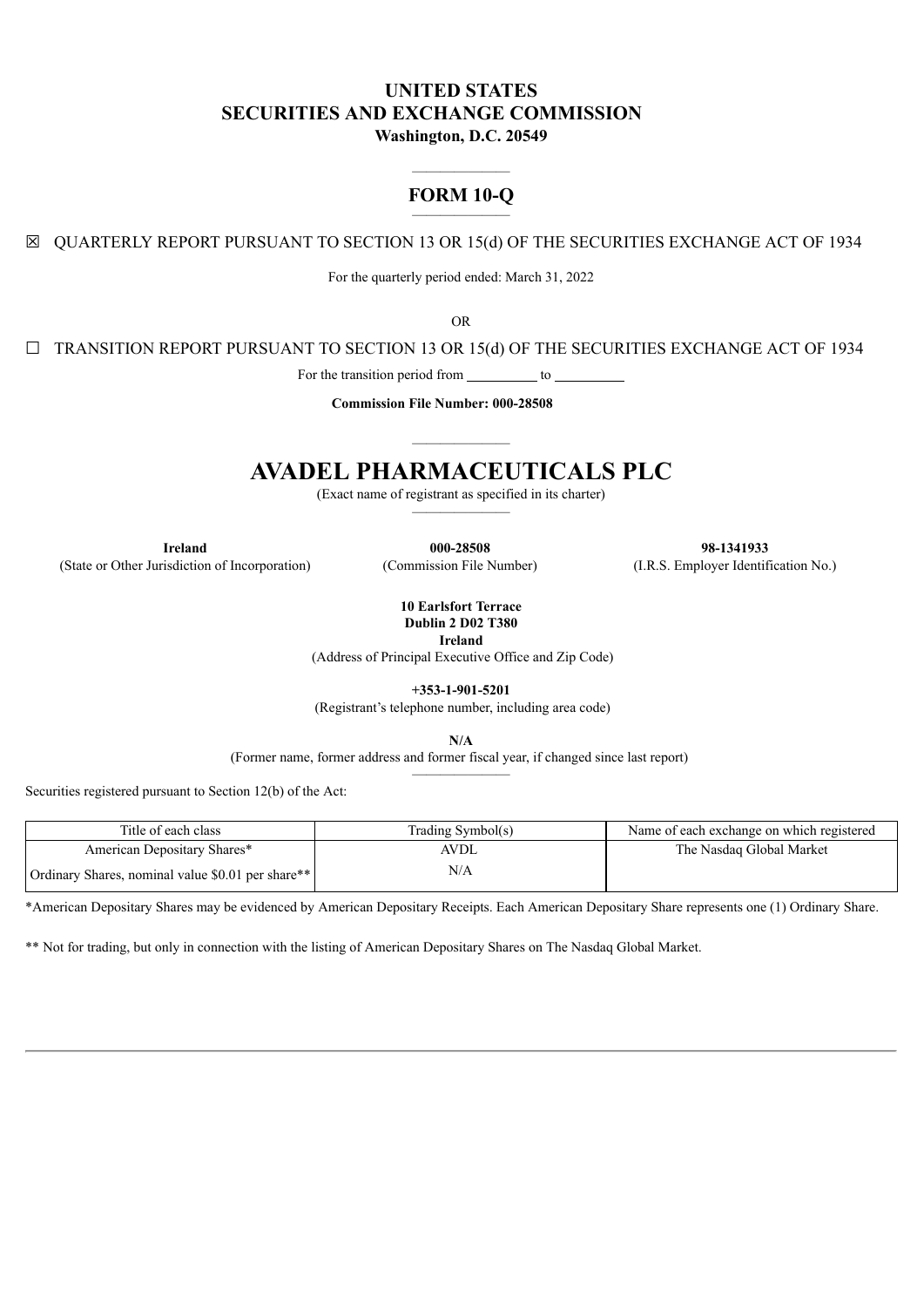Indicate by check mark whether the registrant (1) has filed all reports required to be filed by Section 13 or 15(d) of the Securities Exchange Act of 1934 during the preceding 12 months (or for such shorter period that the Registrant was required to file such reports), and (2) has been subject to such filing requirements for the past 90 days. Yes  $\Box$  No  $\Box$ 

Indicate by check mark whether the registrant has submitted electronically and posted on its corporate Web site, if any, every Interactive Data File required to be submitted and posted pursuant to Rule 405 of Regulation S-T during the preceding 12 months (or for such shorter period that the registrant was required to submit and post such files). Yes  $\boxdot$  No  $\Box$ 

Indicate by check mark whether the registrant is a large accelerated filer, an accelerated filer, a non-accelerated filer, smaller reporting company, or an emerging growth company. See the definitions of "large accelerated filer," "accelerated filer," "smaller reporting company," and "emerging growth company" in Rule 12b-2 of the Exchange Act.

| Large accelerated filer | Accelerated filer         |  |
|-------------------------|---------------------------|--|
| Non-accelerated         | Smaller reporting company |  |
|                         | Emerging growth company   |  |

If an emerging growth company, indicate by check mark if the registrant has elected not to use the extended transition period for complying with any new or revised financial accounting standards provided pursuant to Section 13(a) of the Exchange Act  $\Box$ 

Indicate by check mark whether the registrant is a shell company (as defined in Rule 12b-2 of the Exchange Act). Yes  $\Box$  No  $\Box$ 

At May 4, 2022, 59,038,237 ordinary shares, nominal value \$0.01 each, of the Company were outstanding.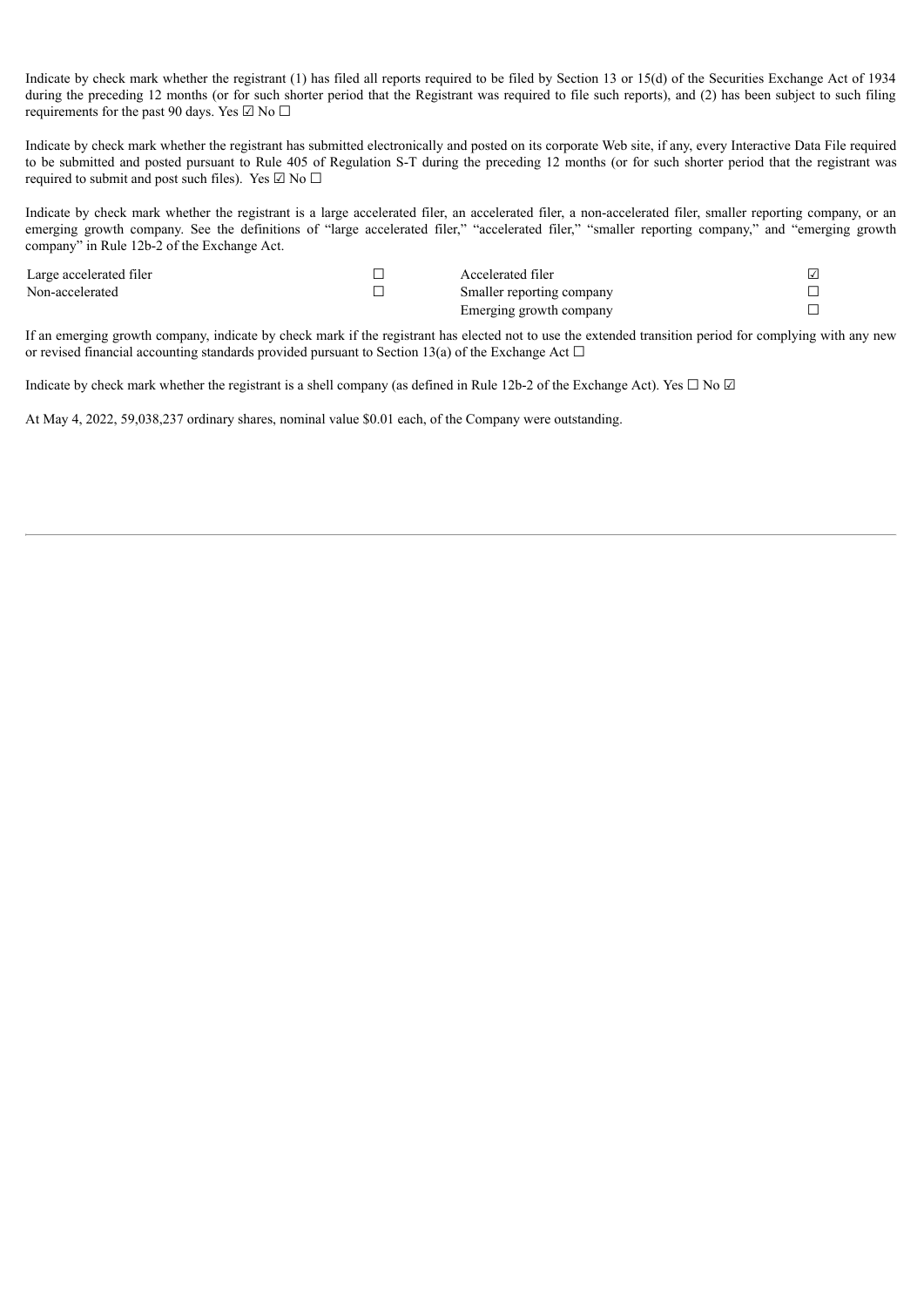### **TABLE OF CONTENTS**

|           |                                                                                              | Page #         |
|-----------|----------------------------------------------------------------------------------------------|----------------|
|           | <b>Cautionary Note Regarding Forward Looking Statements</b>                                  |                |
|           |                                                                                              |                |
|           | <b>PART I - FINANCIAL INFORMATION</b>                                                        |                |
| Item 1.   | <b>Financial Statements</b>                                                                  | $\overline{4}$ |
| Item 2.   | <u>Management's Discussion and Analysis of Financial Condition and Results of Operations</u> | 20             |
| Item 3.   | Quantitative and Qualitative Disclosures About Market Risk                                   | 26             |
| Item 4.   | <b>Controls and Procedures</b>                                                               | 27             |
|           |                                                                                              |                |
|           | <b>PART II - OTHER INFORMATION</b>                                                           |                |
| Item 1.   | <b>Legal Proceedings</b>                                                                     | 28             |
| Item 1A.  | <b>Risk Factors</b>                                                                          | 28             |
| Item 2.   | Unregistered Sales of Equity Securities and Use of Proceeds                                  | 28             |
| Item $3.$ | <b>Defaults Upon Senior Securities</b>                                                       | 28             |
| Item 4.   | <b>Mine Safety Disclosures</b>                                                               | 28             |
| Item 5.   | <b>Other Information</b>                                                                     | 28             |
| Item 6.   | <b>Exhibits</b>                                                                              | 29             |

#### NOTE REGARDING TRADEMARKS

We own various trademark registrations and applications, and unregistered trademarks, including Avadel®, Micropump®, LiquiTime® and Medusa®. All other trade names, trademarks and service marks of other companies appearing in this Quarterly Report are the property of their respective holders. Solely for convenience, the trademarks and trade names in this Quarterly Report may be referred to without the ® and ™ symbols, but such references should not be construed as any indicator that their respective owners will not assert, to the fullest extent under applicable law, their rights thereto. We do not intend to use or display other companies' trademarks and trade names to imply a relationship with, or endorsement or sponsorship of us by, any other companies.

<span id="page-2-0"></span>From time to time, we may use our website, LinkedIn or our Twitter account (@AvadelPharma) to distribute material information. Our financial and other material information is routinely posted to and accessible on the Investors section of our website, available at www.avadel.com. Investors are encouraged to review the Investors section of our website because we may post material information on that site that is not otherwise disseminated by us. Information that is contained in and can be accessed through our website, our LinkedIn posts or our Twitter posts are not incorporated into, and does not form a part of, this Quarterly Report.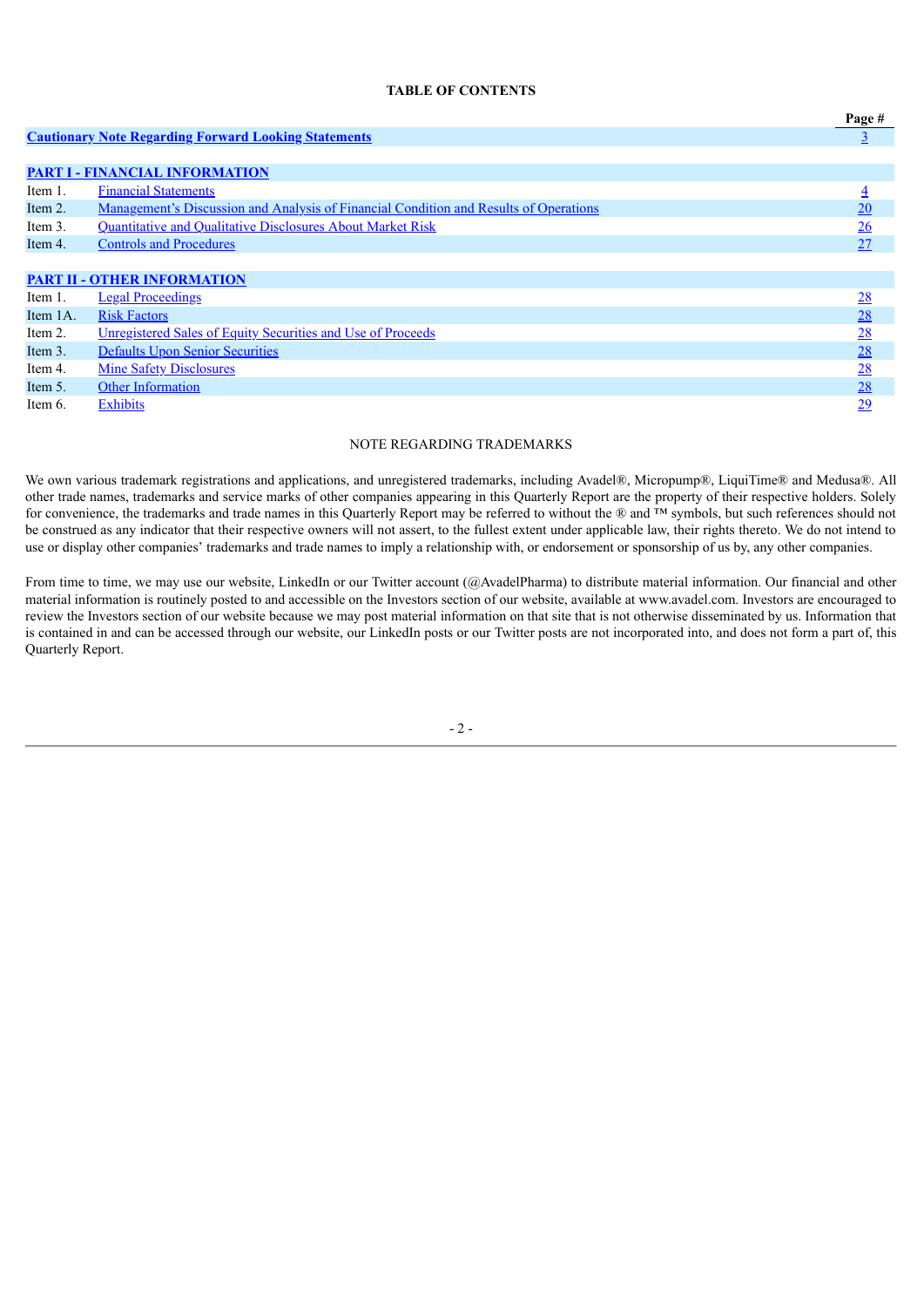#### **Cautionary Disclosure Regarding Forward-Looking Statements**

This Quarterly Report on Form 10-Q includes "forward-looking statements" within the meaning of Section 27A of the Securities Act of 1933, as amended (the "Securities Act"), and Section 21E of the Securities Exchange Act of 1934, as amended, (the "Exchange Act"). Any statements about our expectations, beliefs, plans, objectives, assumptions or future events or performance are not historical facts and may be forward-looking. These statements are often, but are not always, made through the use of words or phrases such as "may," "will," "could," "should," "expects," "intends," "plans," "anticipates," "believes," "estimates," "predicts," "projects," "potential," "continue," and similar expressions, or the negative of these terms, or similar expressions. Accordingly, these statements involve estimates, assumptions, risks and uncertainties which could cause actual results to differ materially from those expressed in them.

This Quarterly Report on Form 10-Q contains forward-looking statements that are based on our management's belief and assumptions and on information currently available to our management. These statements relate to future events or our future financial performance, and involve known and unknown risks, uncertainties and other factors that may cause our actual results, levels of activity, performance or achievements to be materially different from any future results, levels of activity, performance or achievements expressed or implied by these forward-looking statements. Forward-looking statements include, but are not limited to, statements about:

- Our reliance on a single lead product candidate, FT218;
- Our ability to obtain regulatory approval of and successfully commercialize FT218, including any delays in approval;
- The ability of FT218, if approved, to gain market acceptance;
- Our ability to enter into strategic partnerships for the commercialization, manufacturing and distribution of FT218, if approved;
- Our dependence on a limited number of suppliers for the manufacturing of FT218 and certain raw materials used in FT218 and any failure of such suppliers to deliver sufficient quantities of these raw materials, which could have a material adverse effect on our business;
- Our ability to finance our operations on acceptable terms, either through the raising of capital, the incurrence of convertible or other indebtedness or through strategic financing or commercialization partnerships;
- Our expectations about the potential market size and market participation for FT218;
- Our ability to continue to service our Exchangeable Senior Notes due February 2023 (the "February 2023 Notes") and our Exchangeable Senior Notes due October 2023 (the "October 2023 Notes", together with the February 2023 Notes, the "2023 Notes"), including making the ongoing interest payments on the 2023 Notes, settling exchanges of the 2023 Notes in cash or completing any required repurchases of the 2023 Notes;
- The potential impact of COVID-19 on our business and future operating results;
- Our ability to hire and retain key members of our leadership team and other personnel; and
- Competition existing today or that will likely arise in the future.

<span id="page-3-0"></span>These forward-looking statements are neither promises nor guarantees of future performance due to a variety of risks and uncertainties and other factors more fully discussed in the "Risk Factors" section in Part I, Item 1A of the Annual Report on Form 10-K filed with the U.S. Securities and Exchange Commission ("SEC") on March 16, 2022 and the risk factors and cautionary statements described in other documents that we file from time to time with the SEC. Given these uncertainties, readers should not place undue reliance on our forward-looking statements. These forward-looking statements speak only as of the date on which the statements were made and are not guarantees of future performance. Except as required by law, we assume no obligation to update these forward-looking statements publicly, or to revise any forward-looking statements to reflect events or developments occurring after the date of this Quarterly Report, even if new information becomes available in the future.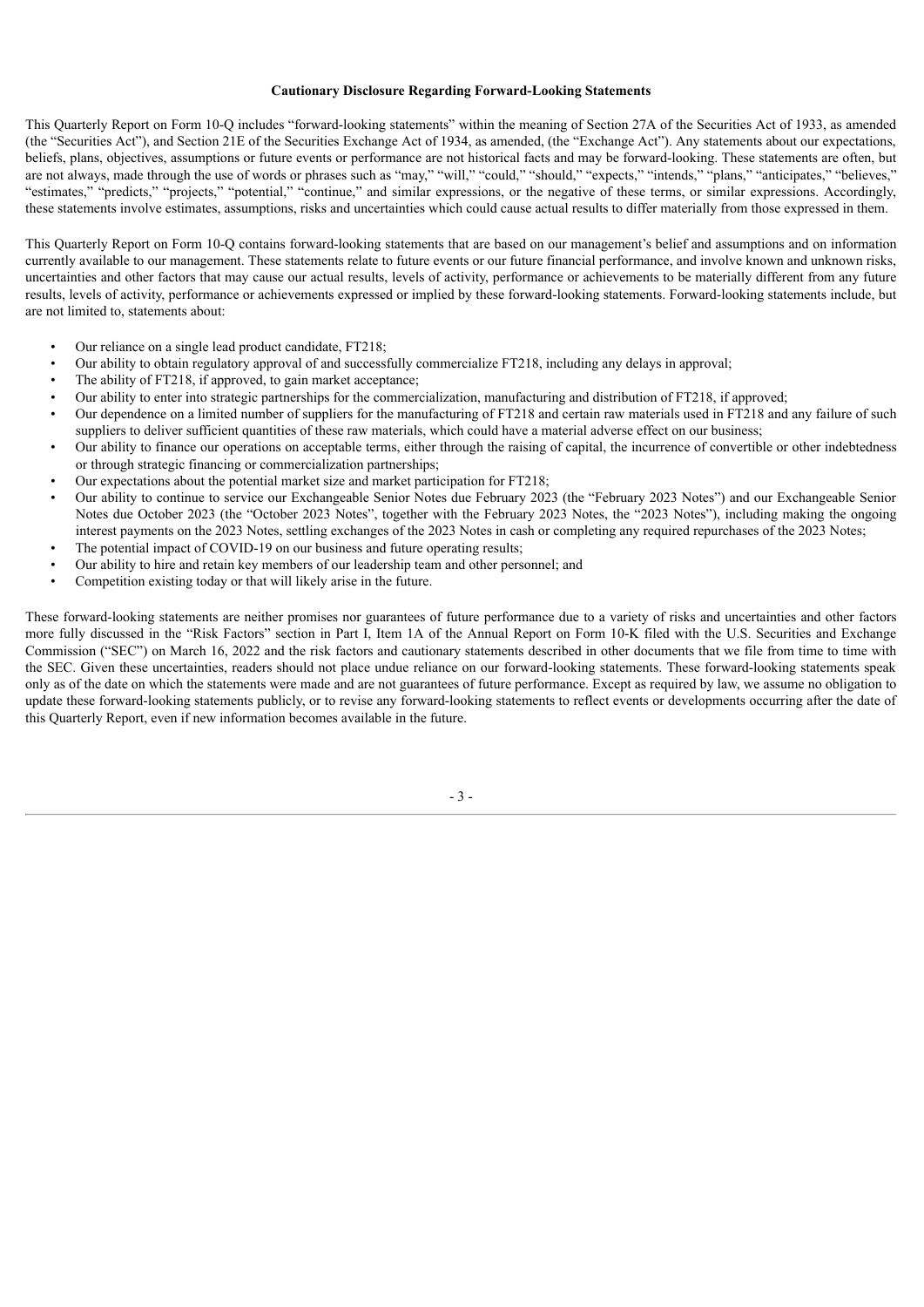### **PART I – FINANCIAL INFORMATION**

### <span id="page-4-0"></span>**ITEM 1. FINANCIAL STATEMENTS**

### **AVADEL PHARMACEUTICALS PLC CONDENSED CONSOLIDATED STATEMENTS OF LOSS**

*(In thousands, except per share data)*

*(Unaudited)*

|                                                         | Three Months Ended March 31, |           |  |  |  |
|---------------------------------------------------------|------------------------------|-----------|--|--|--|
|                                                         | 2022                         | 2021      |  |  |  |
| Operating expenses:                                     |                              |           |  |  |  |
| Research and development expenses                       | \$<br>$6,991$ \$             | 3,852     |  |  |  |
| Selling, general and administrative expenses            | 21,635                       | 11,012    |  |  |  |
| Restructuring income                                    |                              | (53)      |  |  |  |
| Total operating expense                                 | 28,626                       | 14,811    |  |  |  |
| Operating loss                                          | (28,626)                     | (14, 811) |  |  |  |
| Investment and other (expense) income, net              | (137)                        | 610       |  |  |  |
| Interest expense                                        | (2,017)                      | (1,929)   |  |  |  |
| Gain from release of certain liabilities                | 33                           | 78        |  |  |  |
| Loss before income taxes                                | (30, 747)                    | (16, 052) |  |  |  |
| Income tax benefit                                      | (4,323)                      | (2,607)   |  |  |  |
| Net loss                                                | (26, 424)                    | (13, 445) |  |  |  |
|                                                         |                              |           |  |  |  |
| Net loss per share - basic                              | \$<br>$(0.45)$ \$            | (0.23)    |  |  |  |
| Net loss per share - diluted                            | (0.45)                       | (0.23)    |  |  |  |
|                                                         |                              |           |  |  |  |
| Weighted average number of shares outstanding - basic   | 58,824                       | 58,443    |  |  |  |
| Weighted average number of shares outstanding - diluted | 58,824                       | 58,443    |  |  |  |

*See accompanying notes to unaudited condensed consolidated financial statements.*

- 4 -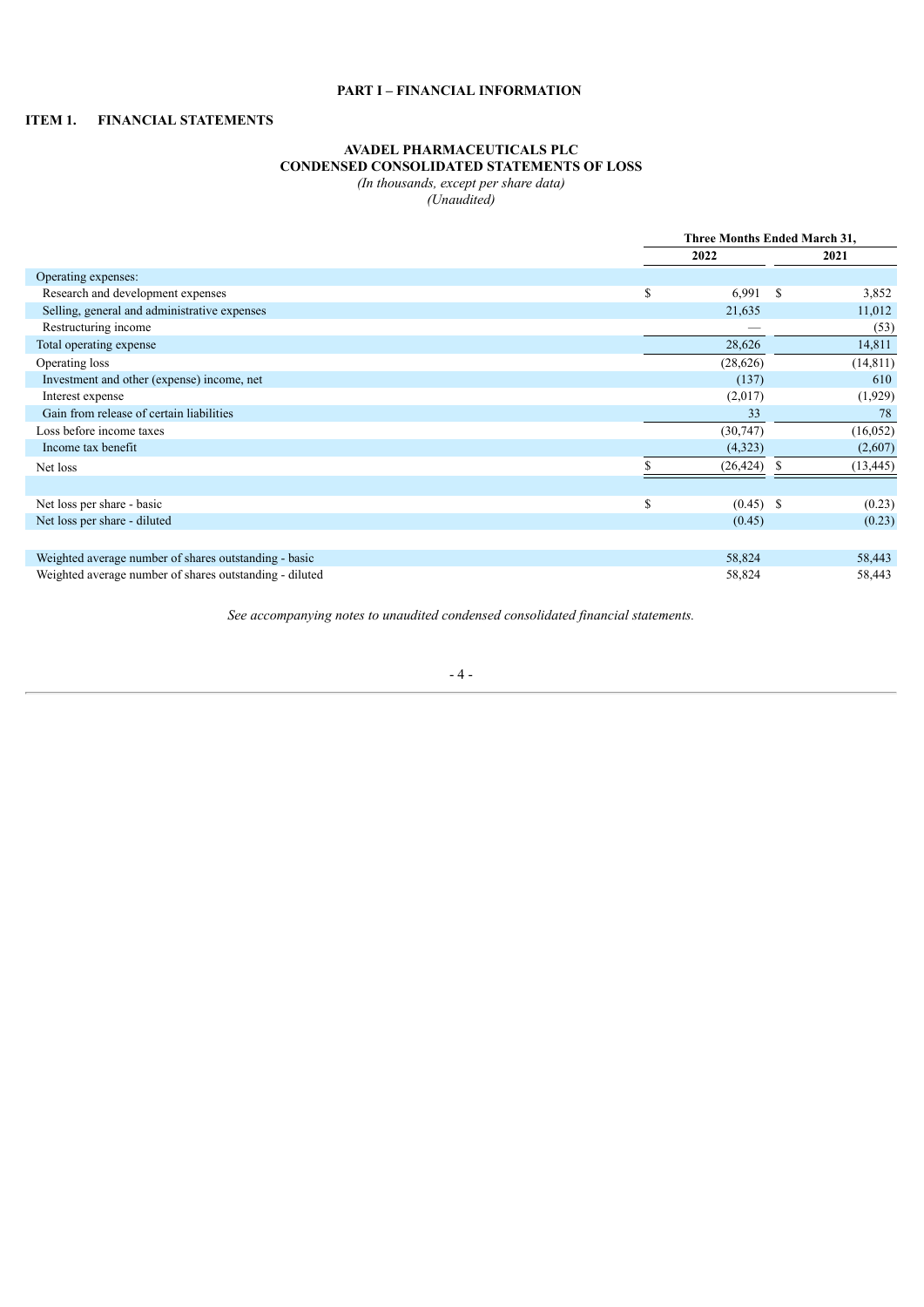### **AVADEL PHARMACEUTICALS PLC CONDENSED CONSOLIDATED STATEMENTS OF COMPREHENSIVE LOSS**

*(In thousands) (Unaudited)*

|                                                                                                     | Three Months Ended March 31, |           |  |  |  |  |  |
|-----------------------------------------------------------------------------------------------------|------------------------------|-----------|--|--|--|--|--|
|                                                                                                     | 2022                         | 2021      |  |  |  |  |  |
| Net loss                                                                                            | $(26, 424)$ \$               | (13, 445) |  |  |  |  |  |
| Other comprehensive loss, net of tax:                                                               |                              |           |  |  |  |  |  |
| Foreign currency translation loss                                                                   | (185)                        | (718)     |  |  |  |  |  |
| Net other comprehensive loss, net of income tax benefit (expense) of \$330 and \$(55), respectively | (917)                        | (537)     |  |  |  |  |  |
| Total other comprehensive loss, net of tax                                                          | (1,102)                      | (1,255)   |  |  |  |  |  |
| Total comprehensive loss                                                                            | $(27,526)$ \$                | (14,700)  |  |  |  |  |  |

*See accompanying notes to unaudited condensed consolidated financial statements.*

### - 5 -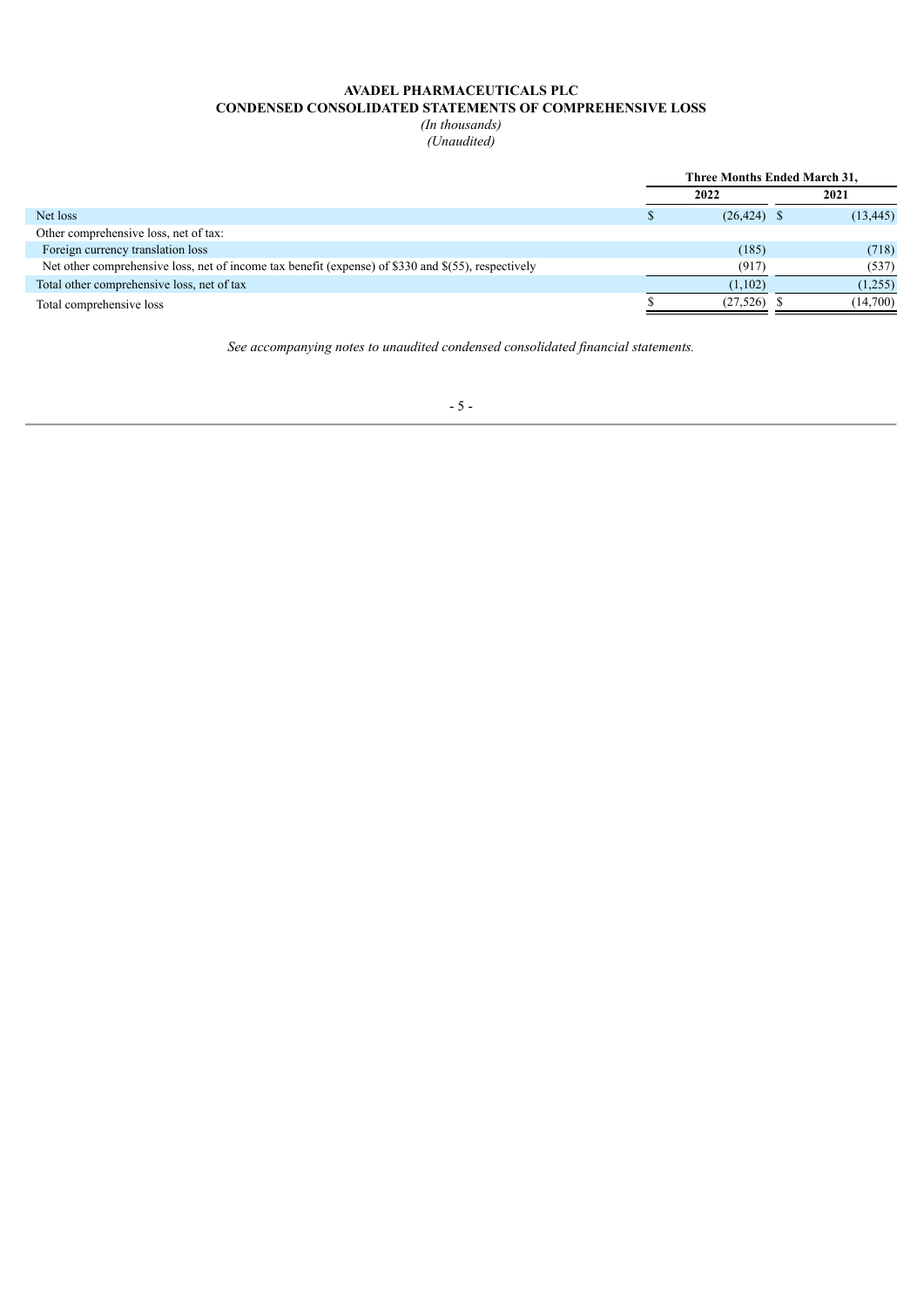# **AVADEL PHARMACEUTICALS PLC CONDENSED CONSOLIDATED BALANCE SHEETS**

*(In thousands, except per share data)*

|                                                                                                                                                                                                  | March 31, 2022 |             |               | December 31, 2021 |
|--------------------------------------------------------------------------------------------------------------------------------------------------------------------------------------------------|----------------|-------------|---------------|-------------------|
|                                                                                                                                                                                                  |                | (Unaudited) |               |                   |
| <b>ASSETS</b>                                                                                                                                                                                    |                |             |               |                   |
| Current assets:                                                                                                                                                                                  |                |             |               |                   |
| Cash and cash equivalents                                                                                                                                                                        | $\mathbb{S}$   | 60,873      | $\mathbb{S}$  | 50,708            |
| Marketable securities                                                                                                                                                                            |                | 62,608      |               | 106,513           |
| Research and development tax credit receivable                                                                                                                                                   |                | 2,387       |               | 2,443             |
| Prepaid expenses and other current assets                                                                                                                                                        |                | 34,873      |               | 32,826            |
| Total current assets                                                                                                                                                                             |                | 160,741     |               | 192,490           |
| Property and equipment, net                                                                                                                                                                      |                | 268         |               | 285               |
| Operating lease right-of-use assets                                                                                                                                                              |                | 2,410       |               | 2,652             |
| Goodwill                                                                                                                                                                                         |                | 16,836      |               | 16,836            |
| Research and development tax credit receivable                                                                                                                                                   |                | 1,237       |               | 1,225             |
| Other non-current assets                                                                                                                                                                         |                | 39,635      |               | 33,777            |
| Total assets                                                                                                                                                                                     | $\mathbb{S}$   | 221,127     | $\mathcal{S}$ | 247,265           |
|                                                                                                                                                                                                  |                |             |               |                   |
| <b>LIABILITIES AND SHAREHOLDERS' EQUITY</b>                                                                                                                                                      |                |             |               |                   |
| Current liabilities:                                                                                                                                                                             |                |             |               |                   |
| Current portion of long-term debt                                                                                                                                                                | $\mathbb{S}$   | $26,184$ \$ |               |                   |
| Current portion of operating lease liability                                                                                                                                                     |                | 917         |               | 900               |
| Accounts payable                                                                                                                                                                                 |                | 6,048       |               | 7,679             |
| Accrued expenses                                                                                                                                                                                 |                | 9,432       |               | 7,151             |
| Other current liabilities                                                                                                                                                                        |                | 1,442       |               | 5,270             |
| Total current liabilities                                                                                                                                                                        |                | 44,023      |               | 21,000            |
| Long-term debt                                                                                                                                                                                   |                | 116.525     |               | 142,397           |
| Long-term operating lease liability                                                                                                                                                              |                | 1,500       |               | 1,707             |
| Other non-current liabilities                                                                                                                                                                    |                | 3,847       |               | 3,917             |
| <b>Total liabilities</b>                                                                                                                                                                         |                | 165,895     |               | 169,021           |
| Shareholders' equity:                                                                                                                                                                            |                |             |               |                   |
| Preferred shares, nominal value of \$0.01 per share; 50,000 shares authorized; 488 issued and outstanding<br>at March 31, 2022 and 488 issued and outstanding at December 31, 2021, respectively |                | 5           |               | 5                 |
| Ordinary shares, nominal value of \$0.01 per share; 500,000 shares authorized; 59,032 issued and<br>outstanding at March 31, 2022 and 58,620 issued and outstanding at December 31, 2021         |                | 590         |               | 586               |
| Additional paid-in capital                                                                                                                                                                       |                | 553,859     |               | 549,349           |
| Accumulated deficit                                                                                                                                                                              |                | (474, 180)  |               | (447,756)         |
| Accumulated other comprehensive loss                                                                                                                                                             |                | (25, 042)   |               | (23,940)          |
| Total shareholders' equity                                                                                                                                                                       |                | 55,232      |               | 78,244            |
| Total liabilities and shareholders' equity                                                                                                                                                       | $\mathbb{S}$   | 221,127     | $\mathsf{\$}$ | 247,265           |

*See accompanying notes to unaudited condensed consolidated financial statements.*

- 6 -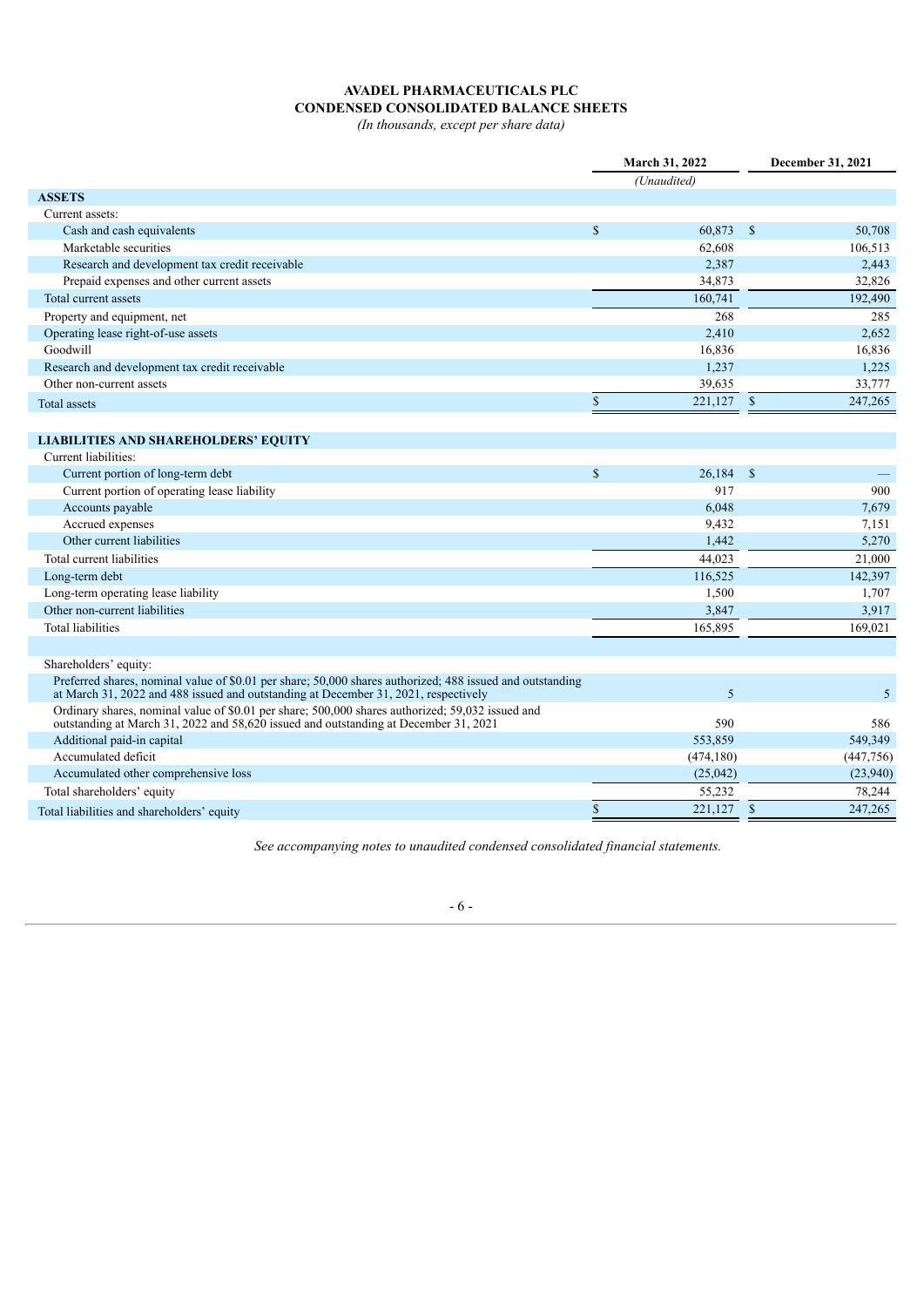### **AVADEL PHARMACEUTICALS PLC CONDENSED CONSOLIDATED STATEMENTS OF SHAREHOLDERS' EQUITY** *(In thousands)*

*(Unaudited)*

# **Three Months Ended March 31, 2022**

|                                                |               | <b>Ordinary shares</b> |               | <b>Preferred shares</b> |               | <b>Additional</b> | Accumulated     | Accumulated<br>other<br>comprehensive | <b>Total</b><br>shareholders' |
|------------------------------------------------|---------------|------------------------|---------------|-------------------------|---------------|-------------------|-----------------|---------------------------------------|-------------------------------|
|                                                | <b>Shares</b> | Amount                 | <b>Shares</b> | Amount                  |               | paid-in capital   | deficit         | loss                                  | equity                        |
| <b>Balance, December 31, 2021</b>              | 58,620        | 586<br>S               | 488           |                         | <sup>\$</sup> | 549,349 \$        | $(447,756)$ \$  | $(23,940)$ \$                         | 78,244                        |
| Net loss                                       |               |                        |               |                         |               |                   | (26, 424)       |                                       | (26, 424)                     |
| Other comprehensive loss                       | _             |                        |               |                         |               |                   |                 | (1,102)                               | (1,102)                       |
| Exercise of stock options                      | 275           |                        |               |                         |               | 1,903             |                 |                                       | 1,906                         |
| Vesting of restricted shares                   | 119           |                        |               |                         |               | (1)               |                 |                                       |                               |
| Employee share purchase plan<br>share issuance | 18            |                        |               |                         |               | 103               |                 |                                       | 103                           |
| Stock-based compensation<br>expense            |               |                        |               |                         |               | 2,505             |                 |                                       | 2,505                         |
| Balance, March 31, 2022                        | 59,032        | 590                    | 488           |                         |               | 553,859           | $(474, 180)$ \$ | (25,042)                              | 55,232                        |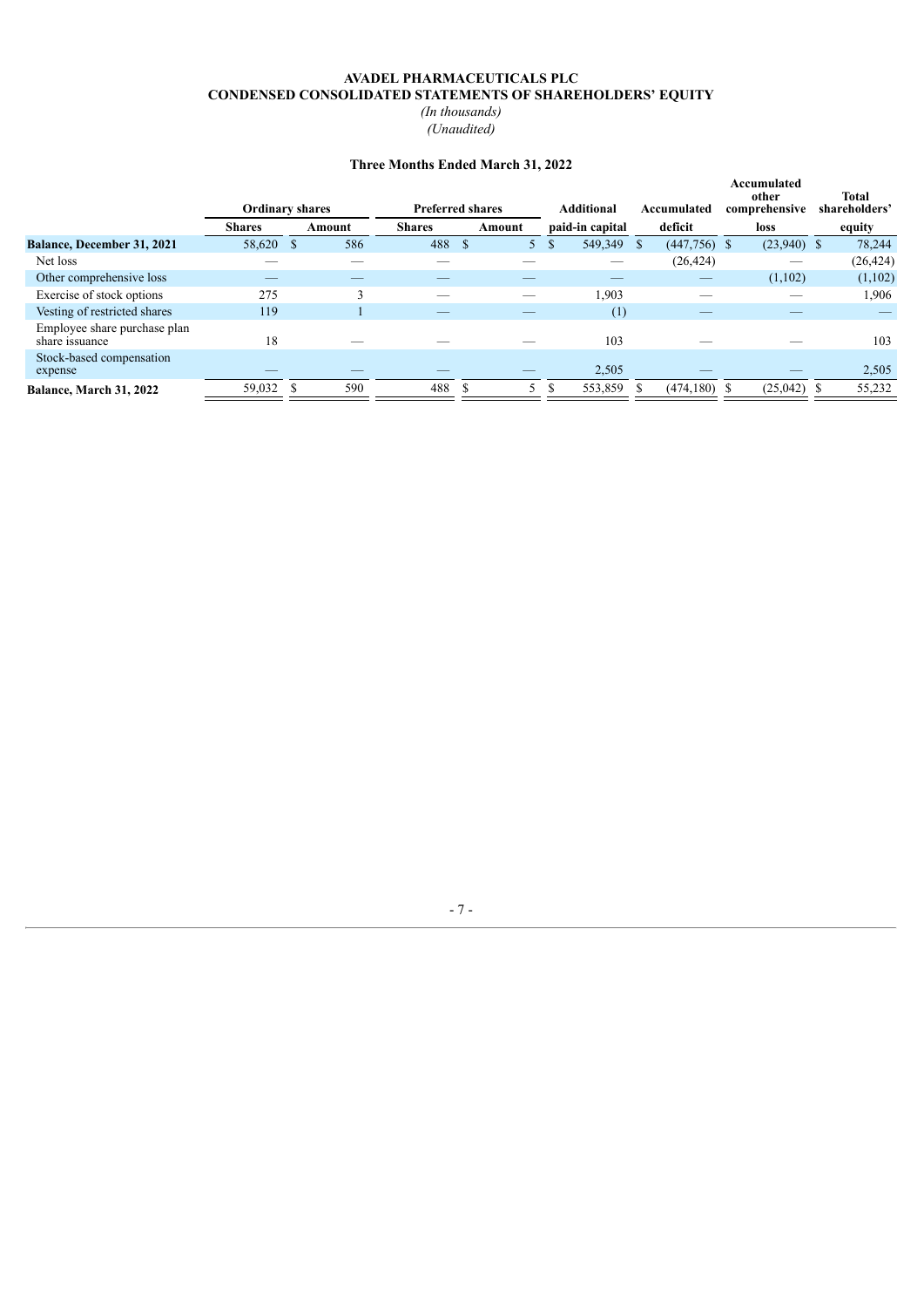# **AVADEL PHARMACEUTICALS PLC CONDENSED CONSOLIDATED STATEMENTS OF SHAREHOLDERS' EQUITY**

*(In thousands) (Unaudited)*

### **Three Months Ended March 31, 2021**

|                                                |               | <b>Ordinary shares</b> |               | <b>Preferred shares</b> |                      |            | Accumulated                    | Accumulated<br>other<br>comprehensive | <b>Total</b><br>shareholders' |
|------------------------------------------------|---------------|------------------------|---------------|-------------------------|----------------------|------------|--------------------------------|---------------------------------------|-------------------------------|
|                                                | <b>Shares</b> | Amount                 | <b>Shares</b> | Amount                  |                      | capital    | deficit                        | loss                                  | equity                        |
| <b>Balance, December 31, 2020</b>              | 58,396        | <sup>\$</sup>          | 583<br>488    |                         | -S<br>5 <sup>1</sup> | 566,916 \$ | $(384, 187)$ \$                | $(21,051)$ \$                         | 162,266                       |
| Impact of the adoption of ASU<br>2020-06       |               |                        |               |                         |                      | (26,699)   | 13,760                         |                                       | (12,939)                      |
| Net loss                                       |               |                        |               |                         |                      |            | (13, 445)                      |                                       | (13, 445)                     |
| Other comprehensive loss                       |               |                        |               |                         |                      |            | $\overbrace{\hspace{25mm}}^{}$ | (1,255)                               | (1,255)                       |
| Exercise of stock options                      | 23            |                        |               |                         |                      | 106        |                                |                                       | 106                           |
| Vesting of restricted shares                   | 61            |                        |               |                         |                      | (1)        |                                |                                       |                               |
| Employee share purchase plan<br>share issuance | 8             |                        |               |                         |                      | 43         |                                |                                       | 43                            |
| Stock-based compensation<br>expense            |               |                        |               |                         |                      | 1,728      |                                |                                       | 1,728                         |
| <b>Balance, March 31, 2021</b>                 | 58,488        | <sup>\$</sup>          | 584<br>488    |                         |                      | 542,093    | (383, 872)                     | $(22,306)$ \$                         | 136,504                       |

- 8 -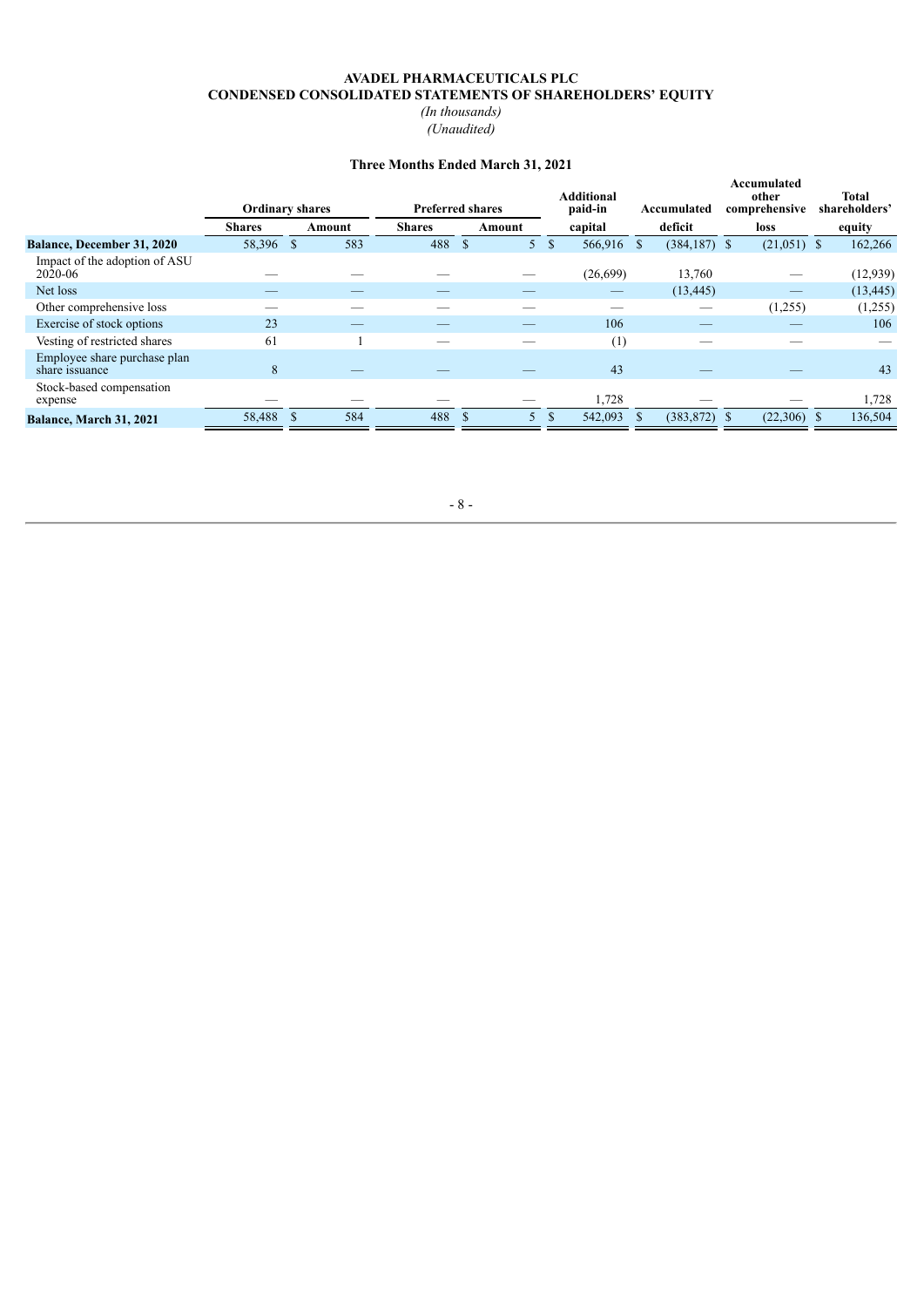### **AVADEL PHARMACEUTICALS PLC CONDENSED CONSOLIDATED STATEMENTS OF CASH FLOWS**

*(In thousands) (Unaudited)*

|                                                                               |              | <b>Three Months Ended March 31,</b> |              |           |  |  |  |
|-------------------------------------------------------------------------------|--------------|-------------------------------------|--------------|-----------|--|--|--|
|                                                                               |              | 2022                                |              | 2021      |  |  |  |
| Cash flows from operating activities:                                         |              |                                     |              |           |  |  |  |
| Net loss                                                                      | $\mathbf{s}$ | $(26, 424)$ \$                      |              | (13, 445) |  |  |  |
| Adjustments to reconcile net loss to net cash used in operating activities:   |              |                                     |              |           |  |  |  |
| Depreciation and amortization                                                 |              | 259                                 |              | 218       |  |  |  |
| Amortization of debt discount and debt issuance costs                         |              | 312                                 |              | 312       |  |  |  |
| Change in deferred taxes                                                      |              | (4,323)                             |              | (2,534)   |  |  |  |
| Stock-based compensation expense                                              |              | 2,505                               |              | 1,728     |  |  |  |
| Gain from release of certain liabilities                                      |              | (33)                                |              | (78)      |  |  |  |
| Other adjustments                                                             |              | 702                                 |              | 561       |  |  |  |
| Net changes in assets and liabilities                                         |              |                                     |              |           |  |  |  |
| Prepaid expenses and other current assets                                     |              | (2,058)                             |              | (3,736)   |  |  |  |
| Research and development tax credit receivable                                |              | (19)                                |              | 80        |  |  |  |
| Accounts payable & other current liabilities                                  |              | (5,613)                             |              | (3,789)   |  |  |  |
| Accrued expenses                                                              |              | 2,314                               |              | (2,112)   |  |  |  |
| Other assets and liabilities                                                  |              | (1,667)                             |              | (618)     |  |  |  |
| Net cash used in operating activities                                         |              | (34, 045)                           |              | (23, 413) |  |  |  |
|                                                                               |              |                                     |              |           |  |  |  |
| Cash flows from investing activities:                                         |              |                                     |              |           |  |  |  |
| Purchases of property and equipment                                           |              |                                     |              | (26)      |  |  |  |
| Proceeds from the disposition of the hospital products                        |              |                                     |              | 8,250     |  |  |  |
| Proceeds from sales of marketable securities                                  |              | 44,341                              |              | 40,736    |  |  |  |
| Purchases of marketable securities                                            |              | (2,090)                             |              | (37,769)  |  |  |  |
| Net cash provided by investing activities                                     |              | 42,251                              |              | 11,191    |  |  |  |
|                                                                               |              |                                     |              |           |  |  |  |
| Cash flows from financing activities:                                         |              |                                     |              |           |  |  |  |
| Proceeds from stock option exercises and employee share purchase plan         |              | 2,009                               |              | 149       |  |  |  |
| Net cash provided by financing activities                                     |              | 2,009                               |              | 149       |  |  |  |
|                                                                               |              |                                     |              |           |  |  |  |
| Effect of foreign currency exchange rate changes on cash and cash equivalents |              | (50)                                |              | (477)     |  |  |  |
| Net change in cash and cash equivalents                                       |              | 10,165                              |              | (12, 550) |  |  |  |
| Cash and cash equivalents at January 1,                                       |              | 50,708                              |              | 71,722    |  |  |  |
| Cash and cash equivalents at March 31,                                        | \$           | 60,873                              | \$           | 59,172    |  |  |  |
|                                                                               |              |                                     |              |           |  |  |  |
| Supplemental disclosures of cash flow information:                            |              |                                     |              |           |  |  |  |
| Interest paid                                                                 | $\mathbb{S}$ | 5,531                               | $\mathbb{S}$ | 3,234     |  |  |  |
| Income taxes paid                                                             | \$           |                                     | \$           |           |  |  |  |

*See accompanying notes to unaudited condensed consolidated financial statements*

- 9 -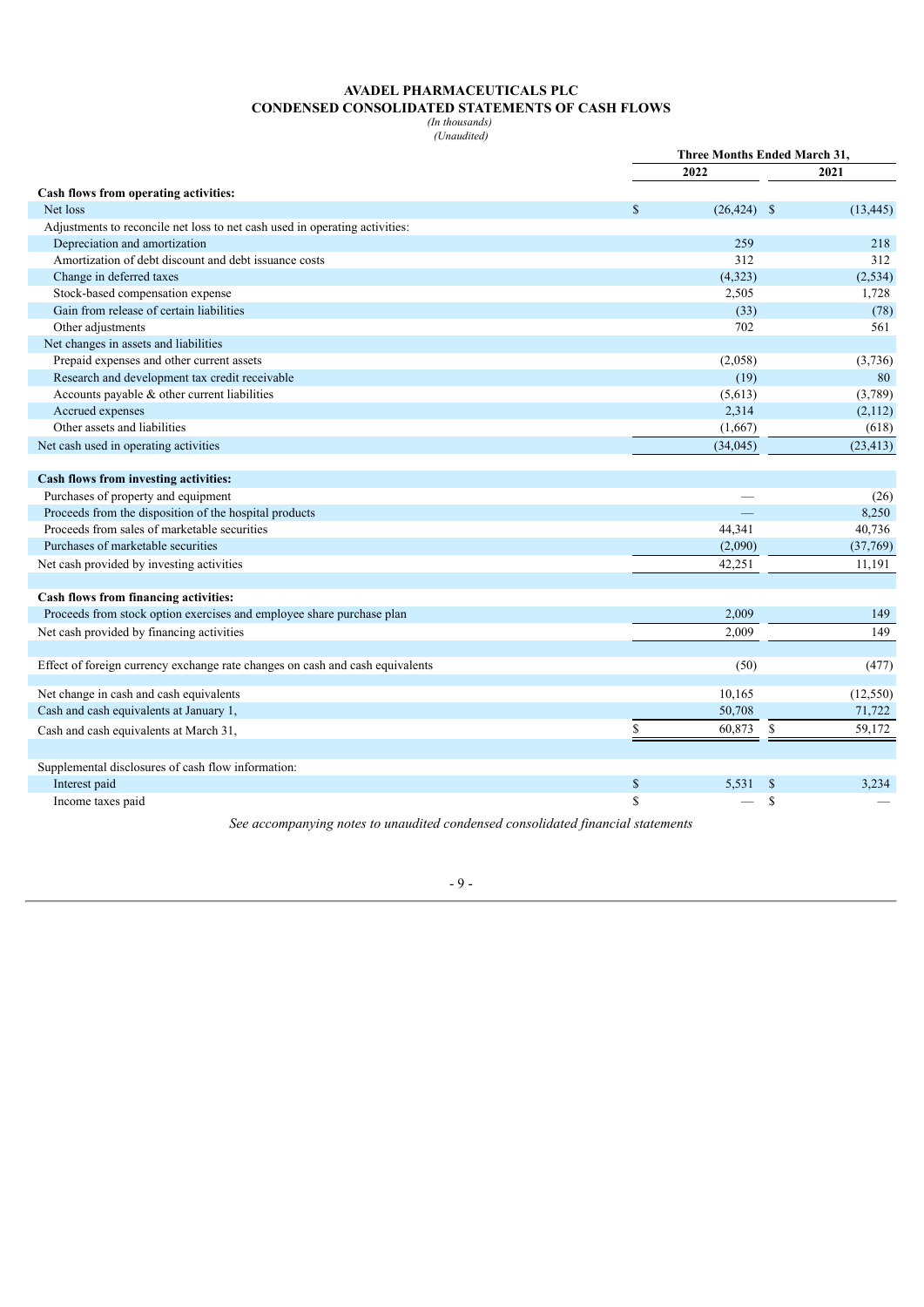#### **AVADEL PHARMACEUTICALS PLC NOTES TO THE UNAUDITED CONDENSED CONSOLIDATED FINANCIAL STATEMENTS**

*(In thousands, except per share data)*

### **NOTE 1: Summary of Significant Accounting Policies**

*Nature of Operations.* Avadel Pharmaceuticals plc (Nasdaq: AVDL) ("Avadel," the "Company," "we," "our," or "us") is a biopharmaceutical company. The Company is registered as an Irish public limited company. The Company's headquarters are in Dublin, Ireland with operations in Dublin, Ireland and St. Louis, Missouri, United States ("U.S.").

The Company's lead product candidate, FT218, is an investigational once-nightly, extended-release formulation of sodium oxybate for the treatment of excessive daytime sleepiness ("EDS") or cataplexy in adults with narcolepsy. The Company is primarily focused on the development and potential United States ("U.S.") Food and Drug Administration ("FDA") approval of FT218. In December 2020, the Company submitted a New Drug Application ("NDA") to the FDA for FT218 to treat excessive daytime sleepiness or cataplexy in adults with narcolepsy. In February 2021, the NDA for FT218 was accepted by the FDA and was assigned a Prescription Drug User Fee Act ("PDUFA") target action date of October 15, 2021. On October 15, 2021, the Company announced that the FDA informed Avadel that the review of the NDA for FT218 was ongoing beyond its previously assigned target action date. As of the date of this Quarterly Report, the FDA's review of the Company's NDA for FT218 remains ongoing.

Outside of the Company's lead product candidate, the Company continues to evaluate opportunities to expand its product portfolio. As of the date of this Quarterly Report, the Company does not have any approved or commercialized products in its portfolio.

*Basis of Presentation.* The unaudited condensed consolidated balance sheet as of March 31, 2022, which is derived from the prior year 2021 audited consolidated financial statements, and the interim unaudited condensed consolidated financial statements presented herein, have been prepared in accordance with accounting principles generally accepted in the U.S. ("U.S. GAAP"), the requirements of Form 10-Q and Article 10 of Regulation S-X and, consequently, do not include all information or footnotes required by U.S. GAAP for complete financial statements or all the disclosures normally made in an Annual Report on Form 10-K. Accordingly, the unaudited condensed consolidated financial statements included herein should be read in conjunction with the audited consolidated financial statements and footnotes included in the Company's 2021 Annual Report on Form 10-K filed with the United States Securities and Exchange Commission ("SEC") on March 16, 2022.

The unaudited condensed consolidated financial statements include the accounts of the Company and subsidiaries, and reflect all adjustments (consisting only of normal recurring adjustments) that are, in the opinion of management, necessary for a fair presentation of the Company's financial position, results of operations and cash flows for the dates and periods presented. All intercompany accounts and transactions have been eliminated. Results for interim periods are not necessarily indicative of the results to be expected during the remainder of the current year or for any future period.

### **NOTE 2: Fair Value Measurement**

The Company is required to measure certain assets and liabilities at fair value, either upon initial recognition or for subsequent accounting or reporting. For example, the Company uses fair value extensively when accounting for and reporting certain financial instruments, when measuring certain contingent consideration liabilities and in the initial recognition of net assets acquired in a business combination. Fair value is estimated by applying the hierarchy described below, which prioritizes the inputs used to measure fair value into three levels and bases the categorization within the hierarchy upon the lowest level of input that is available and significant to the fair value measurement.

ASC 820, "Fair Value Measurements and Disclosures," defines fair value as a market-based measurement that should be determined based on the assumptions that marketplace participants would use in pricing an asset or liability. When estimating fair value, depending on the nature and complexity of the asset or liability, the Company may generally use one or each of the following techniques:

- Income approach, which is based on the present value of a future stream of net cash flows.
- Market approach, which is based on market prices and other information from market transactions involving identical or comparable assets or liabilities.

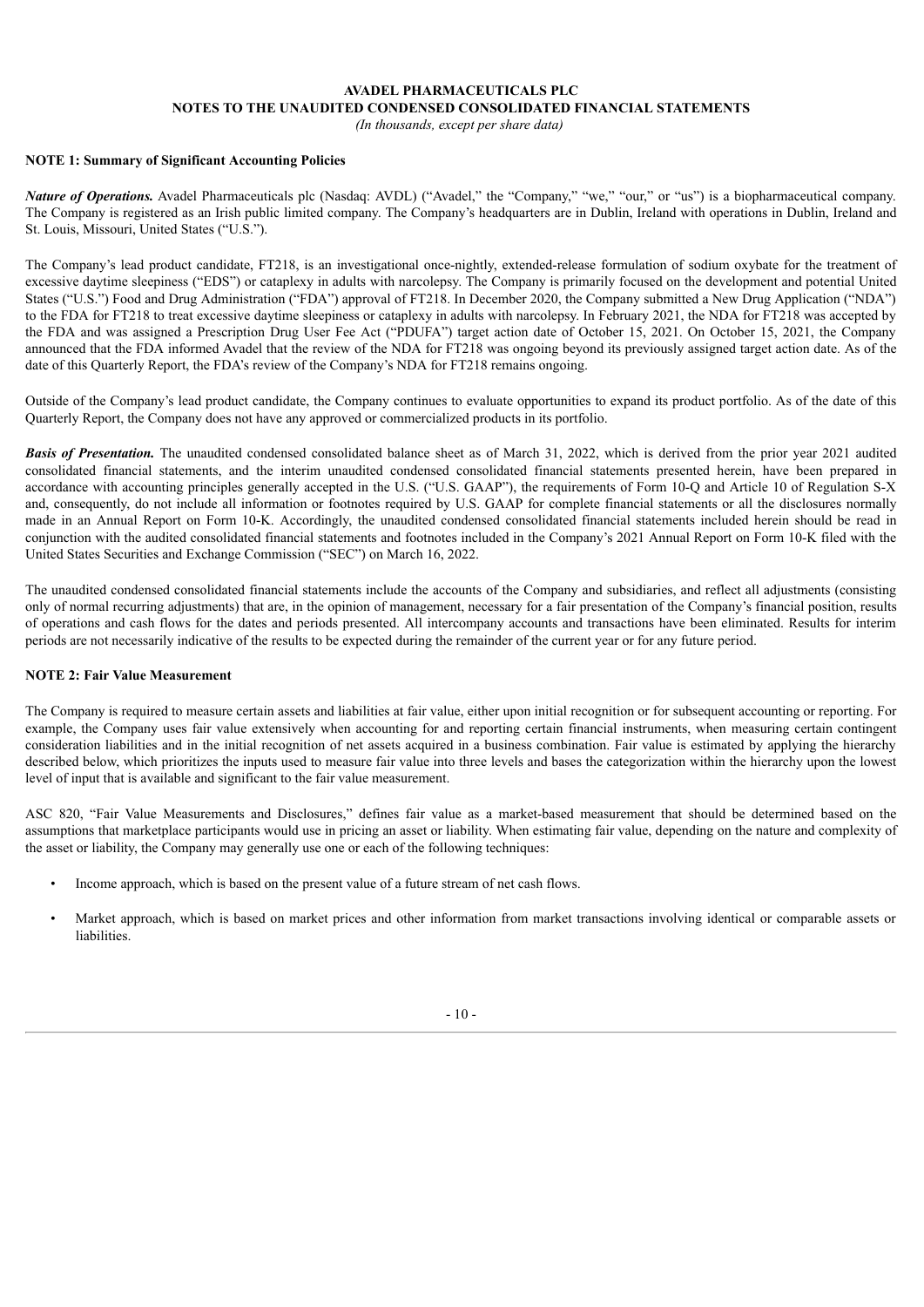As a basis for considering the assumptions used in these techniques, the standard establishes a three-tier fair value hierarchy which prioritizes the inputs used in measuring fair value as follows:

- Level 1 Quoted prices for identical assets or liabilities in active markets.
- Level 2 Quoted prices for similar assets or liabilities in active markets, or quoted prices for identical or similar assets or liabilities in markets that are not active, or inputs other than quoted prices that are directly or indirectly observable, or inputs that are derived principally from, or corroborated by, observable market data by correlation or other means.
- Level 3 Unobservable inputs that reflect estimates and assumptions.

The following table summarizes the financial instruments measured at fair value on a recurring basis classified in the fair value hierarchy (Level 1, 2 or 3) based on the inputs used for valuation in the accompanying unaudited condensed consolidated balance sheets:

|                                            |  |                |  | As of March 31, 2022 |  |         | As of December 31, 2021 |                |  |                |  |         |  |
|--------------------------------------------|--|----------------|--|----------------------|--|---------|-------------------------|----------------|--|----------------|--|---------|--|
| <b>Fair Value Measurements:</b>            |  | <b>Level 1</b> |  | <b>Level 2</b>       |  | Level 3 |                         | <b>Level 1</b> |  | <b>Level 2</b> |  | Level 3 |  |
| Marketable securities (see <i>Note 3</i> ) |  |                |  |                      |  |         |                         |                |  |                |  |         |  |
| Mutual and money market funds              |  | 42,776 \$      |  | $ \sqrt{5}$          |  |         |                         | 78,098 \$      |  |                |  |         |  |
| Corporate bonds                            |  |                |  | 13,912               |  |         |                         |                |  | 16,479         |  |         |  |
| Government securities - U.S.               |  |                |  | 3,988                |  |         |                         |                |  | 9,471          |  |         |  |
| Other fixed-income securities              |  |                |  | 1.932                |  |         |                         |                |  | 2,465          |  |         |  |
| Total assets                               |  | 42.776         |  | 19,832               |  |         |                         | 78.098         |  | 28,415         |  |         |  |

A review of fair value hierarchy classifications is conducted on a quarterly basis. Changes in the observability of valuation inputs may result in a reclassification for certain financial assets or liabilities. During the periods ended March 31, 2022 and December 31, 2021, respectively, there were no transfers in and out of Level 1, 2, or 3. During the three months ended March 31, 2022 and 2021, respectively, the Company did not recognize any allowances for credit losses.

Some of the Company's financial instruments, such as cash and cash equivalents and accounts payable, are reflected in the balance sheet at carrying value, which approximates fair value due to their short-term nature.

#### **Debt**

The Company estimates the fair value of its \$143,750 aggregate principal amount of its 4.50% exchangeable senior notes due February 2023 (the "February 2023 Notes") based on interest rates that would be currently available to the Company for issuance of similar types of debt instruments with similar terms and remaining maturities or recent trading prices obtained from brokers (a Level 2 input). The estimated fair value of the February 2023 Notes at March 31, 2022 is \$145,547. See *Note 4: Long-Term Debt* for additional information regarding the Company's debt obligations.

#### **NOTE 3: Marketable Securities**

The Company has investments in available-for-sale debt securities which are recorded at fair market value. The change in the fair value of available-forsale debt investments is recorded as accumulated other comprehensive loss in shareholders' equity, net of income tax effects. As of March 31, 2022, the Company considered any decreases in fair value on its marketable securities to be driven by factors other than credit risk, including market risk.

- 11 -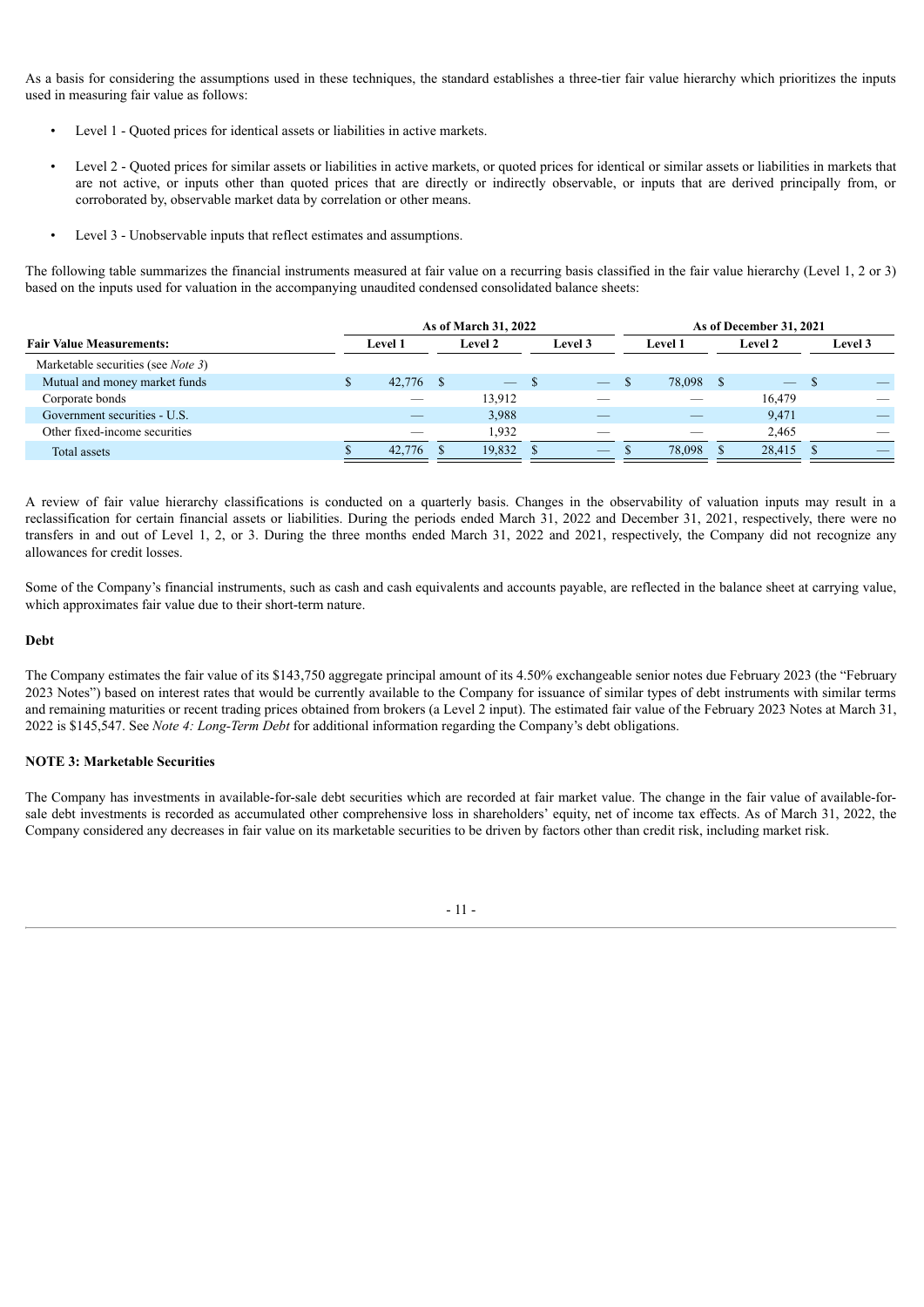The following tables show the Company's available-for-sale securities' adjusted cost, gross unrealized gains, gross unrealized losses and fair value by significant investment category as of March 31, 2022 and December 31, 2021, respectively:

|                               | <b>March 31, 2022</b> |        |                         |                                               |              |                   |  |  |  |  |
|-------------------------------|-----------------------|--------|-------------------------|-----------------------------------------------|--------------|-------------------|--|--|--|--|
| <b>Marketable Securities:</b> | <b>Adjusted Cost</b>  |        | <b>Unrealized Gains</b> | <b>Unrealized Losses</b>                      |              | <b>Fair Value</b> |  |  |  |  |
| Mutual and money market funds | ж                     | 43,446 | 341<br>-8               | - \$                                          | $(1,011)$ \$ | 42,776            |  |  |  |  |
| Corporate bonds               |                       | 14,338 | 12                      | (438)                                         |              | 13,912            |  |  |  |  |
| Government securities - U.S.  |                       | 4,188  | 3                       | (203)                                         |              | 3,988             |  |  |  |  |
| Other fixed-income securities |                       | 1,968  |                         |                                               | (36)         | 1,932             |  |  |  |  |
| Total                         |                       | 63,940 | 356                     | (1,688)                                       |              | 62,608            |  |  |  |  |
|                               |                       |        |                         |                                               |              |                   |  |  |  |  |
|                               |                       |        |                         |                                               |              |                   |  |  |  |  |
| <b>Marketable Securities:</b> | <b>Adjusted Cost</b>  |        | <b>Unrealized Gains</b> | December 31, 2021<br><b>Unrealized Losses</b> |              | <b>Fair Value</b> |  |  |  |  |
| Mutual and money market funds | Ж                     | 78,331 | 813<br>$^{\circ}$       | $\mathbf{S}$                                  | $(1,046)$ \$ | 78,098            |  |  |  |  |
| Corporate bonds               |                       | 16,478 | 94                      |                                               | (93)         | 16,479            |  |  |  |  |
| Government securities - U.S.  |                       | 9,530  | 39                      |                                               | (98)         | 9,471             |  |  |  |  |
| Other fixed-income securities |                       | 2,473  | 2                       |                                               | (10)         | 2,465             |  |  |  |  |

The Company determines realized gains or losses on the sale of marketable securities on a specific identification method. The Company reflects these gains and losses as a component of investment and other (expense) income, net in the accompanying unaudited condensed consolidated statements of loss.

The Company recognized gross realized gains of \$304 and \$11 for the three months ended March 31, 2022 and 2021, respectively. These realized gains were offset by realized losses of \$790 and \$68 for the three months ended March 31, 2022 and 2021, respectively.

The following table summarizes the estimated fair value of the Company's investments in marketable debt securities, accounted for as available-for-sale debt securities and classified by the contractual maturity date of the securities as of March 31, 2022:

|                                    | <b>Maturities</b> |                         |  |           |  |            |                                 |                          |  |              |  |  |
|------------------------------------|-------------------|-------------------------|--|-----------|--|------------|---------------------------------|--------------------------|--|--------------|--|--|
| <b>Marketable Debt Securities:</b> |                   | <b>Less than 1 Year</b> |  | 1-5 Years |  | 5-10 Years | <b>Greater than 10</b><br>Years |                          |  | <b>Total</b> |  |  |
| Corporate bonds                    |                   | 3,878                   |  | 9,733     |  | 301        |                                 | $\overline{\phantom{m}}$ |  | 13,912       |  |  |
| Government securities - U.S.       |                   |                         |  | 2,214     |  | 722        |                                 | 1,052                    |  | 3,988        |  |  |
| Other fixed-income securities      |                   | _                       |  | 1,384     |  | 548        |                                 | _                        |  | 1,932        |  |  |
| Total                              |                   | 3.878                   |  | 13,331    |  | .571       |                                 | .052                     |  | 19.832       |  |  |

The Company has classified its investment in available-for-sale marketable securities as current assets in the consolidated balance sheets as the securities need to be available for use, if required, to fund current operations. There are no restrictions on the sale of any securities in the Company's investment portfolio.

The following table shows the gross unrealized losses and fair value of the Company's available-for-sale debt securities at March 31, 2022. The unrealized losses in the table below are driven by factors other than credit risk. The Company does not intend to sell the investments and it is not more likely than not that it will be required to sell the investments before recovery of their amortized cost bases.

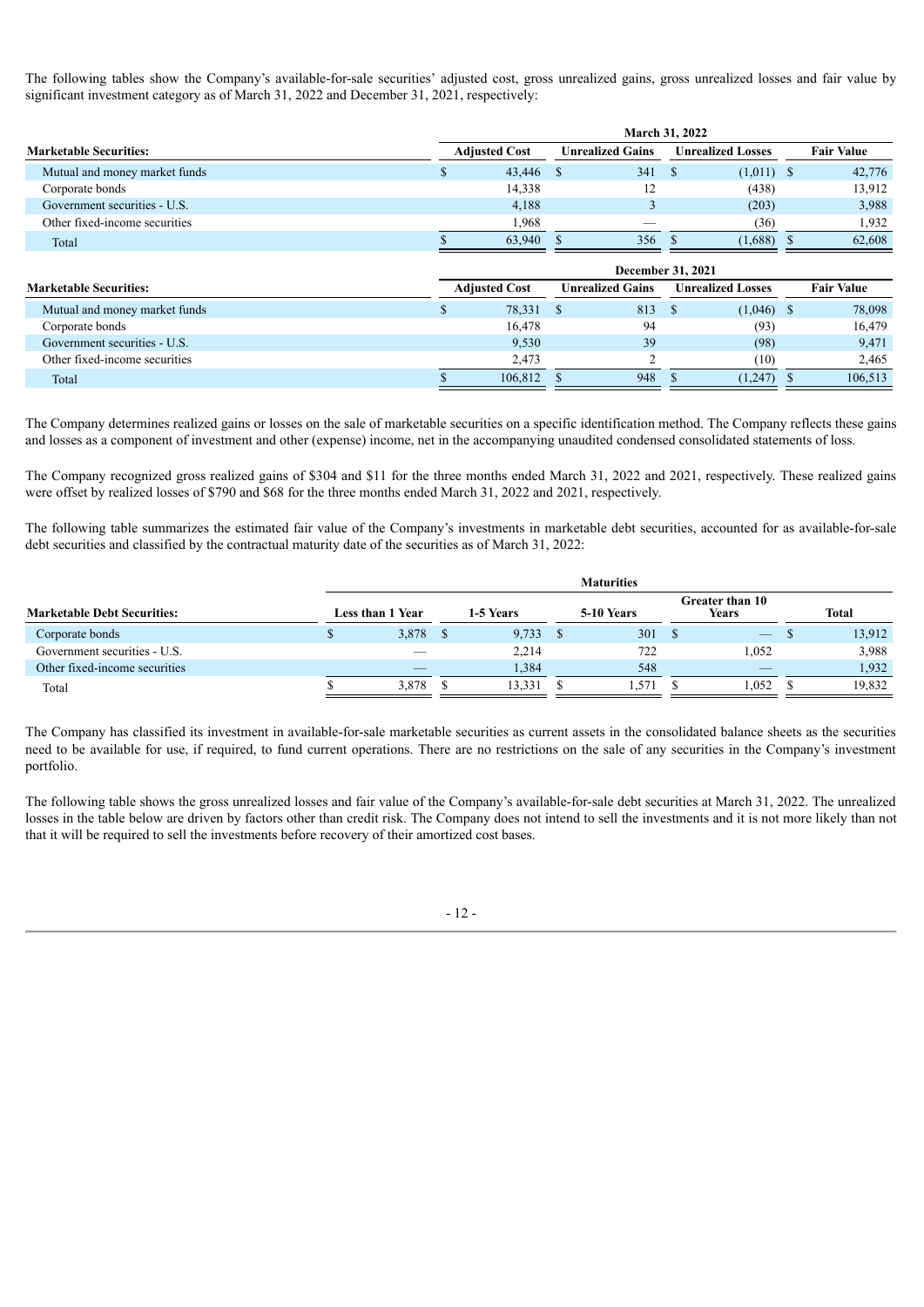|                                    |                   | Less than 12 months |                             |  |                   | Greater than 12 months |                      |  | <b>Total</b>      |  |                      |  |
|------------------------------------|-------------------|---------------------|-----------------------------|--|-------------------|------------------------|----------------------|--|-------------------|--|----------------------|--|
| <b>Marketable Debt Securities:</b> | <b>Fair value</b> |                     | <b>Unrealized</b><br>Losses |  | <b>Fair value</b> |                        | Unrealized<br>Losses |  | <b>Fair value</b> |  | Unrealized<br>Losses |  |
| Corporate bonds                    | 11,041            |                     | 360                         |  | .137              |                        | 78                   |  | 12,178            |  | 438                  |  |
| Government securities - U.S.       | 1.975             |                     | 73                          |  | .892              |                        | 130                  |  | 3,867             |  | 203                  |  |
| Other fixed-income securities      | 1.811             |                     | 36                          |  |                   |                        |                      |  | 1,811             |  | 36                   |  |
| Total                              | 14.827            |                     | 469                         |  | 3,029             |                        | 208                  |  | 17,856            |  | 677                  |  |

### **NOTE 4: Long-Term Debt**

Long-term debt is summarized as follows:

|                                                                                     | <b>March 31, 2022</b> |         |  | <b>December 31, 2021</b> |
|-------------------------------------------------------------------------------------|-----------------------|---------|--|--------------------------|
| Principal amount of 4.50% exchangeable senior notes due 2023                        |                       | 143.750 |  | 143,750                  |
| Less: unamortized debt discount and issuance costs, net                             |                       | (1.041) |  | (1,353)                  |
| Net carrying amount of debt                                                         |                       | 142,709 |  | 142.397                  |
| Less: current maturities, net of \$191 unamortized debt discount and issuance costs |                       | 26.184  |  |                          |
| Long-term debt                                                                      |                       | 116.525 |  | 142,397                  |

For the three months ended March 31, 2022 and 2021, the total interest expense was \$2,017 and \$1,929, respectively, with coupon interest expense of \$1,617 for each period and the amortization of debt issuance costs and debt discount of \$312 for each period. Current period interest expense also included \$88 of additional interest expense owed to be in compliance with certain terms of the February 2023 Notes indenture and is not applicable to future periods.

On February 16, 2018, Avadel Finance Cayman Limited, a Cayman Islands exempted company and an indirect wholly-owned subsidiary of the Company (the "Issuer"), issued \$125,000 aggregate principal amount of its February 2023 Notes in a private placement (the "Offering") to qualified institutional buyers pursuant to Rule 144A under the Securities Act. In connection with the Offering, the Issuer granted the initial purchasers of the February 2023 Notes a 30-day option to purchase up to an additional \$18,750 aggregate principal amount of the February 2023 Notes, which was fully exercised on February 16, 2018. Net proceeds received by the Company, after issuance costs and discounts, were approximately \$137,560. The February 2023 Notes are the Company's senior unsecured obligations and rank equally in right of payment with all of the Company's existing and future senior unsecured indebtedness and effectively junior to any of the Company's existing and future secured indebtedness, to the extent of the value of the assets securing such indebtedness.

On April 5, 2022, the Issuer completed the exchange of \$117,375 of its February 2023 Notes for a new series of its Exchangeable Senior Notes due October 2, 2023 (the "October 2023 Notes", together with the February 2023 Notes, the "2023 Notes") (the "Exchange Transaction"). The remaining \$26,375 aggregate principal amount of the February 2023 Notes were not exchanged and will maintain a maturity date of February 1, 2023. Due to the Exchange Transaction, \$117,375 of the February 2023 Notes will be classified as long-term debt as of March 31, 2022.

The 2023 Notes will be exchangeable at the option of the holders at an initial exchange rate of 92.6956 ADSs per \$1 principal amount of 2023 Notes (so long as the principal amount of such holder's 2023 Notes not exchanged is at least \$200), which is equivalent to an initial exchange price of approximately \$10.79 per ADS. Upon the exchange of any 2023 Notes, the Issuer will pay or cause to be delivered, as the case may be, cash, ADSs or a combination of cash and ADSs, at the Issuer's election.

### *February 2023 Notes*

Holders of the February 2023 Notes may convert their February 2023 Notes, at their option, only under the following circumstances prior to the close of business on the business day immediately preceding August 1, 2022, under the circumstances and during the periods set forth below and regardless of the conditions described below, on or after August 1, 2022 and prior to the close of business on the business day immediately preceding the maturity date:

• Prior to the close of business on the business day immediately preceding August 1, 2022, a holder of the February 2023 Notes may surrender all or any portion of its February 2023 Notes for exchange at any time during the five business day period immediately after any five consecutive trading day period (the "Measurement Period") in which the trading price per \$1 principal amount of February 2023 Notes, as determined following a request by a holder of the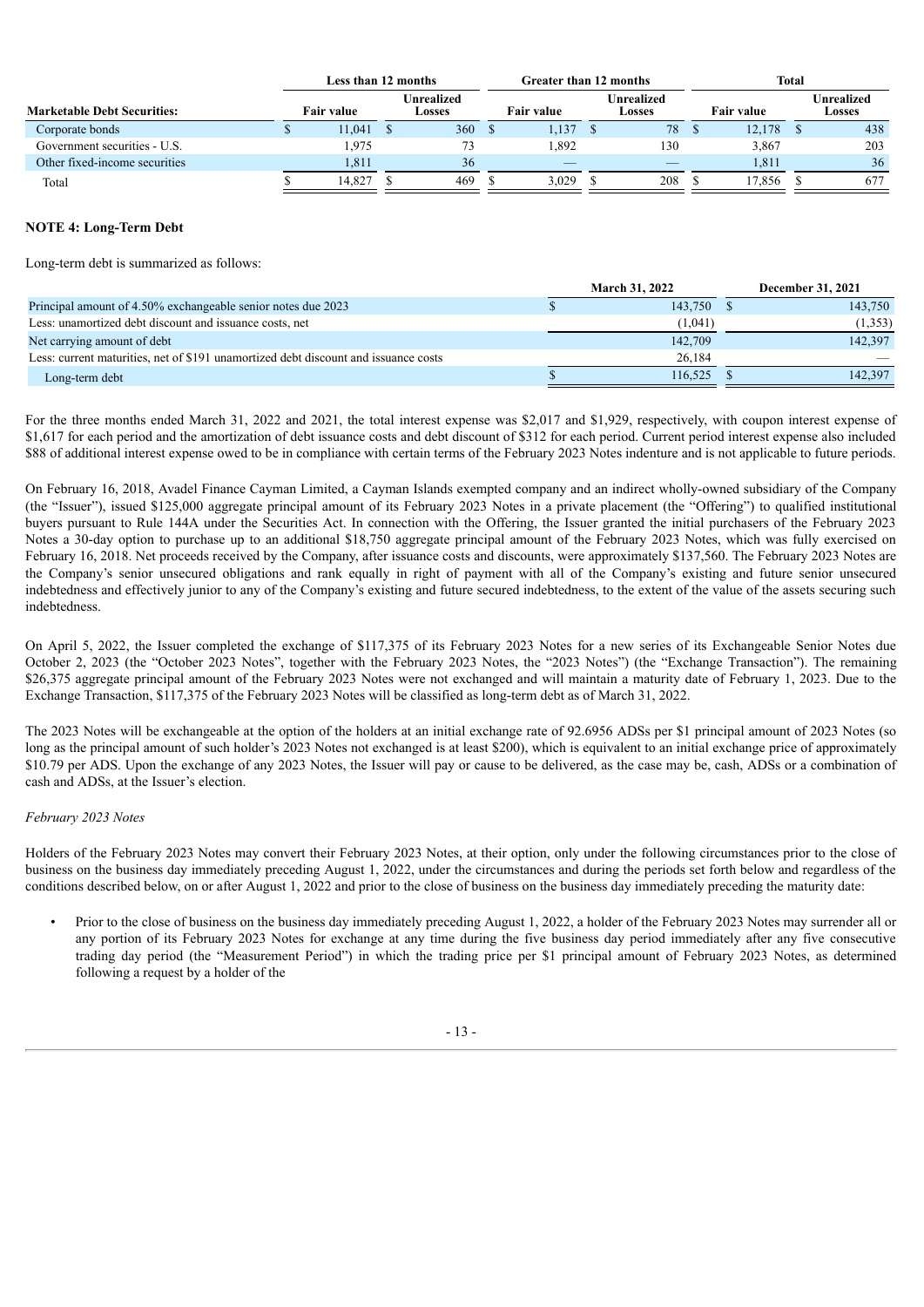2023 Notes, for each trading day of the measurement period was less than 98% of the product of the last reported sale price of the ADSs and the exchange rate on each such trading day.

- If a transaction or event that constitutes a fundamental change or a make-whole fundamental change occurs prior to the close of business on the business day immediately preceding August 1, 2022, regardless of whether a holder of the February 2023 Notes has the right to require the Company to repurchase the February 2023 Notes, or if Avadel is a party to a merger event that occurs prior to the close of business on the business day immediately preceding August 1, 2022, all or any portion of a the holder's February 2023 Notes may be surrendered for exchange at any time from or after the date that is 95 scheduled trading days prior to the anticipated effective date of the transaction (or, if later, the earlier of  $(x)$ ) the business day after the Company gives notice of such transaction and (y) the actual effective date of such transaction) until 35 trading days after the actual effective date of such transaction or, if such transaction also constitutes a fundamental change, until the related fundamental change repurchase date.
- Prior to the close of business on the business day immediately preceding August 1, 2022, a holder of the February 2023 Notes may surrender all or any portion of its February 2023 Notes for exchange at any time during any calendar quarter commencing after the calendar quarter ending on June 30, 2018 (and only during such calendar quarter), if the last reported sale price of the ADSs for at least 20 trading days (whether or not consecutive) during the period of 30 consecutive trading days ending on, and including, the last trading day of the immediately preceding calendar quarter is greater than or equal to 130% of the exchange price on each applicable trading day.
- If the Company calls the February 2023 Notes for redemption pursuant to Article 16 to the Indenture prior to the close of business on the business day immediately preceding August 1, 2022, then a holder of the February 2023 Notes may surrender all or any portion of its February 2023 Notes for exchange at any time prior to the close of business on the second business day prior to the redemption date, even if the February 2023 Notes are not otherwise exchangeable at such time. After that time, the right to exchange shall expire, unless the Company defaults in the payment of the redemption price, in which case a holder of the February 2023 Notes may exchange its February 2023 Notes until the redemption price has been paid or duly provided for.

#### *October 2023 Notes*

Holders of the October 2023 Notes may convert their October 2023 Notes, at their option, only under the following circumstances prior to the close of business on the business day immediately preceding May 1, 2023, under the circumstances and during the periods set forth below and regardless of the conditions described below, on or after May 1, 2023 and prior to the close of business on the business day immediately preceding the maturity date:

- Prior to the close of business on the business day immediately preceding May 1, 2023, a holder of the October 2023 Notes may surrender all or any portion of its October 2023 Notes for exchange at any time during the five business day period immediately after any five consecutive trading day period (the "Measurement Period") in which the trading price per \$1 principal amount of October 2023 Notes, as determined following a request by a holder of the October 2023 Notes, for each trading day of the measurement period was less than 98% of the product of the last reported sale price of the ADSs and the exchange rate on each such trading day.
- If a transaction or event that constitutes a fundamental change or a make-whole fundamental change occurs prior to the close of business on the business day immediately preceding May 1, 2023, regardless of whether a holder of the October 2023 Notes has the right to require the Company to repurchase the October 2023 Notes, or if Avadel is a party to a merger event that occurs prior to the close of business on the business day immediately preceding May 1, 2023, all or any portion of a the holder's October 2023 Notes may be surrendered for exchange at any time from or after the date that is 95 scheduled trading days prior to the anticipated effective date of the transaction (or, if later, the earlier of  $(x)$ ) the business day after the Company gives notice of such transaction and (y) the actual effective date of such transaction) until 35 trading days after the actual effective date of such transaction or, if such transaction also constitutes a fundamental change, until the related fundamental change repurchase date.
- Prior to the close of business on the business day immediately preceding May 1, 2023, a holder of the October 2023 Notes may surrender all or any portion of its October 2023 Notes for exchange at any time during any calendar quarter commencing after the calendar quarter ending on March 31, 2022 (and only during such calendar quarter), if the last reported sale price of the ADSs for at least 20 trading days (whether or not consecutive) during the period of 30 consecutive trading days ending on, and including, the last trading day of the immediately preceding calendar quarter is greater than or equal to 130% of the exchange price on each applicable trading day.

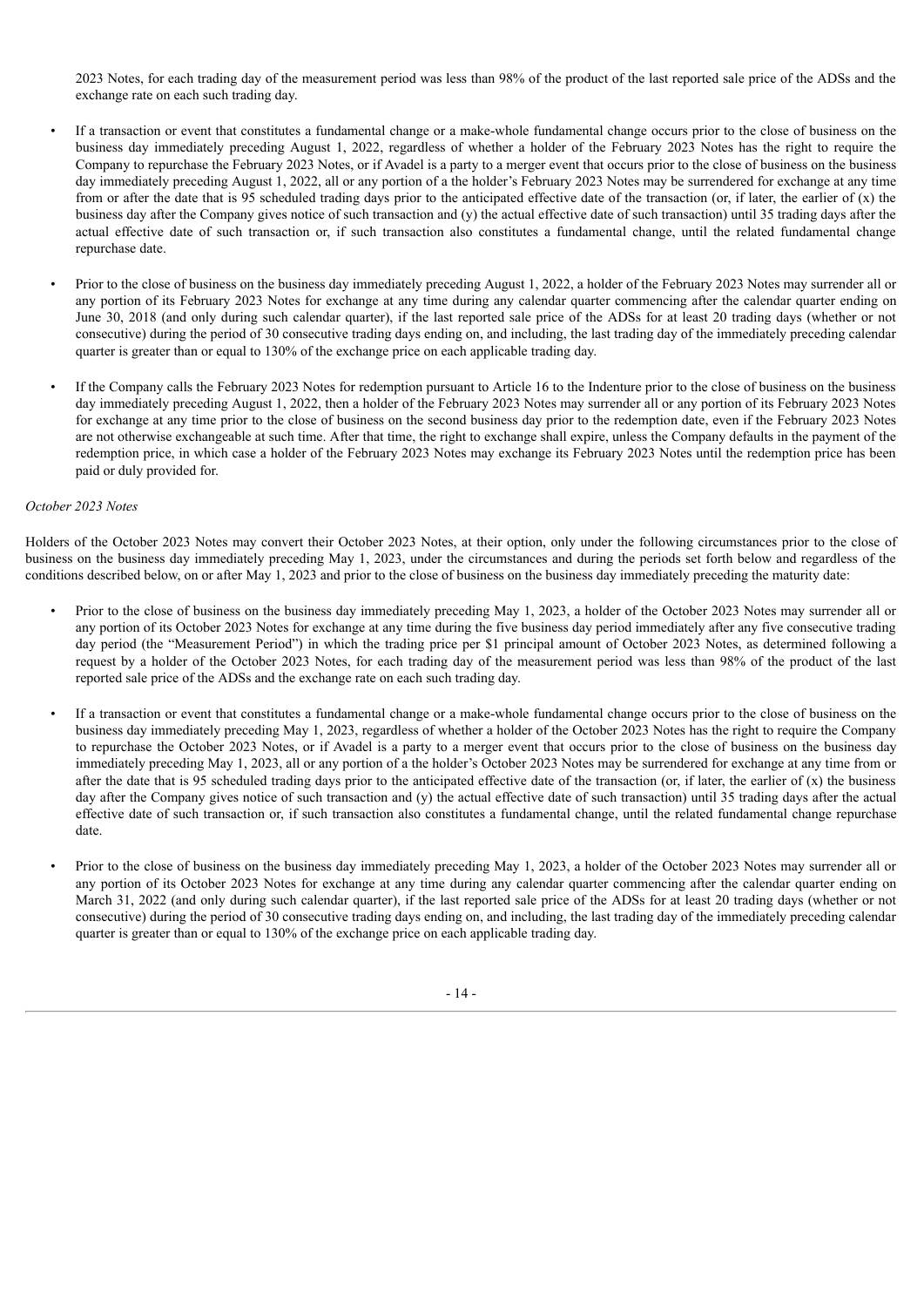• If the Company calls the October 2023 Notes for redemption pursuant to Article 16 to the Indenture prior to the close of business on the business day immediately preceding May 1, 2023, then a holder of the October 2023 Notes may surrender all or any portion of its October 2023 Notes for exchange at any time prior to the close of business on the second business day prior to the redemption date, even if the October 2023 Notes are not otherwise exchangeable at such time. After that time, the right to exchange shall expire, unless the Company defaults in the payment of the redemption price, in which case a holder of the October 2023 Notes may exchange its October 2023 Notes until the redemption price has been paid or duly provided for.

The Company, at its option, may redeem for cash all of the October 2023 Notes if the last reported sale price (as defined by the indenture) of the ADSs has been at least 130% of the Exchange Price then in effect for at least 20 trading days (whether or not consecutive) during any 30 consecutive trading-day period ending on, and including, the trading day immediately preceding the date on which the Company provides notice to redeem the October 2023 Notes.

The Company considered the guidance in ASC 815-15, *Embedded Derivatives*, to determine if this instrument contains an embedded feature that should be separately accounted for as a derivative. ASC 815 provides for an exception to this rule when convertible notes, as host instruments, are deemed to be conventional, as defined by ASC 815-40. The Company determined that this exception applies due, in part, to the Company's ability to settle the 2023 Notes in cash, ADSs or a combination of cash and ADSs, at the Company's option. The Company has therefore applied the guidance provided by ASC 470-20, *Debt with Conversion and Other Options*, as amended by ASU 2020-06.

### **NOTE 5: Income Taxes**

The income tax benefit was \$4,323 for the three months ended March 31, 2022 resulting in an effective tax rate of 14.1%. The income tax benefit was \$2,607 for the three months ended March 31, 2021 resulting in an effective tax rate of 16.2%. The increase in the income tax benefit for the three months ended March 31, 2022, when compared to the same period in 2021, is primarily due to an increase in net operating losses recognized in the United States.

### **NOTE 6: Other Assets and Liabilities**

Various other assets and liabilities are summarized as follows:

| <b>Prepaid Expenses and Other Current Assets:</b>           |              | March 31, 2022        | December 31, 2021 |                   |  |
|-------------------------------------------------------------|--------------|-----------------------|-------------------|-------------------|--|
| Income tax receivable                                       | $\mathbb{S}$ | 29,122                | <sup>\$</sup>     | 29,097            |  |
| Prepaid and other expenses                                  |              | 5,317                 |                   | 3,179             |  |
| Guarantee from Armistice                                    |              | 278                   |                   | 279               |  |
| Other                                                       |              | 156                   |                   | 271               |  |
| Total                                                       |              | 34,873                | \$                | 32,826            |  |
| <b>Other Non-Current Assets:</b>                            |              | <b>March 31, 2022</b> |                   | December 31, 2021 |  |
| Deferred tax assets                                         | $\mathbb{S}$ | 28,578                | - \$              | 24,128            |  |
| Right of use assets at contract manufacturing organizations |              | 10,082                |                   | 8,549             |  |
| Guarantee from Armistice                                    |              | 702                   |                   | 771               |  |
| Other                                                       |              | 273                   |                   | 329               |  |
| Total                                                       |              | 39,635                | $\mathbb{S}$      | 33,777            |  |
| <b>Accrued Expenses</b>                                     |              | March 31, 2022        |                   | December 31, 2021 |  |
| Accrued professional fees                                   | $\mathbb{S}$ | 7,063                 | <sup>\$</sup>     | 2,678             |  |
| Accrued compensation                                        |              | 1,755                 |                   | 3,167             |  |
| Accrued outsource contract costs                            |              | 574                   |                   | 1,048             |  |
| Accrued restructuring                                       |              | 40                    |                   | 41                |  |
| Customer allowances                                         |              |                       |                   | 217               |  |
| Total                                                       |              | 9,432                 | \$.               | 7,151             |  |

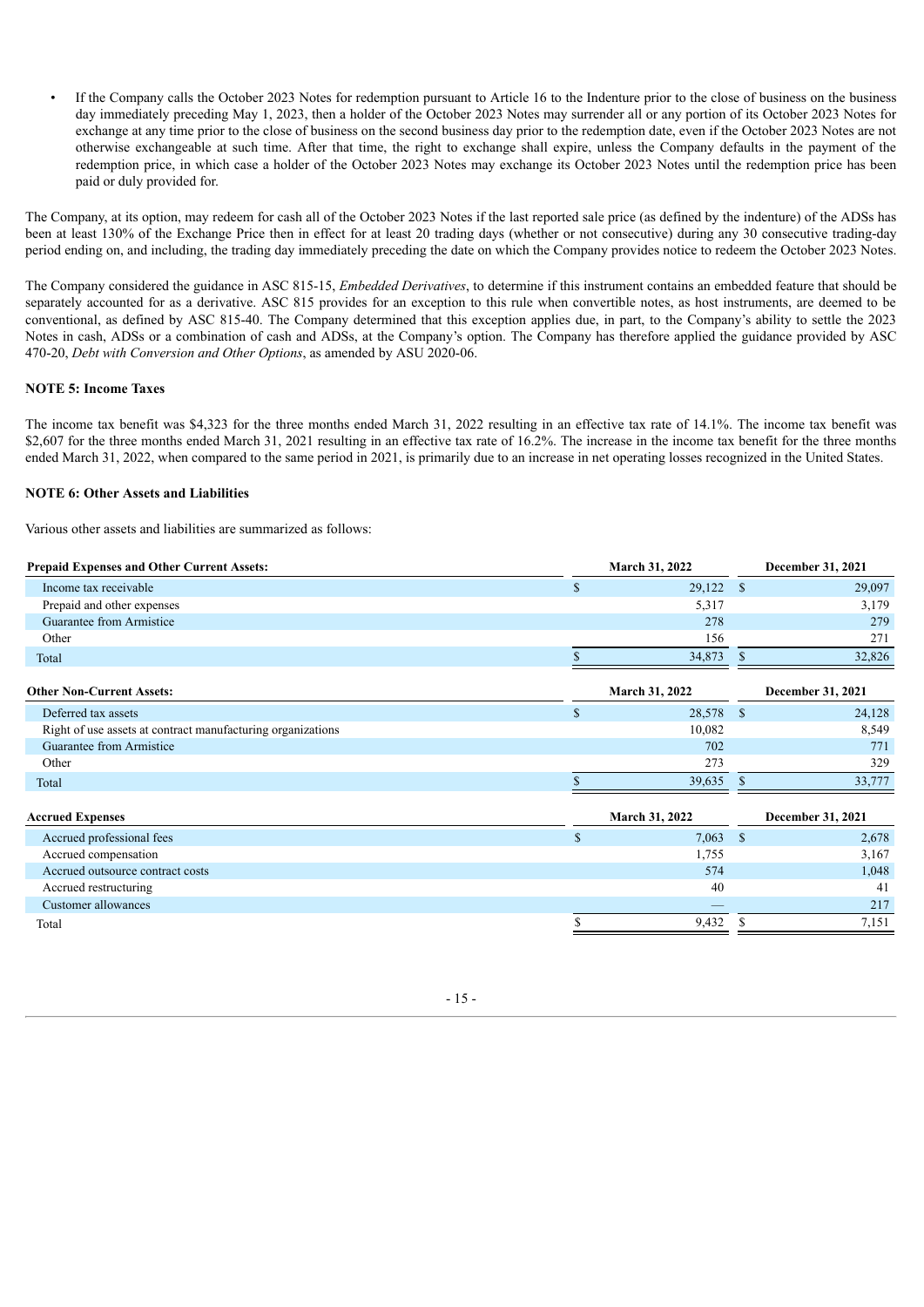| <b>Other Current Liabilities:</b> | <b>March 31, 2022</b> |       |  | <b>December 31, 2021</b> |  |  |
|-----------------------------------|-----------------------|-------|--|--------------------------|--|--|
| Accrued interest                  |                       | 1,094 |  | 4,920                    |  |  |
| Guarantee to Deerfield            |                       | 279   |  | 280                      |  |  |
| Other                             |                       | 69    |  | 70                       |  |  |
| Total                             |                       | 1.442 |  | 5,270                    |  |  |

| <b>Other Non-Current Liabilities:</b><br><b>March 31, 2022</b> |  |       |  | <b>December 31, 2021</b> |  |  |  |
|----------------------------------------------------------------|--|-------|--|--------------------------|--|--|--|
| Tax liabilities                                                |  | 3,143 |  | 3,143                    |  |  |  |
| Guarantee to Deerfield                                         |  | 704   |  | 774                      |  |  |  |
| Total                                                          |  | 3,847 |  | 3,917                    |  |  |  |

### **NOTE 7: Net Loss Per Share**

Basic net loss per share is calculated by dividing net loss by the weighted average number of shares outstanding during each period. Diluted net loss per share is calculated by dividing net loss - diluted by the diluted number of shares outstanding during each period. Except where the result would be antidilutive to net loss, diluted net loss per share would be calculated assuming the impact of the conversion of the 2023 Notes, the conversion of the Company's preferred shares, the exercise of outstanding equity compensation awards, and ordinary shares expected to be issued under the Company's Employee Share Purchase Plan ("ESPP").

The Company has a choice to settle the conversion obligation under the 2023 Notes in cash, shares or any combination of the two. The Company utilizes the if-converted method to reflect the impact of the conversion of the 2023 Notes, unless the result is anti-dilutive. This method assumes the conversion of the 2023 Notes into shares of the Company's ordinary shares and reflects the elimination of the interest expense related to the 2023 Notes.

The dilutive effect of the stock options, restricted stock units, preferred shares and ordinary shares expected to be issued under the Company's ESPP has been calculated using the treasury stock method. The dilutive effect of the performance share unit awards ("PSUs") will be calculated using the treasury stock method, if and when the contingent vesting condition is achieved.

A reconciliation of basic and diluted net loss per share, together with the related shares outstanding in thousands is as follows:

|                                                                                                                | Three Months Ended March 31, |                |      |           |  |  |  |
|----------------------------------------------------------------------------------------------------------------|------------------------------|----------------|------|-----------|--|--|--|
| <b>Net Loss Per Share:</b>                                                                                     |                              | 2022           | 2021 |           |  |  |  |
| Net loss                                                                                                       | S                            | $(26, 424)$ \$ |      | (13, 445) |  |  |  |
|                                                                                                                |                              |                |      |           |  |  |  |
| Weighted average shares:                                                                                       |                              |                |      |           |  |  |  |
| Basic shares                                                                                                   |                              | 58,824         |      | 58,443    |  |  |  |
| Effect of dilutive securities—employee and director equity awards outstanding, preferred shares and 2023 Notes |                              |                |      |           |  |  |  |
| Diluted shares                                                                                                 |                              | 58,824         |      | 58,443    |  |  |  |
|                                                                                                                |                              |                |      |           |  |  |  |
| Net loss per share - basic                                                                                     | \$                           | $(0.45)$ \$    |      | (0.23)    |  |  |  |
| Net loss per share - diluted                                                                                   | \$                           | (0.45)         |      | (0.23)    |  |  |  |

Potential ordinary shares of 17,696 and 15,275 were excluded from the calculation of weighted average shares for the three months ended March 31, 2022 and 2021, respectively, because either their effect was considered to be anti-dilutive or they were related to shares from PSUs for which the contingent vesting condition had not been achieved. For the three months ended March 31, 2022 and 2021, the effects of dilutive securities were entirely excluded from the calculation of net loss per share as a net loss was reported in these periods.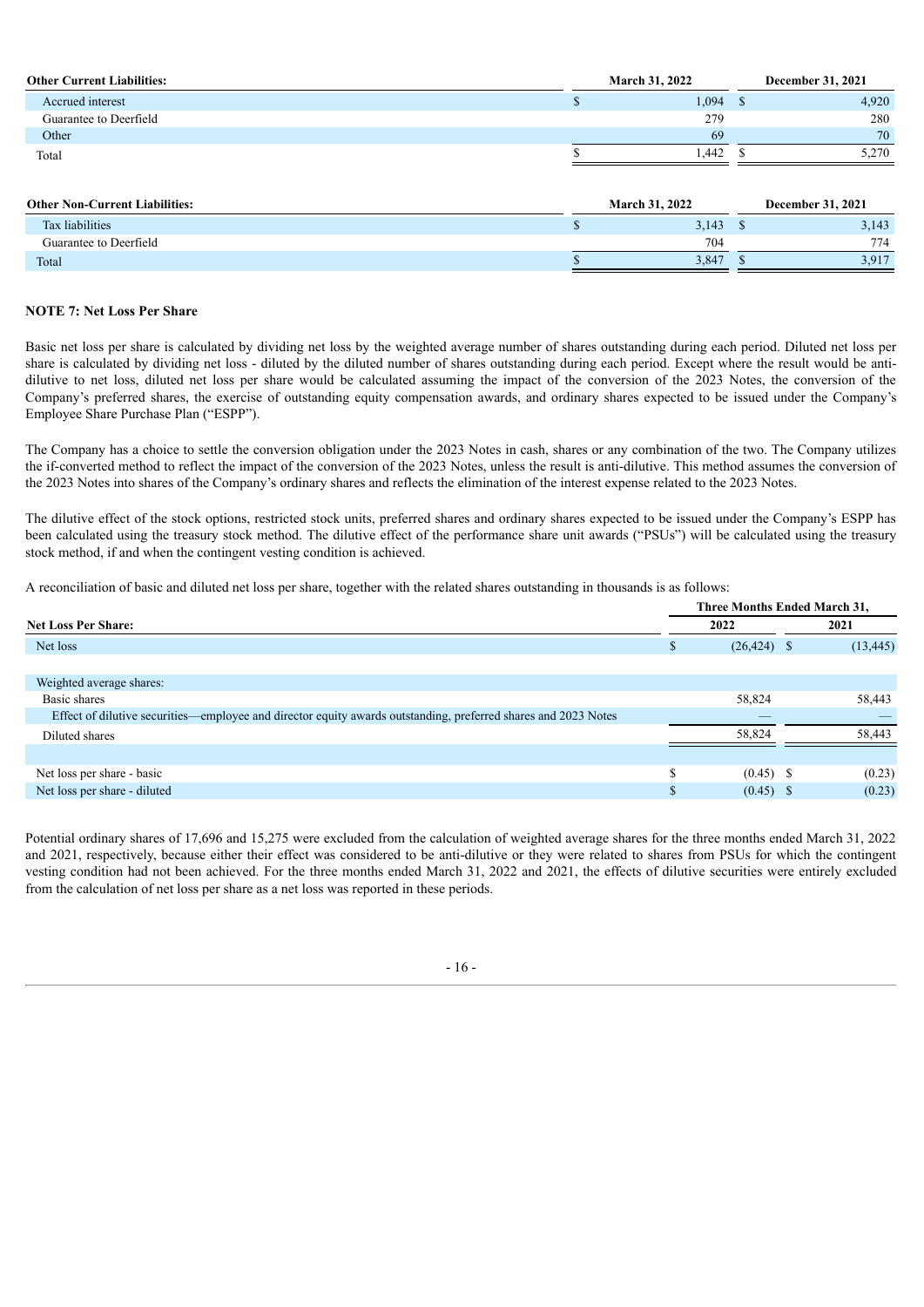### **NOTE 8: Comprehensive Loss**

The following table shows the components of accumulated other comprehensive loss for the three months ended March 31, 2022 and 2021, respectively, net of tax effects:

|                                                                                                     |    | Three Months Ended March 31, |  |           |  |  |  |
|-----------------------------------------------------------------------------------------------------|----|------------------------------|--|-----------|--|--|--|
| <b>Accumulated Other Comprehensive Loss:</b>                                                        |    | 2022                         |  | 2021      |  |  |  |
| Foreign currency translation adjustment:                                                            |    |                              |  |           |  |  |  |
| Beginning balance                                                                                   | \$ | $(23,855)$ \$                |  | (22,627)  |  |  |  |
| Net other comprehensive loss                                                                        |    | (185)                        |  | (718)     |  |  |  |
| Balance at March 31,                                                                                |    | (24,040)                     |  | (23, 345) |  |  |  |
|                                                                                                     |    |                              |  |           |  |  |  |
| Unrealized (loss) gain on marketable debt securities, net                                           |    |                              |  |           |  |  |  |
| Beginning balance                                                                                   |    | $(85)$ \$                    |  | 1,576     |  |  |  |
| Net other comprehensive loss, net of income tax benefit (expense) of \$330 and \$(55), respectively |    | (917)                        |  | (537)     |  |  |  |
| Balance at March 31.                                                                                |    | (1,002)                      |  | 1,039     |  |  |  |
| Accumulated other comprehensive loss at March 31,                                                   |    | (25, 042)                    |  | (22,306)  |  |  |  |
|                                                                                                     |    |                              |  |           |  |  |  |

The effect on the Company's unaudited condensed consolidated financial statements of amounts reclassified out of accumulated other comprehensive loss was immaterial for all periods presented.

### **NOTE 9: Commitments and Contingencies**

#### *Litigation*

The Company is subject to potential liabilities generally incidental to the Company's business arising out of present and future lawsuits and claims related to product liability, personal injury, contract, commercial, intellectual property, tax, employment, compliance and other matters that arise in the ordinary course of business. The Company accrues for potential liabilities when it is probable that future costs (including legal fees and expenses) will be incurred and such costs can be reasonably estimated. At March 31, 2022 and December 31, 2021, there were no contingent liabilities with respect to any litigation, arbitration or administrative or other proceeding that are reasonably likely to have a material adverse effect on the Company's consolidated financial position, results of operations, cash flows or liquidity.

### *First Complaint*

On May 12, 2021, Jazz Pharmaceuticals, Inc. ("Jazz") filed a formal complaint (the "First Complaint") initiating a lawsuit in the United States District Court for the District of Delaware (the "Court") against Avadel Pharmaceuticals plc, Avadel US Holdings, Inc., Avadel Management Corporation, Avadel Legacy Pharmaceuticals, LLC, Avadel Specialty Pharmaceuticals, LLC, and Avadel CNS Pharmaceuticals, LLC (collectively, the "Avadel Parties"). In the First Complaint, Jazz alleges the sodium oxybate product ("Proposed Product") described in the NDA owned by Avadel CNS Pharmaceuticals, LLC will infringe at least one claim of US Patent No. 8731963, 10758488, 10813885, 10959956 and/or 10966931 (collectively, the "patents-in-suit"). The First Complaint further includes typical relief requests such as preliminary and permanent injunctive relief, monetary damages and attorneys' fees, costs and expenses.

On June 3, 2021, the Avadel Parties timely filed their Answer and Counterclaims (the "Avadel Answer") with the Court in response to the First Complaint. The Avadel Answer generally denies the allegations set forth in the First Complaint, includes numerous affirmative defenses (including, but not limited to, non-infringement and invalidity of the patents-in-suit), and asserts a number of counterclaims seeking i) a declaratory judgment of non-infringement of each patent-in-suit, and ii) a declaratory judgment of invalidity of each patent-in-suit.

On June 18, 2021, Jazz filed its Answer ("Jazz Answer") with the Court in response to the Avadel Answer. The Jazz Answer generally denies the allegations set forth in the Avadel Answer and sets forth a single affirmative defense asserting that Avadel has failed to state a claim for which relief can be granted.

On June 21, 2021, the Court issued an oral order requiring the parties to i) confer regarding proposed dates to be included in the Court's scheduling order for the case, and ii) submit a proposed order, including a proposal for the length and timing of trial, to the Court by no later than July 21, 2021.

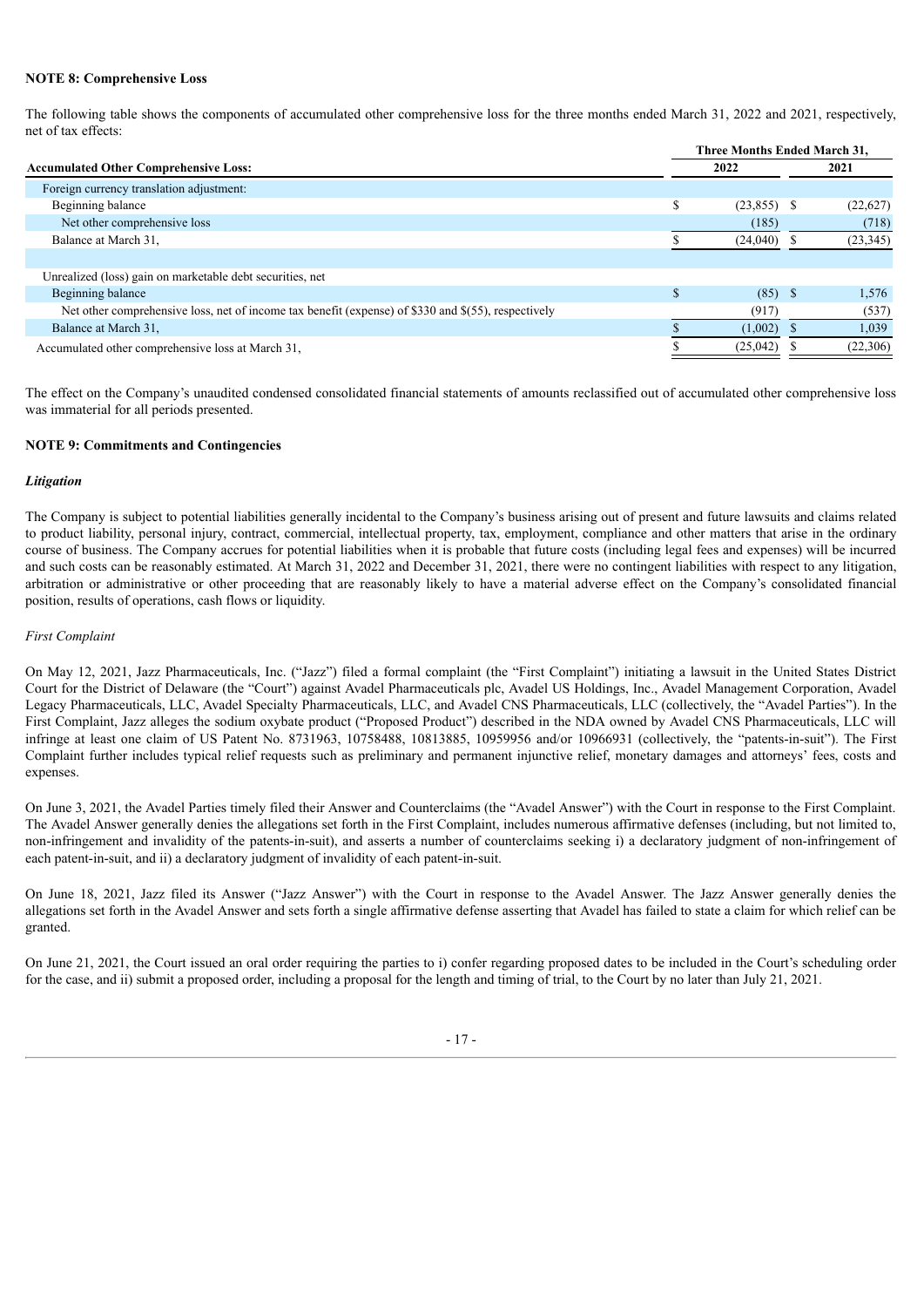On July 30, 2021, the Court issued a scheduling order establishing timing for litigation events including i) a claim construction hearing date of August 2, 2022, and ii) a trial date of October 30, 2023.

On October 18, 2021, consistent with the scheduling order, Jazz filed a status update with the Court indicating that Jazz did not intend to file a preliminary injunction with the Court at this time. Jazz further indicated that it would provide the Court with an update regarding whether preliminary injunction proceedings may be necessary after receiving further information regarding the FDA's action on Avadel's NDA.

On January 4, 2022, the Court entered an agreed order dismissing this case with respect to Avadel Pharmaceuticals plc, Avadel US Holdings, Inc., Avadel Specialty Pharmaceuticals, LLC, Avadel Legacy Pharmaceuticals, LLC, and Avadel Management Corporation. A corresponding order was entered in the two below cases on the same day.

On February 25, 2022, Jazz filed an amended Answer to Avadel's Counterclaims ("the Jazz First Amended Answer"). The Jazz First Amended Answer is substantially similar to the Jazz Answer except insofar as it adds an affirmative defense for judicial estoppel and unclean hands. Corresponding amended Answers were filed in the two below cases on the same day.

### *Second Complaint*

On August 4, 2021, Jazz filed another formal complaint (the "Second Complaint") initiating a lawsuit in the Court against the Avadel Parties. In the Second Complaint, Jazz alleges the Proposed Product described in the NDA owned by Avadel CNS Pharmaceuticals, LLC will infringe at least one claim of US Patent No. 11077079. The Second Complaint further includes typical relief requests such as preliminary and permanent injunctive relief, monetary damages and attorneys' fees, costs and expenses.

On September 9, 2021, the Avadel Parties timely filed their Answer and Counterclaims (the "Second Avadel Answer") with the Court in response to the Second Complaint. The Second Avadel Answer generally denies the allegations set forth in the Second Complaint, includes numerous affirmative defenses (including, but not limited to, non-infringement and invalidity of the patent-in-suit), and asserts a number of counterclaims seeking i) a declaratory judgment of non-infringement of the patent-in-suit, and ii) a declaratory judgment of invalidity of the patent-in-suit.

On October 22, 2021, the Court issued an oral order stating that this case should proceed on the same schedule as the case filed on May 12, 2021

### *Third Complaint*

On November 10, 2021, Jazz filed another formal complaint (the "Third Complaint") initiating a lawsuit in the Court against the Avadel Parties. In the Third Complaint, Jazz alleges the Proposed Product described in the NDA owned by Avadel CNS Pharmaceuticals, LLC will infringe at least one claim of US Patent No. 11147782. The Third Complaint further includes typical relief requests such as preliminary and permanent injunctive relief, monetary damages and attorneys' fees, costs and expenses. This case will proceed on the same schedule as the cases associated with the First and Second Complaints above.

On January 7, 2022, Avadel CNS Pharmaceuticals LLC timely filed its Answer and Counterclaims (the "Third Avadel Answer") with the Court in response to the Third Complaint. The Third Avadel Answer generally denies the allegations set forth in the Third Complaint, includes numerous affirmative defenses (including, but not limited to, non-infringement and invalidity of the patent-in-suit), and asserts a number of counterclaims seeking i) a declaratory judgment of non-infringement of the patent-in-suit, and ii) a declaratory judgment of invalidity/unenforceability of the patent-in-suit.

On December 21, 2021, the Court entered a revised schedule for the First, Second and Third Complaints, setting a new claim construction date of August 31, 2022.

### *Material Commitments*

Other than commitments disclosed in *Note 15: Contingent Liabilities and Commitments* to the Company's consolidated financial statements included in the 2021 Annual Report on Form 10-K, there were no other material commitments outside of the normal course of business.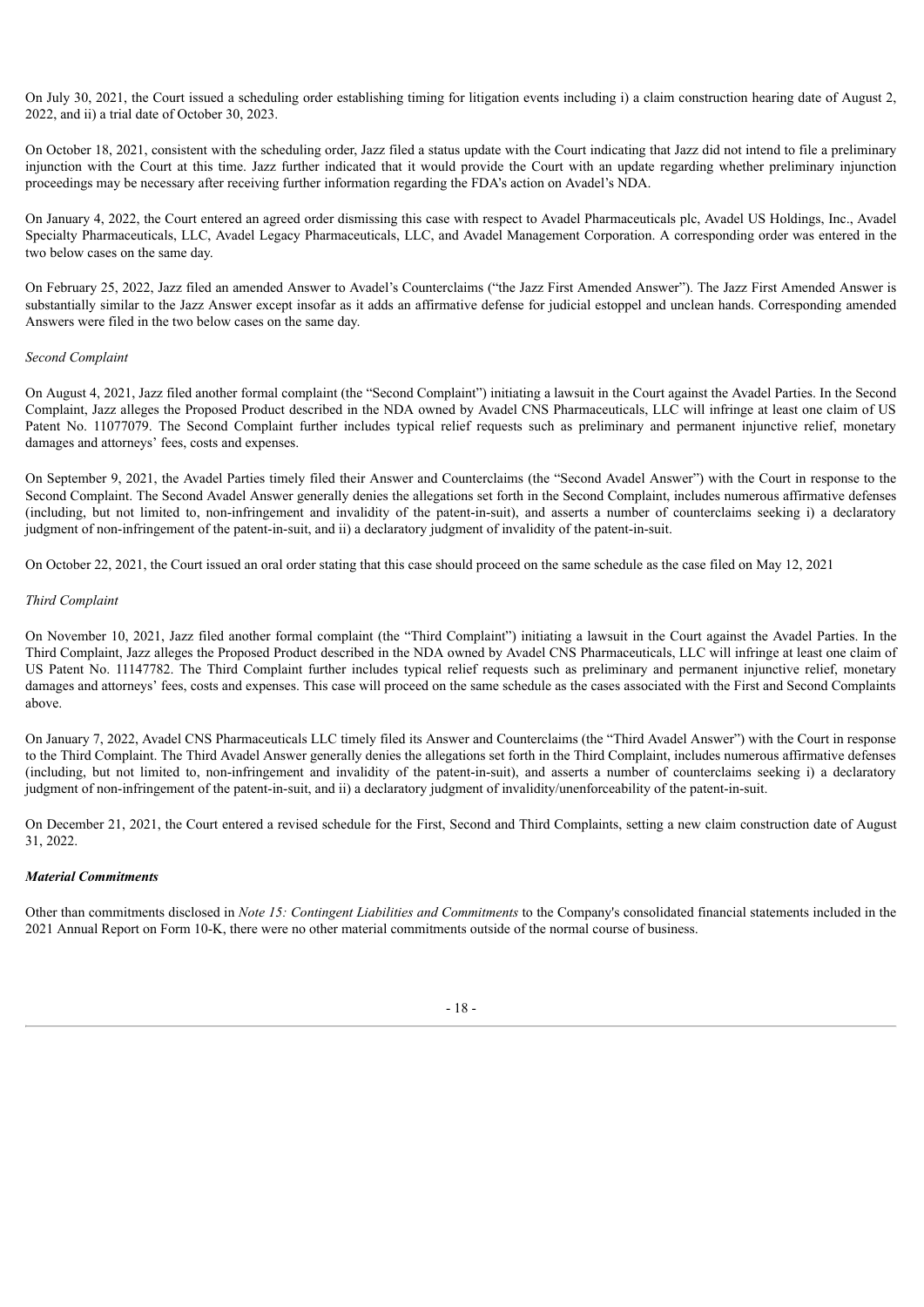### *Guarantees*

### *Deerfield Guarantee*

The fair values of the Company's guarantee to Deerfield and the guarantee received by the Company from Armistice Capital Master Fund, Ltd. largely offset and when combined are not material.

In connection with the Company's February 2018 divestiture of the Company's pediatric assets, the Company guaranteed to Deerfield the quarterly royalty payment of 15% on net sales of the FSC products through February 6, 2026 ("FSC Product Royalties"), in an aggregate amount of up to approximately \$10,300. Given the Company's explicit guarantee to Deerfield, the Company recorded the guarantee in accordance with ASC 460. The balance of this guarantee liability was \$983 at March 31, 2022. This liability is being amortized proportionately based on undiscounted cash outflows through the remainder of the contract with Deerfield.

#### *Armistice Guarantee*

In connection with the Company's February 2018 divestiture of the pediatric assets, Armistice Capital Master Fund, Ltd., the majority shareholder of Cerecor, Inc., guaranteed to the Company the FSC Product Royalties. The Company recorded the guarantee in accordance with ASC 460. The balance of this guarantee asset was \$980 at March 31, 2022. This asset is being amortized proportionately based on undiscounted cash outflows through the remainder of the contract with Deerfield.

#### *Of -Balance Sheet Arrangements*

As of March 31, 2022, the Company did not have any off-balance sheet arrangements, as defined in Item 303(a)(4)(ii) of Regulation S-K.

#### **NOTE 10: Subsequent Events**

#### *Exchange Transaction Closing*

On April 5, 2022, Avadel completed the exchange of \$117,375 of its February 2023 Notes for a new series of its Exchangeable Senior Notes due October 2, 2023. The remaining \$26,375 aggregate principal amount of the February 2023 Notes were not exchanged and will maintain a maturity date of February 1, 2023. The Company paid \$4,804 in fees paid to noteholders of the October 2023 Notes and \$5,449 in fees paid to third parties as part of the completed Exchange Transaction. See *Note 4: Long-Term Debt* for additional information regarding the Company's debt obligations.

#### *Jazz Litigation*

<span id="page-19-0"></span>On April 14, 2022, Avadel CNS Pharmaceuticals LLC and Avadel Pharmaceuticals plc (collectively the "Avadel Plaintiffs") filed a formal complaint (the "Avadel Complaint") initiating a lawsuit in the Court against Jazz and Jazz Pharmaceuticals Ireland Ltd. (collectively, the "Jazz Parties"). In the Avadel Complaint, the Avadel Plaintiffs allege that the Jazz Parties breached certain confidential disclosure agreements and misappropriated certain of Avadel's trade secrets. The Avadel Complaint further includes typical relief requests such as injunctive relief, monetary damages and attorneys' fees, costs and expenses, as well as seeking correction of inventorship of certain Jazz patents to include former Avadel scientists.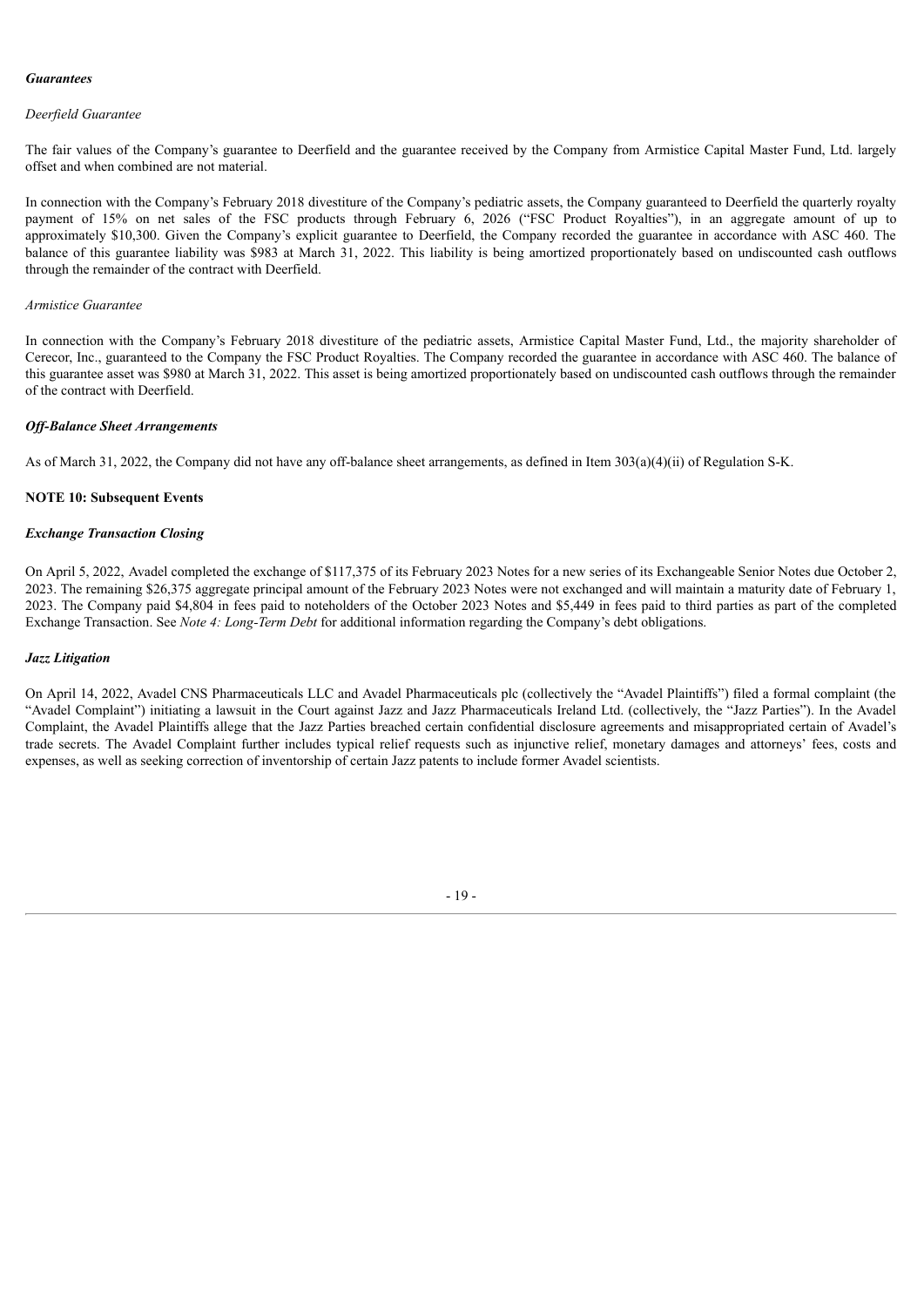**Management's Discussion and Analysis**

*(In thousands, except per share data)*

*(Unaudited)*

You should read the discussion and analysis of our financial condition and results of operations set forth in this Item 2 together with our unaudited condensed consolidated financial statements and the related notes appearing elsewhere in this Quarterly Report on Form 10-Q. Some of the information contained in this discussion and analysis or set forth elsewhere in this Quarterly Report on Form 10-O, including information with respect to our plans and strategy for our business and related financing, includes forward-looking statements that involve risks and uncertainties, and reference is made to the "Cautionary Note Regarding Forward-Looking Statements" set forth immediately following the Table of Contents of this Quarterly Report on Form 10-Q for further information on the forward looking statements herein. In addition, you should read the "Risk Factors" section in Part I, Item 1A of our Annual Report on Form 10-K filed with the U.S. Securities and Exchange Commission ("SEC") on March 16, 2022 and Part II, Item 1A in this Quarterly Report on Form 10-O for a discussion of additional important factors that could cause actual results to differ materially from the results described in or implied by the forward-looking statements contained in the following discussion and analysis and elsewhere *in this Quarterly Report.*

#### **Overview**

### *General Overview*

Avadel Pharmaceuticals plc (Nasdaq: AVDL) ("Avadel," the "Company," "we," "our," or "us") is a biopharmaceutical company. Our lead product candidate, FT218, is an investigational once-nightly, extended-release formulation of sodium oxybate for the treatment of excessive daytime sleepiness ("EDS") or cataplexy in adults with narcolepsy. We are primarily focused on the development and potential United States ("U.S.") Food and Drug Administration ("FDA") approval of FT218. In December 2020, we submitted a New Drug Application ("NDA") to the FDA for FT218 to treat excessive daytime sleepiness or cataplexy in adults with narcolepsy. In February 2021, the NDA for FT218 was accepted by the FDA and was assigned a Prescription Drug User Fee Act ("PDUFA") target action date of October 15, 2021. On October 15, 2021, we announced that the FDA informed us that the review of our NDA for FT218 was ongoing beyond its previously assigned target action date. As of the date of this Quarterly Report, the FDA's review of our NDA for FT218 remains ongoing.

Outside of our lead product candidate, we continue to evaluate opportunities to expand our product portfolio. As of the date of this Quarterly Report, we do not have any approved or commercialized products in our portfolio.

### *FT218*

FT218 is a once-nightly formulation of sodium oxybate that uses our Micropump controlled release drug-delivery technology for the treatment of EDS or cataplexy in adults suffering from narcolepsy. Sodium oxybate is the sodium salt of gamma hydroxybutyrate, an endogenous compound and metabolite of the neurotransmitter gamma-aminobutyric acid. Immediate release sodium oxybate is approved in the U.S. for the treatment of EDS or cataplexy in patients with narcolepsy and is approved in Europe for the treatment of cataplexy in patients with narcolepsy. Since 2002, sodium oxybate has only been available as a formulation that must be taken twice nightly, first at bedtime, and then again 2.5 to 4 hours later.

On December 16, 2020, we announced the submission of our NDA to the FDA for FT218. On February 26, 2021, the FDA notified us of formal acceptance of the NDA and assigned a PDUFA target action date of October 15, 2021. On October 15, 2021, we announced that the FDA informed us that the review of our NDA for FT218 was ongoing beyond its previously assigned target action date. As of the date of this Quarterly Report, the FDA's review of our NDA for FT218 remains ongoing.

We conducted a Phase 3 clinical trial of FT218, the REST-ON trial, which was a randomized, double-blind, placebo-controlled study that enrolled 212 patients who received at least one dose of FT218 or placebo, and was conducted in clinical sites in the U.S., Canada, Western Europe and Australia. The last patient, last visit was completed at the end of the first quarter of 2020, and positive top line data from the REST-ON trial was announced on April 27, 2020. Patients who received 9 g of once-nightly FT218, the highest dose administered in the trial, demonstrated statistically significant and clinically meaningful improvement compared to placebo across the three co-primary endpoints of the trial: maintenance of wakefulness test ("MWT"), clinical global impression-improvement ("CGI-I"), and mean weekly cataplexy attacks. The lower doses assessed, 6 g and 7.5 g also demonstrated statistically significant and clinically meaningful improvement on all three co-primary endpoints compared to

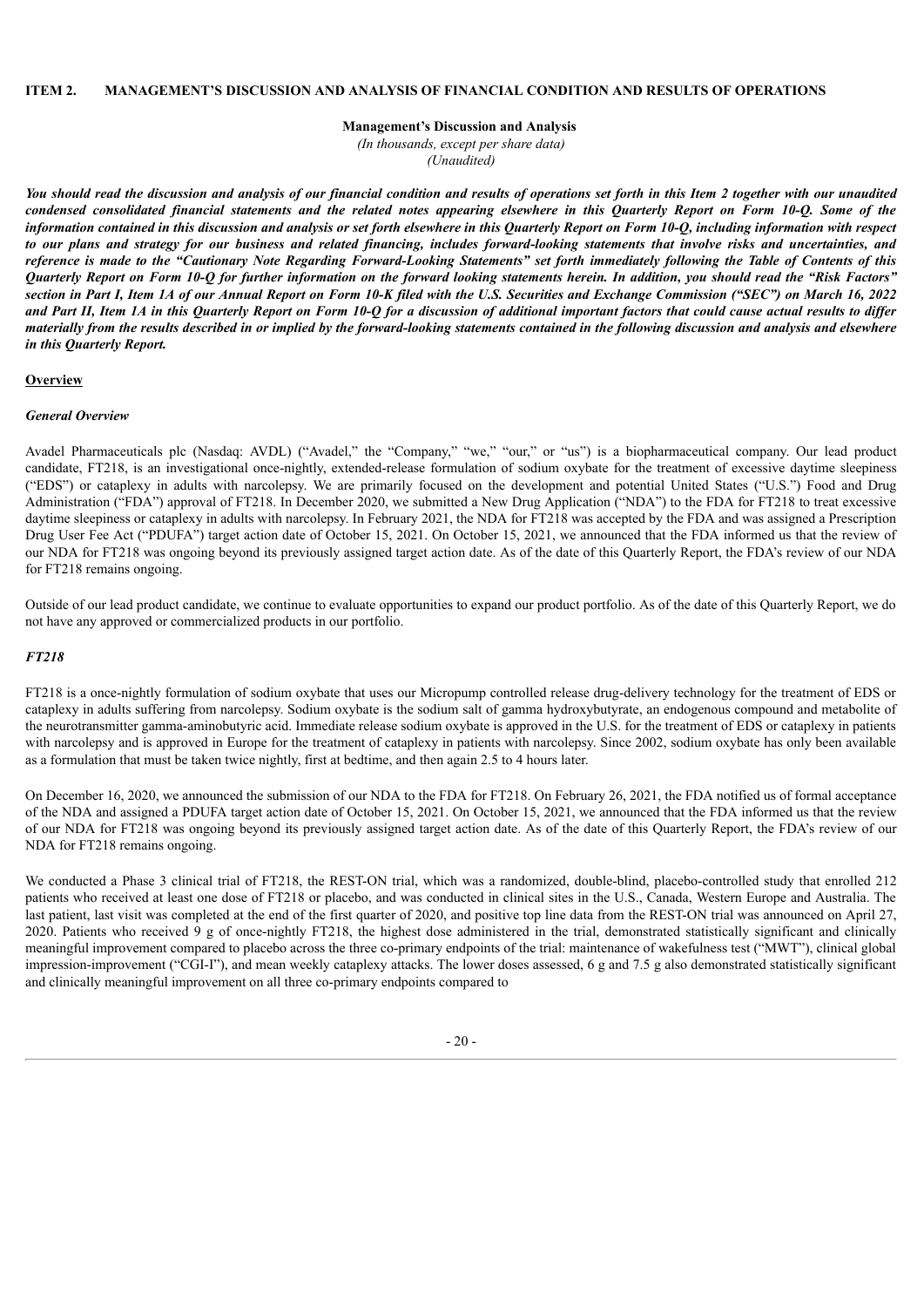placebo. We observed the 9 g dose of once-nightly FT218 to be generally well tolerated. Adverse reactions commonly associated with sodium oxybate were observed in a small number of patients (nausea 1.3%, vomiting 5.2%, decreased appetite 2.6%, dizziness 5.2%, somnolence 3.9%, tremor 1.3% and enuresis 9%), and 3.9% of the patients who received 9 g of FT218 discontinued the trial due to adverse reactions.

In January 2018, the FDA granted FT218 orphan drug designation for the treatment of narcolepsy, which makes FT218 potentially eligible for certain development and commercial incentives, including potential U.S. market exclusivity for up to seven years. Additionally, several FT218-related U.S. patents have been issued, and there are additional patent applications currently in development and/or pending at the U.S. Patent and Trademark Office ("USPTO"), as well as foreign patent offices.

In July 2020, we announced that the first patient was dosed in our open-label extension ("OLE")/switch study of FT218 as a potential treatment for EDS or cataplexy in patients with narcolepsy. The OLE/switch study is examining the long-term safety and maintenance of efficacy of FT218 in patients with narcolepsy who participated in the REST-ON study, as well as dosing and preference data for patients switching from twice-nightly sodium oxybate to once-nightly FT218, regardless of whether they participated in REST-ON. In May 2021, inclusion criteria were expanded to allow for oxybate naïve patients to enter the study.

New secondary endpoints from the REST-ON trial were presented at the American Academy of Neurology, beginning April 17, 2021. The first poster described FT218 improvements in disturbed nocturnal sleep ("DNS"), defined in REST-ON as the number of shifts from stages N1, N2, N3, and rapid eye movement ("REM") sleep to wake and from stages N2, N3, and REM sleep to stage N1. FT218 also decreased the number of nocturnal arousals as measured on polysomnography. Improvements in DNS were further supported by post-hoc analyses demonstrating increased time in deep sleep (N3, also known as slow wave sleep), and less time in N1. A second poster described the statistically significant improvements in the Epworth Sleepiness Scale, both the quality of sleep and the refreshing nature of sleep, and a decrease in sleep paralysis. These clinically relevant improvements were observed for all doses, beginning at week 3, for the lowest 6 g dose, compared to placebo. FT218 did not demonstrate significant improvement for hypnagogic hallucinations compared to placebo.

Additional data supportive of the efficacy findings in REST-ON were presented at the 35th Annual Meeting of the Associated Professional Sleep Societies, a joint meeting of the American Academy of Sleep Medicine and the Sleep Research Society, also known as SLEEP 2021, beginning June 10, 2021. New data included post-hoc analyses demonstrating endpoints improvements, regardless of concomitant stimulant use, in both narcolepsy Type 1 or Type 2. Additionally, a post-hoc analysis showed that FT218 was associated with decreased body mass index compared to placebo, which may be relevant as people with narcolepsy often have co-morbid obesity. In August 2021, the primary results from the REST-ON trial were published by Kushida et al. in the journal SLEEP.

New data was presented at the American College of Chest Physicians annual meeting ("CHEST"), beginning October 17, 2021, including additional posthoc analyses from the REST-ON trial, demonstrating a greater proportion of patients receiving FT218 experienced reductions in weekly cataplexy attacks and improvement in mean sleep latency compared to placebo, as well as the results of a discrete choice experiment, indicating that the overall driver of patient preference between sodium oxybate treatments is a once-nightly, versus twice-nightly, formulation.

New data was presented at World Sleep 2022 congress, which was held March 11 through 16, 2022 in Rome, Italy. A total of eight posters were presented, including five new post-hoc analyses from the REST-ON trial. Most notably, the post-hoc analyses showed that FT218 demonstrated improvement in subjective measures of daytime sleepiness, sleep quality and refreshing nature of sleep as early as week 1 with the 4.5 g starting dose, with even greater improvement at week 2 soon after starting the 6 g dose compared to placebo. Additional post-hoc analyses, stratified by narcolepsy type, as well as concomitant stimulant use, or without stimulants, demonstrated positive results that are generally consistent with previously reported positive endpoints from REST-ON and add to the existing body of evidence for FT218.

In addition, the results of a discrete choice experiment ("DCE") were presented, which confirmed that once-nightly dosing, when compared to twicenightly dosing, was the most important attribute driving both patient and clinician preference for overall oxybate product choice, as well as patient quality of life and reduction of patient anxiety/stress; dosing frequency (twice-nightly versus once-nightly) was also viewed as a more important attribute as compared to other attributes assessed, including sodium content. Accompanying the DCE was a background survey for both patients and clinicians, which showed that dosing frequency was noted as a significant stressor by both patients and clinicians. The World Sleep 2022 presentations also included the first presentation of an interim safety analysis from the ongoing RESTORE OLE/switch study, which showed that FT218 has generally been well-tolerated, with some patients receiving therapy for more than 18 months, and no new safety signals have been observed.

- 21 -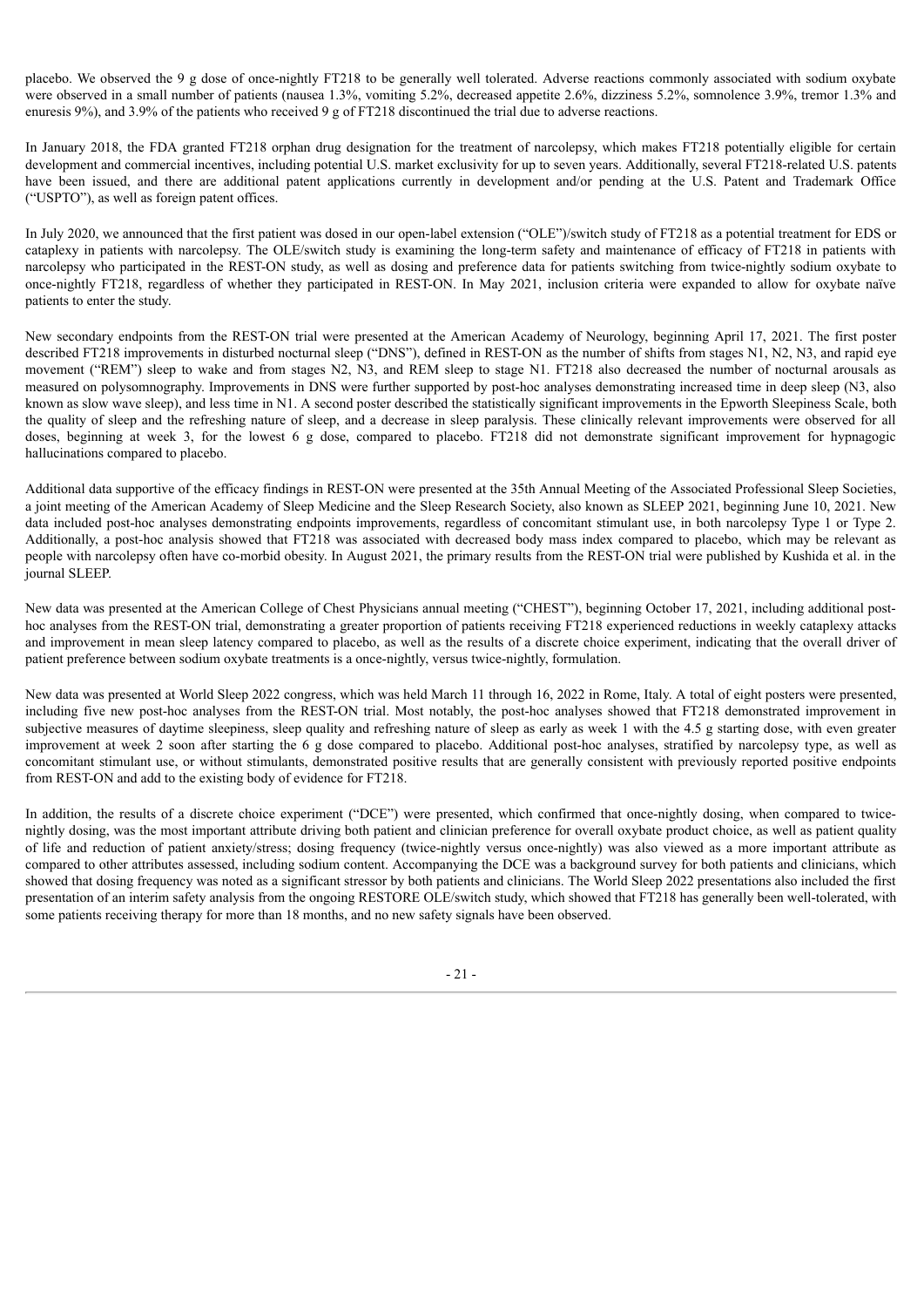We believe FT218 has the potential to demonstrate improved dosing compliance, safety and patient satisfaction over the current standards of care for EDS or cataplexy in patients with narcolepsy, which are twice-nightly oxybate formulations.

### *Micropump Drug-Delivery Technology*

Our Micropump drug-delivery technology allows for the controlled delivery of small molecule drugs taken orally, which has the potential to improve dosing compliance, reduce toxicity and improve patient compliance. Beyond FT218, we believe there could be other product development opportunities for our Micropump drug-delivery technology, representing either life cycle opportunities, whereby additional intellectual property can be added to a pharmaceutical product to extend the commercial viability of a currently marketed product, or innovative formulation opportunities for new chemical entities.

### *Key Business Trends and Highlights*

In operating our business and monitoring our performance, we consider a number of performance measures, as well as trends affecting our industry as a whole, which include the following:

- **Healthcare and Regulatory Reform**: Various health care reform laws in the U.S. may impact our ability to successfully commercialize our products and technologies. The success of our commercialization efforts may depend on the extent to which the government health administration authorities, the health insurance funds in the E.U. Member States, private health insurers and other third-party payers in the U.S. will reimburse consumers for the cost of healthcare products and services.
- **• Competition and Technological Change**: Competition in the pharmaceutical and biotechnology industry continues to be intense and is expected to increase. We compete with other pharmaceutical and biotechnology companies. Furthermore, major technological changes can happen quickly in the pharmaceutical and biotechnology industries. Such rapid technological change, or the development by our competitors of technologically improved or differentiated products, could render our products, product candidates, or drug delivery platforms obsolete or noncompetitive.
- **• Pricing Environment for Pharmaceuticals**: The pricing environment continues to be in the political spotlight in the U.S. As a result, the need to obtain and maintain appropriate pricing for pharmaceutical products may become more challenging due to, among other things, the attention being paid to healthcare cost containment and other austerity measures in the U.S. and worldwide.
- **Generics Playing a Larger Role in Healthcare:** Generic pharmaceutical products will continue to play a large role in the U.S. healthcare system. As such, we expect to see generic competition for our products in the future. If approved, we anticipate FT218 may face competition from manufacturers of generic twice-nightly sodium oxybate formulations, who have reached settlement agreements with the current marketer, which allows for entry of an authorized generic in 2023, or earlier under certain circumstances. For example, Hikma Pharmaceuticals PLC is expected to launch a generic version of sodium oxybate in 2023 or earlier, depending on certain circumstances. Beyond 2023, there are other potential future competitive products and additional generic twice-nightly sodium oxybate formulations that could impact the marketplace.
- **• Access to and Cost of Capital**: The process of raising capital and associated cost of such capital for a company of our financial profile can be difficult and potentially expensive. If the need were to arise to raise additional capital, access to that capital may be difficult, expensive and/or dilutive and, as a result, could create liquidity challenges for the Company.
- **Net Loss from Operations in 2022**: We do not have any approved or commercialized products in our portfolio. We will incur substantial expenses to further the clinical development of and continue our preparations for the commercial launch of FT218, if approved.

### *Impact of COVID-19*

Since early 2020, we have seen the profound impact that the coronavirus ("COVID-19") pandemic is having on human health, the global economy and society at large. We have continued to actively monitor the COVID-19 pandemic, as well as new variants of the virus and recent increases in case numbers, and have taken measures to mitigate the potential impacts to our

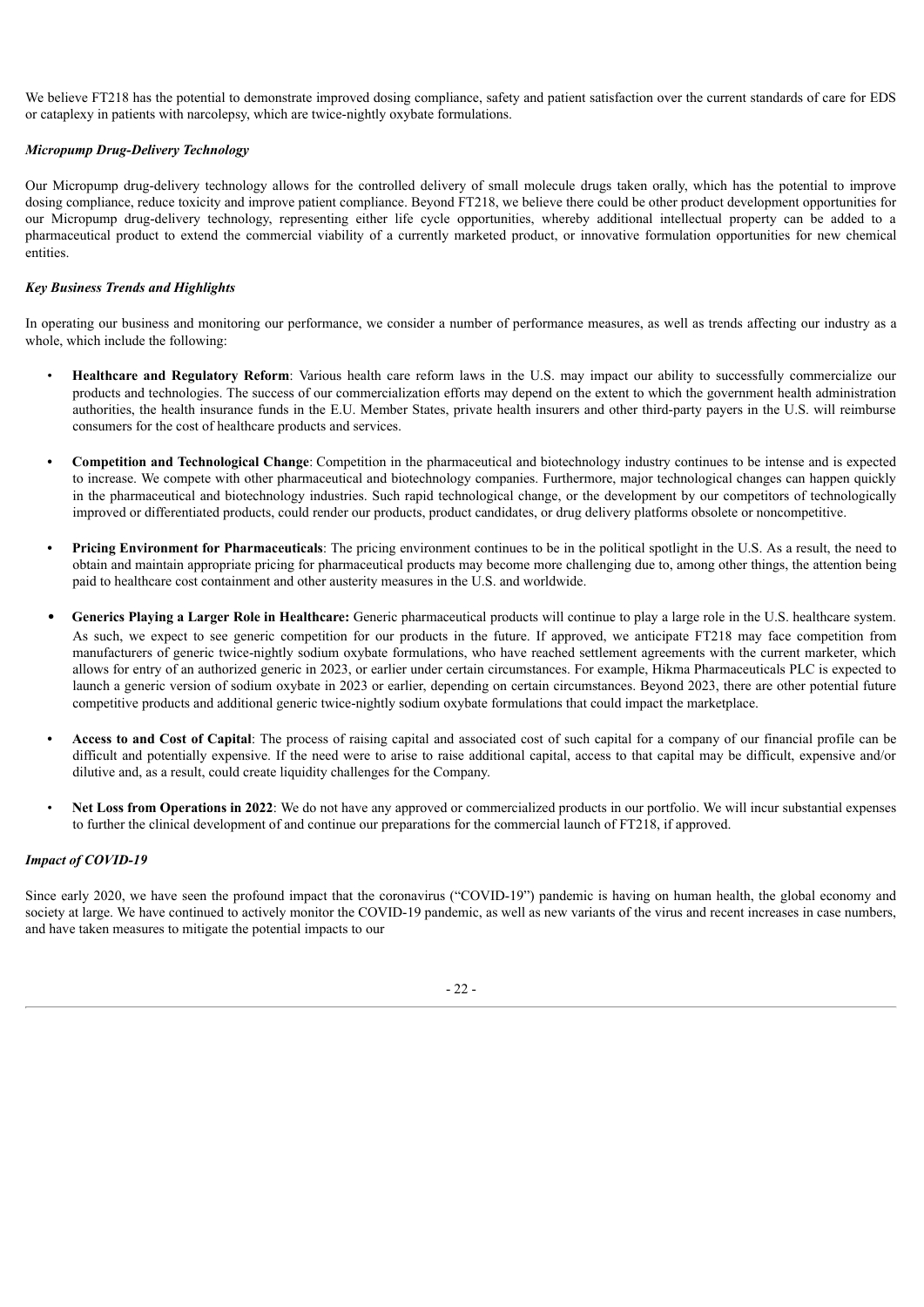employees and business, such as continuing to offer a work from home policy. We believe the ongoing impact of COVID-19 and measures to prevent its spread could impact our business in a number of ways, including: i) possibly delaying our ongoing RESTORE OLE/switch study, ii) disruptions to our supply chain and third parties; iii) allowing our employees to work from home for an extended period of time; and iv) hindering sales efforts for FT218, if approved. An extended period of global supply chain and economic disruption could materially affect our business, results of operations, access to sources of liquidity and financial condition. Despite progress in vaccination efforts, future developments and impact on our operations remain uncertain and cannot be predicted with confidence, including the duration of the COVID-19 pandemic, new variants of the virus, new information which may emerge concerning the severity of the COVID-19 pandemic, and any additional preventative and protective actions that governments, or we, may direct, which may result in extending continued business disruptions.

### *Financial Highlights*

Highlights of our consolidated results for the three months ended March 31, 2022 are as follows:

- Operating loss was \$28,626 for the three months ended March 31, 2022, compared to operating loss of \$14,811 for the three months ended March 31, 2021. Selling, general and administrative expenses increased in the current period by \$10,623, driven by the Company's continued commercial preparations and launch readiness activities for the potential approval of FT218.
- Net loss was \$26,424 for the three months ended March 31, 2022, compared to net loss of \$13,445 in the same period last year.
- Diluted net loss per share was \$0.45 for the three months ended March 31, 2022, compared to diluted net loss per share of \$0.23 in the same period last year.
- Cash and marketable securities decreased \$33,740 to \$123,481 at March 31, 2022, from \$157,221 at December 31, 2021. The decrease in cash during the quarter was driven primarily by cash used in operating activities of \$34,045, which included approximately \$5,500 of interest payments and approximately \$4,800 of insurance policy payments.

### **Critical Accounting Estimates**

The Company's unaudited condensed consolidated financial statements have been prepared in accordance with accounting principles generally accepted in the United States of America. To prepare these financial statements, management makes estimates and assumptions that affect the reported amounts of assets, liabilities, revenues and expenses, as well as the disclosures of contingent assets and liabilities. Actual results could be significantly different from these estimates.

Our significant accounting policies are described in Note 1 of the audited consolidated financial statements included in our Annual Report Form 10-K for the year ended December 31, 2021 (the "2021 Form 10-K"). The SEC suggests companies provide additional disclosure on those accounting policies considered most critical. The SEC considers an accounting policy to be critical if it is important to our financial condition and results of operations and requires significant judgments and estimates on the part of management in its application. Our estimates are often based on complex judgments, probabilities and assumptions that management believes to be reasonable, but that are inherently uncertain and unpredictable. It is also possible that other professionals, applying reasonable judgment to the same facts and circumstances, could develop and support a range of alternative estimated amounts. For a complete discussion of our critical accounting policies, see the "Critical Accounting Policies" section of the Management's Discussion & Analysis in our 2021 Form 10-K.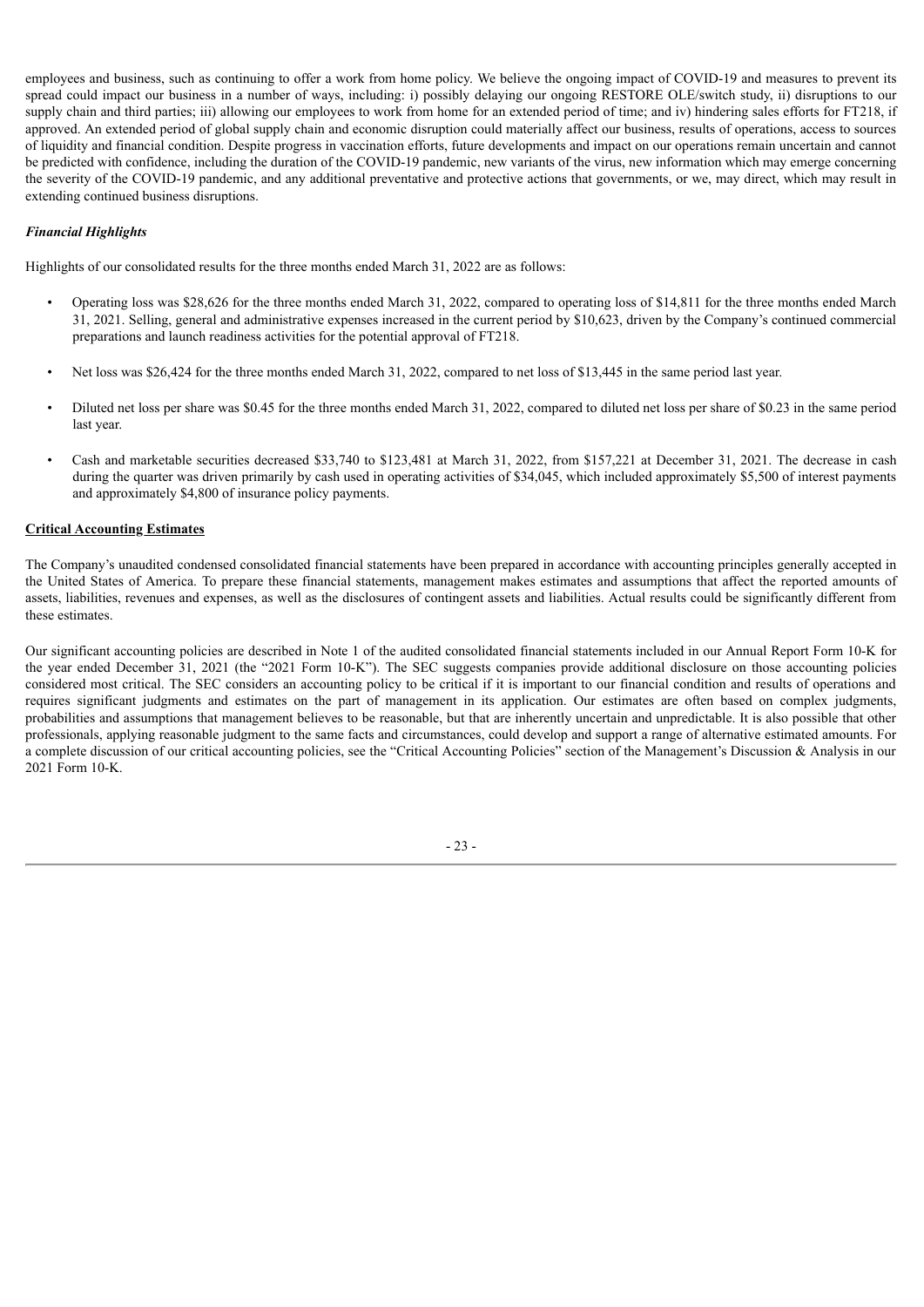### **Results of Operations**

The following is a summary of our financial results (in thousands, except per share amounts) for the three months ended March 31, 2022 and 2021, respectively:

|                                              |                                     |              |               |    | Change    |               |  |
|----------------------------------------------|-------------------------------------|--------------|---------------|----|-----------|---------------|--|
|                                              | <b>Three Months Ended March 31,</b> |              | 2022 vs. 2021 |    |           |               |  |
| <b>Comparative Statements of Loss</b>        | 2022                                |              |               | S  |           | $\frac{0}{0}$ |  |
| Operating expenses:                          |                                     |              |               |    |           |               |  |
| Research and development expenses            | \$<br>6.991                         | S            | 3,852         | \$ | 3,139     | 81.5 %        |  |
| Selling, general and administrative expenses | 21,635                              |              | 11,012        |    | 10,623    | $96.5 \%$     |  |
| Restructuring income                         |                                     |              | (53)          |    | 53        | $100.0 \%$    |  |
| Total operating expense                      | 28,626                              |              | 14,811        |    | 13,815    | 93.3 %        |  |
| Operating loss                               | (28, 626)                           |              | (14, 811)     |    | (13, 815) | $(93.3)\%$    |  |
| Investment and other (expense) income, net   | (137)                               |              | 610           |    | (747)     | $(122.5)\%$   |  |
| Interest expense                             | (2,017)                             |              | (1,929)       |    | (88)      | $(4.6)\%$     |  |
| Gain from release of certain liabilities     | 33                                  |              | 78            |    | (45)      | $(57.7)\%$    |  |
| Loss before income taxes                     | (30, 747)                           |              | (16, 052)     |    | (14,695)  | $(91.5)\%$    |  |
| Income tax benefit                           | (4,323)                             |              | (2,607)       |    | (1,716)   | $(65.8)\%$    |  |
| Net loss                                     | (26, 424)                           | S            | (13, 445)     |    | (12,979)  | $(96.5)\%$    |  |
| Net loss per share - diluted                 | (0.45)                              | <sup>2</sup> | (0.23)        |    | (0.22)    | $(95.7)\%$    |  |

|                                           |                              |       |  |       |               | Change |                |  |  |  |
|-------------------------------------------|------------------------------|-------|--|-------|---------------|--------|----------------|--|--|--|
|                                           | Three Months Ended March 31. |       |  |       | 2022 vs. 2021 |        |                |  |  |  |
| <b>Research and Development Expenses:</b> |                              | 2022  |  | 2021  |               |        | $\frac{6}{10}$ |  |  |  |
| Research and development expenses         |                              | 6.991 |  | 3,852 |               | 3.139  | $81.5\%$       |  |  |  |

Research and development expenses increased \$3,139 or 81.5% during the three months ended March 31, 2022 as compared to the same period in the prior year. This increase was driven by higher active pharmaceutical ingredients ("API") purchases during the current period of approximately \$3,100.

|                                                      |                                     |        | Change        |        |               |  |  |
|------------------------------------------------------|-------------------------------------|--------|---------------|--------|---------------|--|--|
|                                                      | <b>Three Months Ended March 31.</b> |        | 2022 vs. 2021 |        |               |  |  |
| <b>Selling, General and Administrative Expenses:</b> | 2022                                | 2021   |               |        | $\frac{6}{9}$ |  |  |
| Selling, general and administrative expenses         | 21,635                              | 11.012 |               | 10.623 | $96.5\%$      |  |  |

Selling, general and administrative expenses increased \$10,623 or 96.5% during the three months ended March 31, 2022 as compared to the same period in the prior year, driven by the our continued commercial preparations and launch readiness activities for potential approval of FT218. These activities included an increase in marketing and market research activities of approximately \$3,400. Compensation costs increased by approximately \$3,700 due to an increase in headcount, primarily in commercial and medical affairs. Other professional fees increased by approximately \$3,500.

|                                            |                              | Change |  |               |               |  |
|--------------------------------------------|------------------------------|--------|--|---------------|---------------|--|
| Investment and Other (Expense) Income, net | Three Months Ended March 31. |        |  | 2022 vs. 2021 |               |  |
|                                            | 2022                         | 2021   |  |               | $\frac{0}{0}$ |  |
| Investment and other (expense) income, net | (137)                        | 610    |  | 747           | $(122.5)\%$   |  |

Investment and other (expense) income, net decreased \$747 or 122.5% during the three months ended March 31, 2022 as compared to the same period in the prior year. This decrease was driven by higher net realized losses on our marketable securities of approximately \$500 and lower foreign currency gains of approximately \$300.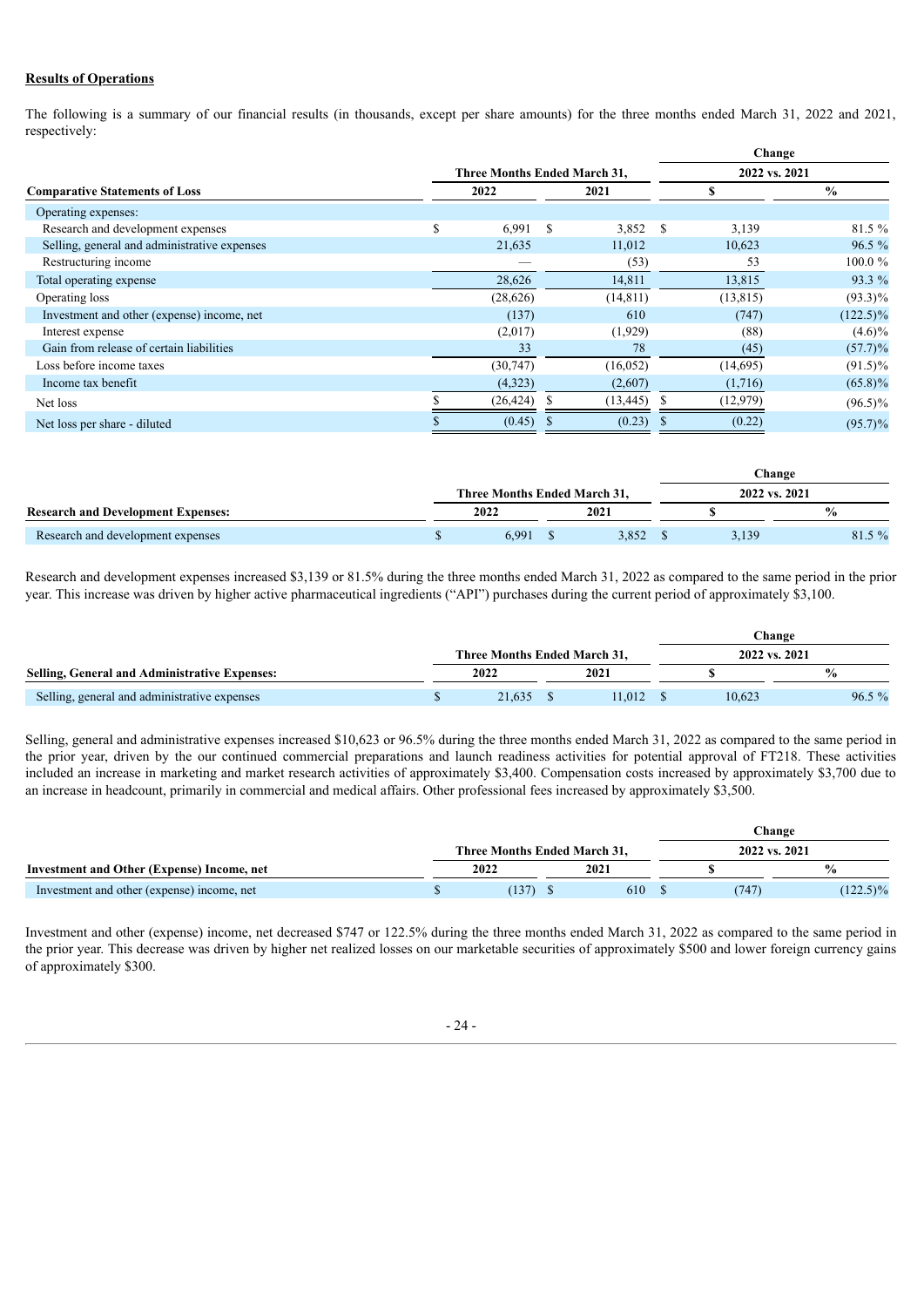|                                        |                              |  |               | Change  |                |  |  |
|----------------------------------------|------------------------------|--|---------------|---------|----------------|--|--|
|                                        | Three Months Ended March 31. |  | 2022 vs. 2021 |         |                |  |  |
| <b>Income Tax Benefit:</b>             | 2022                         |  | 2021          |         | $\frac{6}{10}$ |  |  |
| Income tax benefit                     | (4.323)                      |  | (2,607)       | (1.716) | $(65.8)\%$     |  |  |
| Percentage of loss before income taxes | 14 1 $\%$                    |  | $16.2 \%$     |         |                |  |  |

The income tax benefit was \$4,323 for the three months ended March 31, 2022 resulting in an effective tax rate of 14.1%. The income tax benefit was \$2,607 for the three months ended March 31, 2021 resulting in an effective tax rate of 16.2%. The increase in the income tax benefit for the three months ended March 31, 2022 as compared to the prior period in 2021 is primarily due to an increase in net operating losses recognized in the United States.

### **Liquidity and Capital Resources**

Our cash flows from operating, investing and financing activities, as reflected in the unaudited condensed consolidated statements of cash flows, are summarized in the following table:

|                                 |                              |  |           | Change |               |               |  |
|---------------------------------|------------------------------|--|-----------|--------|---------------|---------------|--|
|                                 | Three Months Ended March 31, |  |           |        | 2022 vs. 2021 |               |  |
| Net cash (used in) provided by: | 2022                         |  | 2021      |        |               | $\frac{0}{0}$ |  |
| Operating activities            | $(34,045)$ \$                |  | (23, 413) |        | (10,632)      | $(45.4)\%$    |  |
| Investing activities            | 42,251                       |  | 11,191    |        | 31,060        | 277.5 %       |  |
| Financing activities            | 2,009                        |  | 149       |        | 1,860         | 1,248.3 %     |  |

### *Operating Activities*

Net cash used in operating activities was \$34,045 and \$23,413 for the three months ended March 31, 2022 and 2021, respectively. Net cash used in operating activities for the three months ended March 31, 2022 was driven by net loss of \$26,424 and unfavorable changes in working capital of \$7,043, offset by favorable non-cash adjustments of \$578. For the three months ended March 31, 2021, net cash used in operating activities was driven by net loss of \$13,445 and a \$10,175 unfavorable change in working capital. The March 31, 2022 net unfavorable change in working capital was less than the March 31, 2021 net unfavorable change in working capital mainly due to timing of receipt and payment of trade payables and accrued expenses associated with continued commercial preparations and launch readiness activities for potential approval of FT218.

### *Investing Activities*

Net cash provided by investing activities was \$42,251 and \$11,191 for the three months ended March 31, 2022 and 2021, respectively. Net cash provided by investing activities for the three months ended March 31, 2022 was due to net proceeds received from the excess of sales over purchases of marketable securities of \$42,251. Net cash provided by investing activities for the three months ended March 31, 2021 was driven by proceeds from the disposition of the hospital products of \$8,250, as well as higher net proceeds received from the excess of sales over purchases of marketable securities.

### *Financing Activities*

Net cash provided by financing activities for the three months ended March 31, 2022 was \$2,009 related to proceeds from stock option exercises and employee share purchase plan ("ESPP") issuances. Net cash provided by financing activities for the three months ended March 31, 2021 of \$149 related to proceeds from stock option exercises and ESPP issuances.

### *Risk Management*

The adequacy of our cash resources depends on the outcome of certain business conditions including the cost of our FT218 clinical development and commercial launch plans, our cost structure, and other factors set forth in "Risk Factors" within Part I, Item 1A of our Annual Report on Form 10-K filed with the SEC on March 16, 2022. To complete the FT218 clinical development and commercial launch plans we will need to commit substantial resources, which could result in future losses or otherwise limit our opportunities or affect our ability to operate our business. Our assumptions concerning the outcome of certain business conditions may prove to be wrong or other factors may adversely affect our business, and as a result we could

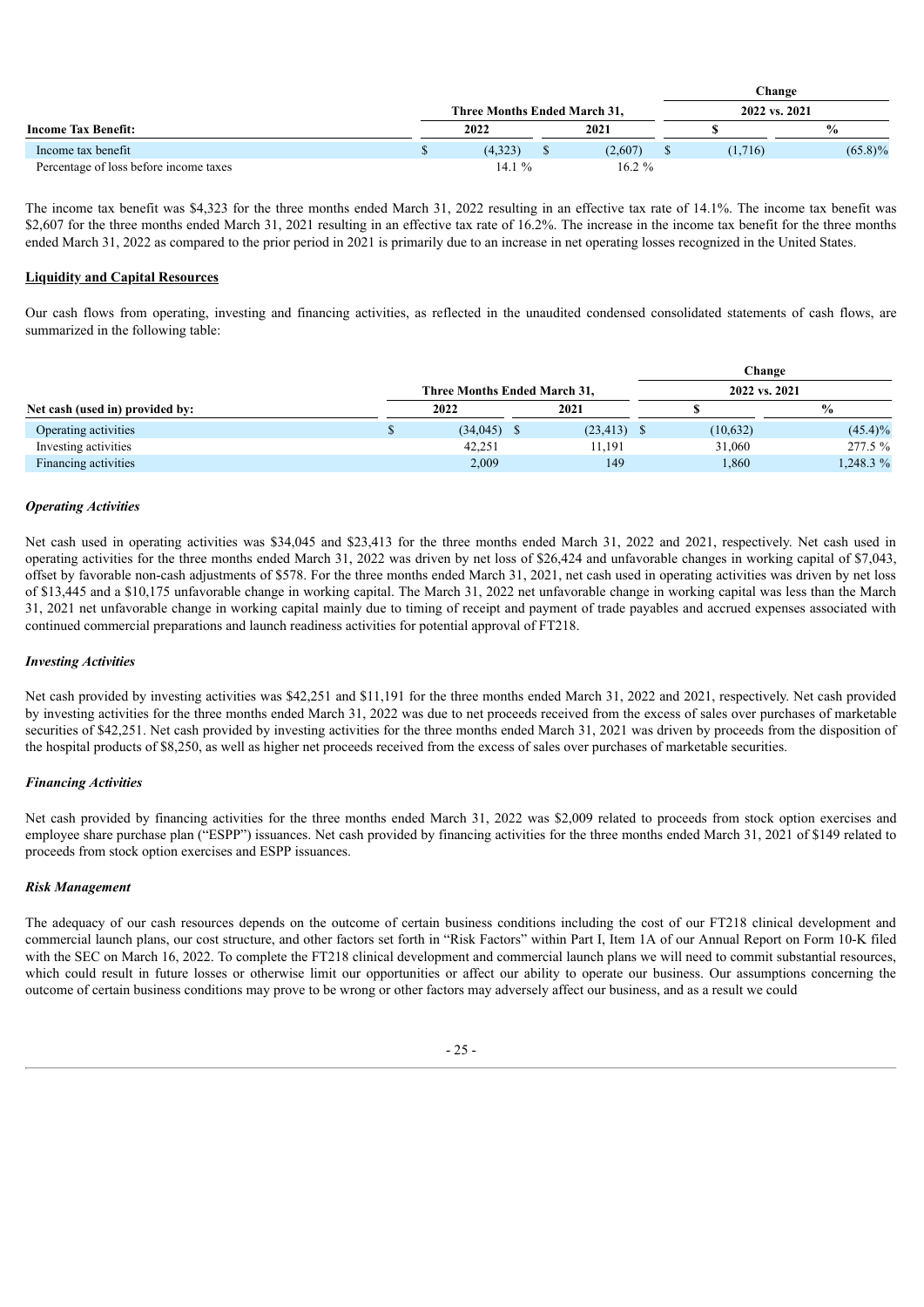exhaust or significantly decrease our available cash and marketable securities balances which could, among other things, force us to raise additional funds and/or force us to reduce our expenses, either of which could have a material adverse effect on our business. Additionally, we are unable to estimate the near or long term impacts of COVID-19 and inflation, which may have a material adverse impact on our business.

If available to us, raising additional capital may be accomplished through one or more public or private debt or equity financings, royalty financings or collaborations or partnering arrangements. Any equity financing would be dilutive to our shareholders.

Cash, cash equivalent and marketable security balances as of March 31, 2022 and unused financing sources are expected to provide us with the flexibility to meet our liquidity needs through March 31, 2023, including operating requirements related to the commercial launch of FT218.

### **Other Matters**

#### *Litigation*

We are subject to potential liabilities generally incidental to our business arising out of present and future lawsuits and claims related to product liability, personal injury, contract, commercial, intellectual property, tax, employment, compliance and other matters that arise in the ordinary course of business. We accrue for potential liabilities when it is probable that future costs (including legal fees and expenses) will be incurred and such costs can be reasonably estimated. At March 31, 2022 and December 31, 2021, there were no contingent liabilities with respect to any litigation, arbitration or administrative or other proceeding that are reasonably likely to have a material adverse effect on our consolidated financial position, results of operations, cash flows or liquidity. For information regarding legal proceedings we are involved in, see *Note 9: Commitments and Contingencies - Litigation and Note 10: Subsequent Events - Jazz Litigation* to our unaudited condensed consolidated financial statements included in Part I, Item 1 of this Quarterly Report on Form 10-Q.

#### <span id="page-26-0"></span>**ITEM 3. QUANTITATIVE AND QUALITATIVE DISCLOSURES ABOUT MARKET RISK.**

#### **Interest Rate Risk**

We are subject to interest rate risk as a result of its portfolio of marketable securities. The primary objectives of our investment policy are as follows: safety and preservation of principal and diversification of risk; liquidity of investments sufficient to meet cash flow requirements; and competitive yield. Although our investments are subject to market risk, our investment policy specifies credit quality standards for our investments and limits the amount of credit exposure from any single issue, issuer or certain types of investment. Our investment policy allows us to maintain a portfolio of cash equivalents and marketable securities in a variety of instruments, including U.S. federal government and federal agency securities, European Government bonds, corporate bonds or commercial paper issued by U.S. or European corporations, money market instruments, certain qualifying money market mutual funds, certain repurchase agreements, tax-exempt obligations of states, agencies, and municipalities in the U.S and Europe, and equities. A hypothetical 50 basis point change in interest rates would not result in a material decrease or increase in the fair value of our securities due to the general short-term nature of our investment portfolio.

#### **Foreign Exchange Risk**

We are exposed to foreign currency exchange risk as the functional currency financial statements of a non-U.S. subsidiary is translated to U.S. dollars. The assets and liabilities of this non-U.S. subsidiary having a functional currency other than the U.S. dollar is translated into U.S. dollars at the exchange rate prevailing at the balance sheet date, and at the average exchange rate for the reporting period for revenue and expense accounts. The cumulative foreign currency translation adjustment is recorded as a component of accumulated other comprehensive loss in shareholders' equity. The reported results of this non-U.S. subsidiary will be influenced by their translation into U.S. dollars by currency movements against the U.S. dollar. Our primary currency translation exposure is related to one subsidiary that has functional currencies denominated in euro. A 10% strengthening/weakening in the rates used to translate the results of our non-U.S. subsidiaries that have functional currencies denominated in euro as of March 31, 2022 would have had an immaterial impact on net loss for the quarter ended March 31, 2022.

Transactional exposure arises where transactions occur in currencies other than the functional currency. Transactions in foreign currencies are recorded at the exchange rate prevailing at the date of the transaction. The resulting monetary assets and liabilities are translated into the appropriate functional currency at exchange rates prevailing at the balance sheet date and the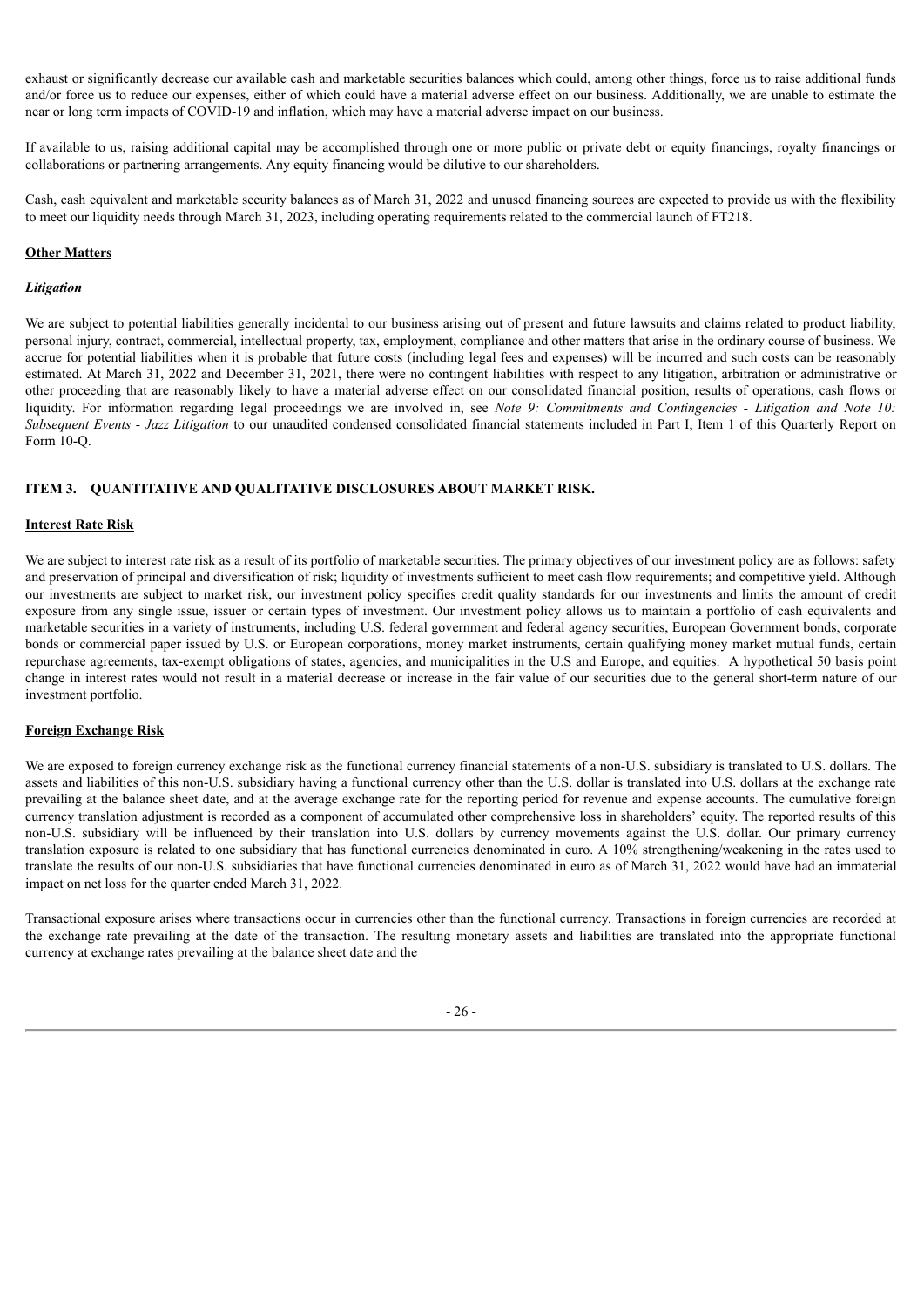resulting gains and losses are reported in investment and other (expense) income, net in the condensed consolidated statements of loss. As of March 31, 2022, our primary exposure is to transaction risk related to euro net monetary assets and liabilities held by subsidiaries with a U.S. dollar functional currency. Realized and unrealized foreign exchange gains resulting from transactional exposure were immaterial for the quarter ended March 31, 2022.

### **Inflation Risk**

Inflation generally affects us by increasing our costs of labor and supplies and the costs of our third-parties we rely on for the development, manufacture and supply of our product candidates. We do not believe that inflation had a material effect on our business, financial condition or results of operations during the quarter ended March 31, 2022.

### <span id="page-27-0"></span>**ITEM 4. CONTROLS AND PROCEDURES.**

#### **Evaluation of Disclosure Controls and Procedures**

Management of the Company, with the participation of its Chief Executive Officer and Chief Financial Officer, evaluated the effectiveness of the Company's disclosure controls and procedures as of March 31, 2022, the end of the period covered by this Quarterly Report on Form 10-Q. The term "disclosure controls and procedures," as defined in Rules 13a-15(e) and 15d-15(e) under the Securities Exchange Act of 1934, as amended ("Exchange Act"), means controls and other procedures of a company that are designed to provide reasonable assurance that information required to be disclosed by the Company in the reports it files or submits under the Exchange Act is recorded, processed, summarized and reported, within the time periods specified in the SEC's rules and forms. Disclosure controls and procedures are also designed to provide reasonable assurance that such information is accumulated and communicated to the Company's management, including its Chief Executive Officer and Chief Financial Officer, to allow timely decisions regarding required disclosure. Based on their evaluation, as of the end of the period covered by this Quarterly Report on Form 10-Q, the Company's Chief Executive Officer and Chief Financial Officer have concluded that the Company's disclosure controls and procedures (as defined in Rules 13a-15(e) and 15d-15(e) under the Exchange Act were not effective due to the material weakness in our internal control over financial reporting described below.

#### **Material Weakness**

#### **Remediation Plans**

As previously described in the Company's Annual Report on Form 10-K for the year ended December 31, 2021, management had identified a material weakness in the Company's internal controls over financial reporting specifically related to its February 2023 Notes indenture. The Company is committed to maintaining a strong internal control environment and have implemented measures designed to ensure that the control deficiency contributing to the material weakness is remediated. In the first quarter of 2022, management implemented a remediation plan that included the adoption of additional control procedures surrounding timely and periodic evaluation of all terms of the Company's debt agreements and the associated calculation of interest expense in accordance with the terms of any such debt agreement. Management believes these additional internal controls and procedures will ensure the completeness and accuracy of the calculation and timely payment of interest expense, classification of debt and compliance with terms of the Company's debt agreements.

With the Exchange Transaction on April 5, 2022, the Company performed the evaluation of all terms of the Company's updated debt agreements. The material weakness will be fully remediated when the Company has determined, through testing, that these controls have operated effectively for a sufficient period of time.

### *Other Changes in Internal Controls*

<span id="page-27-1"></span>Other than the above noted remediation activity, there were no changes in our internal control over financial reporting identified in connection with the evaluation required by paragraph (d) of Exchange Act Rule 13a-15 or 15d-15 that occurred during the three months ended March 31, 2022 that have materially affected, or are reasonably likely to materially affect, our internal controls over financial reporting.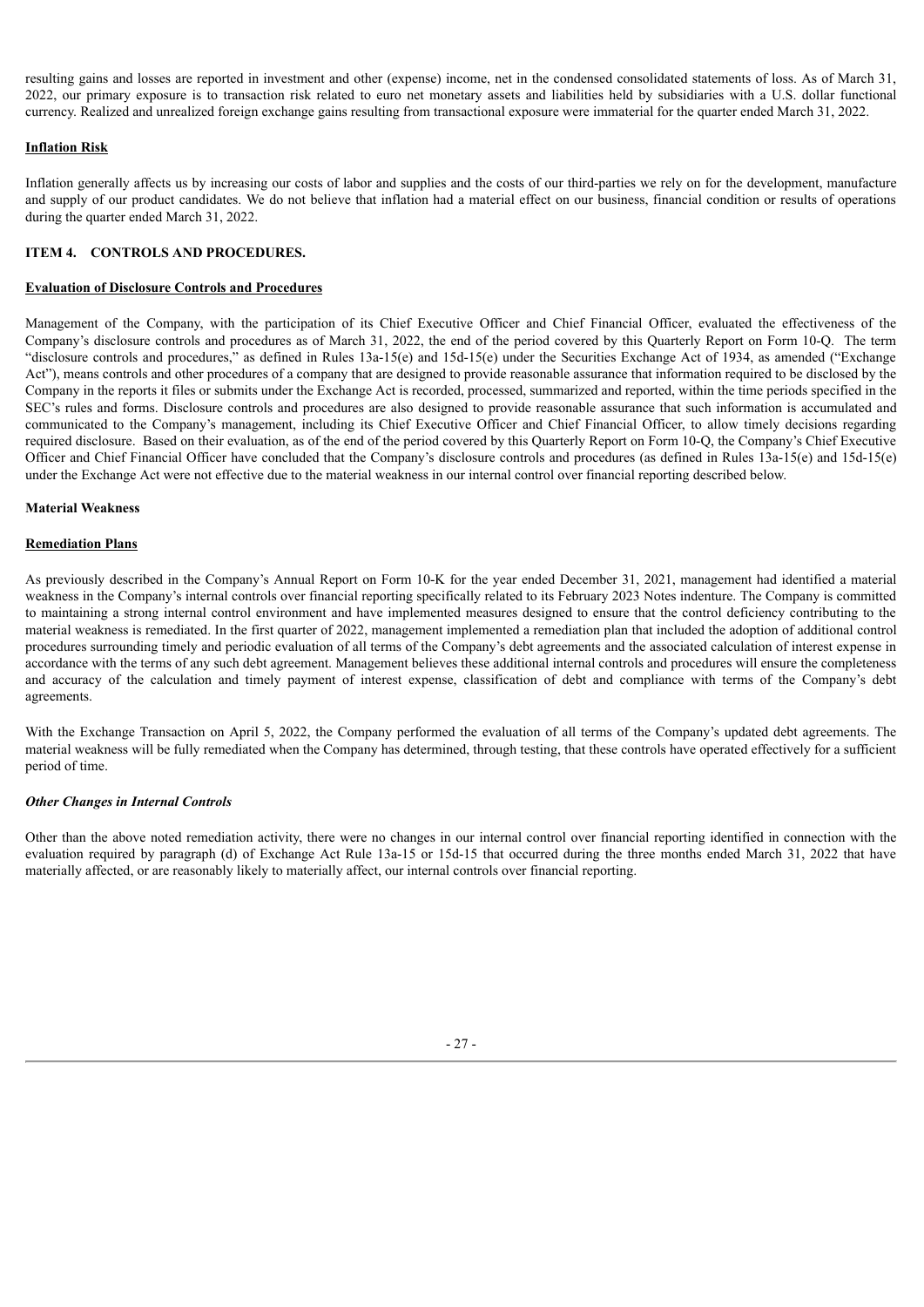### **PART II – OTHER INFORMATION**

### <span id="page-28-0"></span>**ITEM 1. LEGAL PROCEEDINGS.**

The information contained in Note 9: Commitments and Contingencies - Litigation and Note 10: Subsequent Events - Jazz Litigation to the Company's unaudited condensed consolidated financial statements included in Part I, Item 1 of this Quarterly Report on Form 10-Q is incorporated by reference herein.

### <span id="page-28-1"></span>**ITEM 1A. RISK FACTORS.**

Except as set forth below, there have been no material changes in our risk factors from those disclosed in our Annual Report on Form 10-K for the year ended December 31, 2021 filed with the SEC on March 16, 2022.

### If our competitors develop and market technologies or products that are safer, more effective or less costly than ours, or obtain regulatory approval and *market such products before we do, our commercial opportunity may be diminished or eliminated.*

Competition in the pharmaceutical and biotechnology industry is intense and is expected to increase. We compete with other pharmaceutical and biotechnology companies.

The introduction of new products in the U.S. market that compete with, or otherwise disrupt the market for, FT218, if approved, would adversely affect sales of our product candidate. For example, in the future, we expect FT218 to face competition from manufacturers of generic twice-nightly sodium oxybate formulations who have reached settlement agreements with the current brand product marketer. Hikma Pharmaceuticals is expected to launch an authorized generic version of twice-nightly sodium oxybate in 2023 or earlier, depending on certain circumstances. There are other potential future competitive products that could impact the marketplace who have reached settlement agreements with the current brand product marketer, which allows for entry of other authorized generics in 2023 and other generic products in 2026, or earlier for both under certain circumstances. Beyond generics, there are other potential future competitive products that could impact the narcolepsy treatment marketplace.

If the FDA approves a competitor's application for a product candidate before our application for a similar product candidate, and grants such competitor a period of exclusivity, the FDA may take the position that it cannot approve our 505(b)(2) application for a similar product candidate until the exclusivity period expires. Additionally, even if our 505(b)(2) application for a product candidate is approved first, and we receive a period of statutory marketing exclusivity, we may still be subject to competition from other companies with approved products or approved 505(b)(2) NDAs for different conditions of use that would not be restricted by a grant of exclusivity to us.

Many of our competitors have substantially greater financial, technological, manufacturing, marketing, managerial and research and development resources and experience than we do. Furthermore, acquisitions of competing companies by large pharmaceutical companies could enhance our competitors' resources. Accordingly, our competitors may be able to develop, obtain regulatory approval and gain market share for their products more rapidly than us.

### <span id="page-28-2"></span>**ITEM 2. UNREGISTERED SALES OF EQUITY SECURITIES AND USE OF PROCEEDS.**

None.

### <span id="page-28-3"></span>**ITEM 3. DEFAULTS UPON SENIOR SECURITIES.**

None.

### <span id="page-28-4"></span>**ITEM 4. MINE SAFETY DISCLOSURES.**

Not applicable.

### <span id="page-28-5"></span>**ITEM 5. OTHER INFORMATION.**

<span id="page-28-6"></span>None.

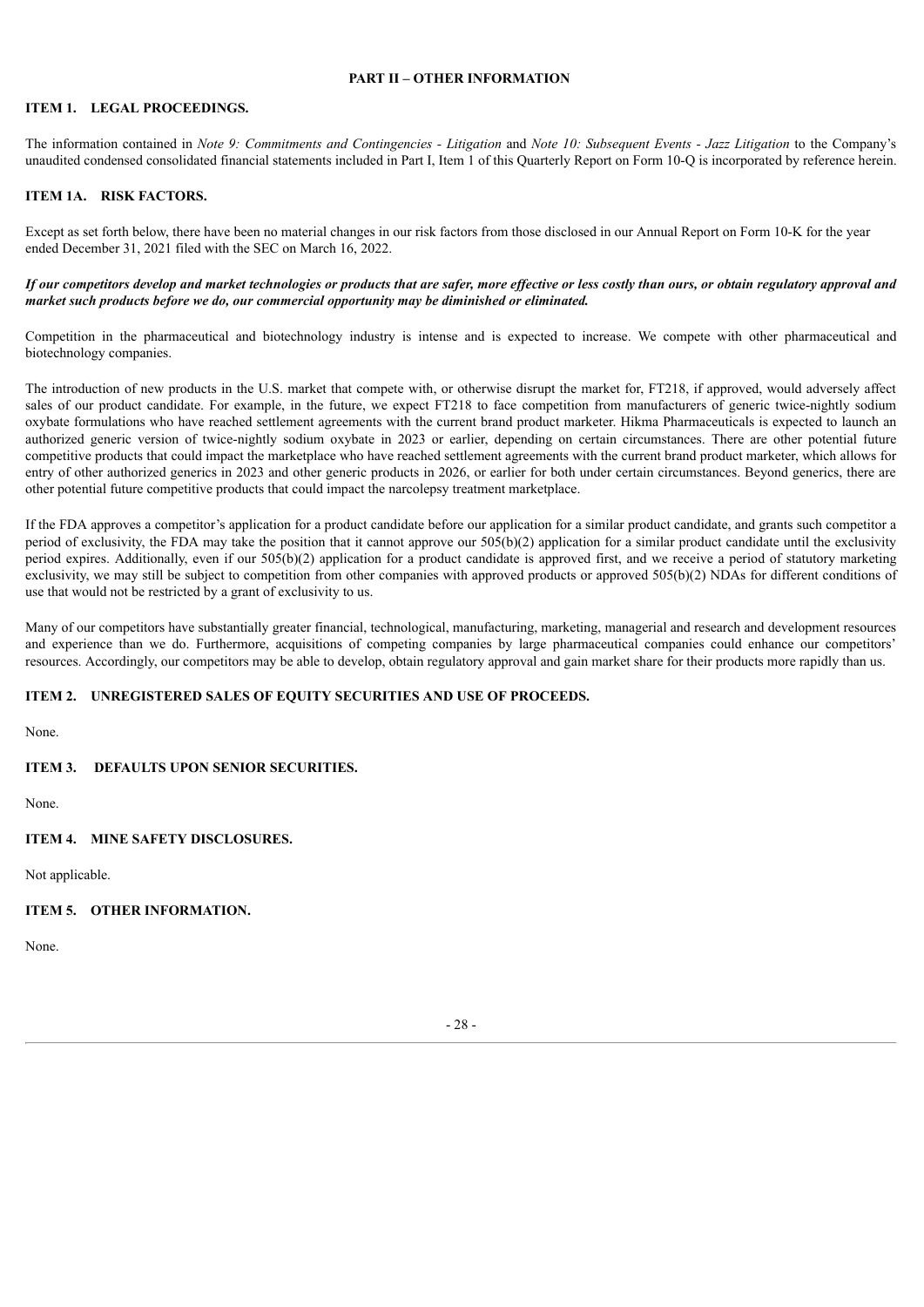# **ITEM 6. EXHIBITS.**

| <b>Exhibit No.</b> | <b>Description</b>                                                                                                                                                                                                                                                                                |
|--------------------|---------------------------------------------------------------------------------------------------------------------------------------------------------------------------------------------------------------------------------------------------------------------------------------------------|
| 4.1                | Indenture, dated as of April 4, 2022, by and between Avadel Finance Cayman Limited, the Company and The Bank of New York<br>Mellon, as Trustee (incorporated by reference to Exhibit 4.1 to the Company's Current Report on Form 8-K (File No. 001-37977)<br>filed with the SEC on April 5, 2022) |
| 4.2                | Form of 4.50% Exchangeable Senior Note due 2023 (included in Exhibit 4.1, which is incorporated by reference to Exhibit 4.1 to the<br><u>Company's Current Report on Form 8-K (File No. 001-37977) filed with the SEC on April 5, 2022)</u>                                                       |
| 10.1               | Form of Exchange Agreement by and between Avadel Finance Cayman Limited, the Company and certain holders of the February<br>2023 Notes (incorporated by reference to Exhibit 10.1 to the Company's Current Report on Form 8-K (File No. 001-37977) filed<br>with the SEC on March 16, 2022)       |
| $31.1*$            | Certification of the Principal Executive Officer pursuant to Rule 13a-14(a) and Rule 15d-14(a) promulgated under the Exchange Act                                                                                                                                                                 |
| $31.2*$            | Certification of the Principal Financial Officer pursuant to Rule 13a-14(a) and Rule 15d-14(a) promulgated under the Exchange Act                                                                                                                                                                 |
| $32.1**$           | Certification of the Principal Executive Officer pursuant to 18 U.S.C. Section 1350, as adopted pursuant to Section 906 of the<br><b>Sarbanes-Oxley Act of 2002</b>                                                                                                                               |
| $32.2**$           | Certification of the Principal Financial Officer pursuant to 18 U.S.C. Section 1350, as adopted pursuant to Section 906 of the<br>Sarbanes-Oxley Act of 2002                                                                                                                                      |
| $101.SCH*$         | Inline XBRL Taxonomy Extension Schema Document                                                                                                                                                                                                                                                    |
| $101.CAL*$         | Inline XBRL Taxonomy Extension Calculation Linkbase Document                                                                                                                                                                                                                                      |
| 101.DEF*           | Inline XBRL Taxonomy Extension Definition Linkbase Document                                                                                                                                                                                                                                       |
| $101.LAB*$         | Inline XBRL Taxonomy Extension Label Linkbase Document                                                                                                                                                                                                                                            |
| 101.PRE*           | Inline XBRL Taxonomy Extension Presentation Linkbase Document                                                                                                                                                                                                                                     |
| $104*$             | Cover Page Interactive Data File (formatted as inline XBRL with applicable taxonomy extension information contained in Exhibits<br>$101.*$ )                                                                                                                                                      |

\* Filed herewith.

\*\* Furnished herewith.

 $\mathcal{L}_\text{max}$ 

- 29 -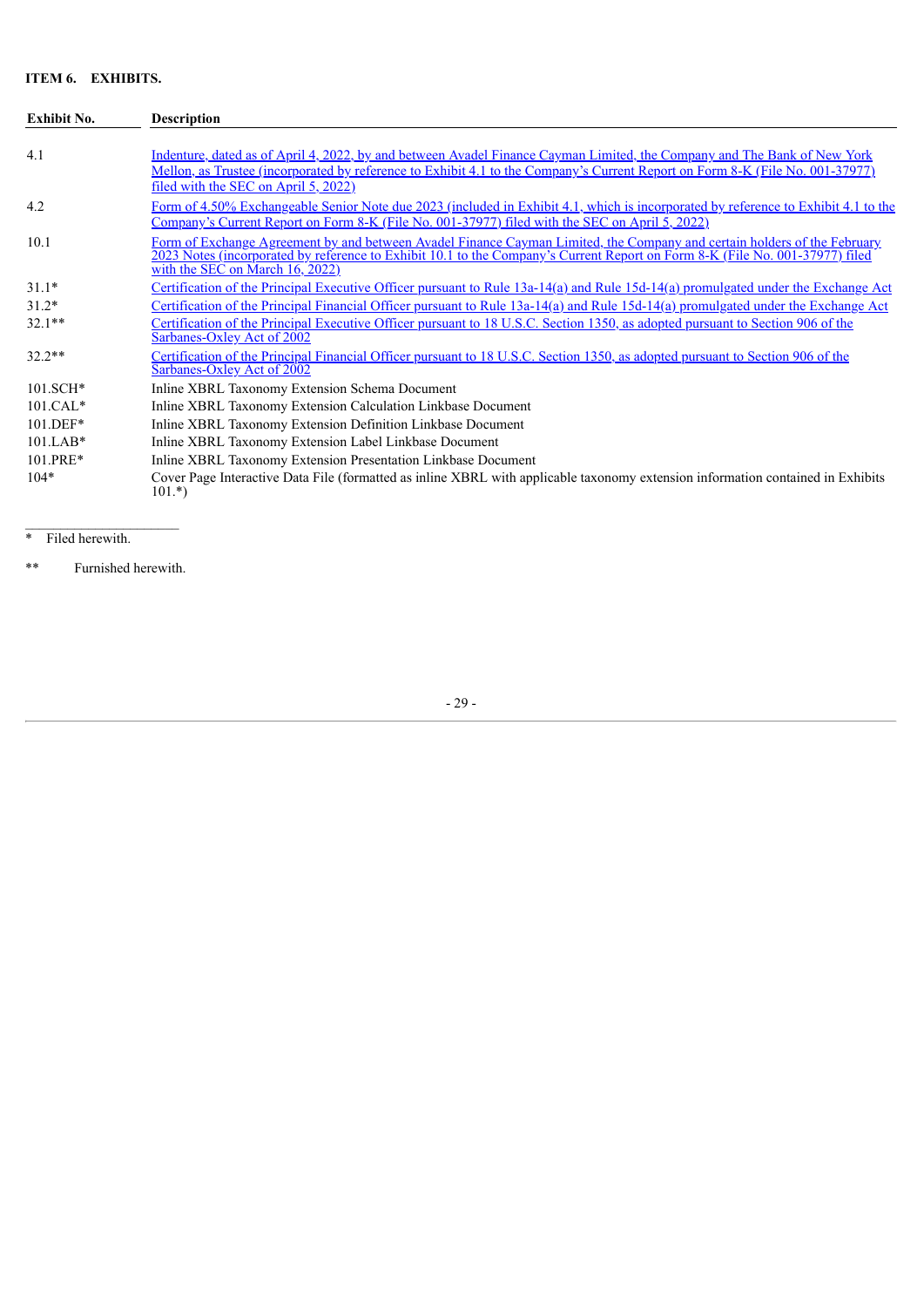### **SIGNATURES**

Pursuant to the requirements of the Securities Exchange Act of 1934, the registrant has duly caused this report to be signed on its behalf by the undersigned thereunto duly authorized.

### **AVADEL PHARMACEUTICALS PLC** (Registrant)

Date: May 9, 2022 By: /s/ Gregory J. Divis

Gregory J. Divis *Chief Executive Of icer (Duly Authorized Of icer* and *Principal Executive Of icer)*

Date: May 9, 2022 By: /s/ Thomas S. McHugh

Thomas S. McHugh *Senior Vice President and Chief Financial Of icer (Duly Authorized Of icer* and *Principal Financial and Accounting Of icer)*

- 30 -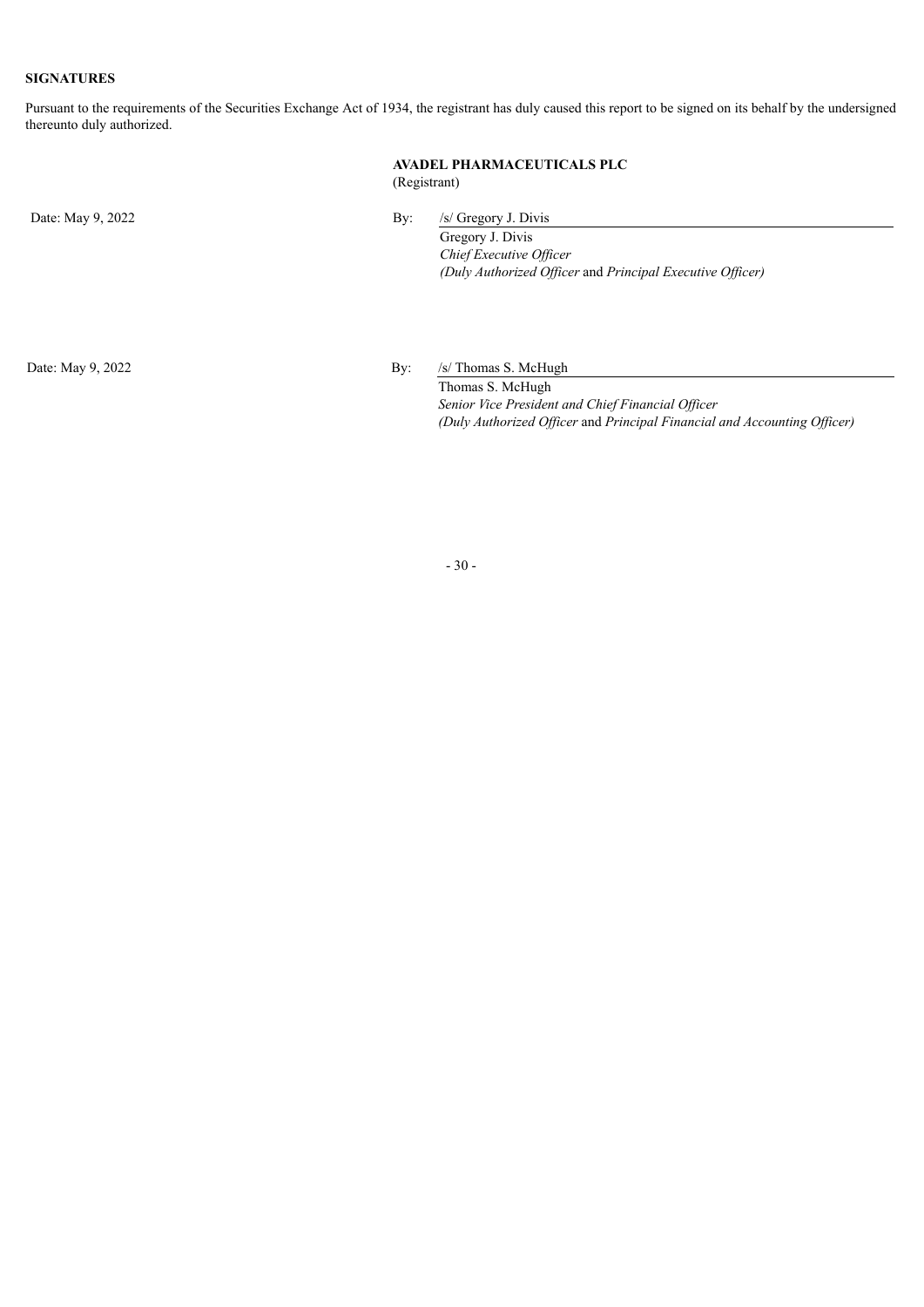### **CERTIFICATION OF PRINCIPAL EXECUTIVE OFFICER PURSUANT TO SECTION 302 OF THE SARBANES-OXLEY ACT OF 2002**

<span id="page-31-0"></span>I, Gregory J. Divis, certify that:

1. I have reviewed this Quarterly Report on Form 10-Q of Avadel Pharmaceuticals plc;

2. Based on my knowledge, this report does not contain any untrue statement of a material fact or omit to state a material fact necessary to make the statements made, in light of the circumstances under which such statements were made, not misleading with respect to the period covered by this report;

3. Based on my knowledge, the financial statements, and other financial information included in this report, fairly present in all material respects the financial condition, results of operations and cash flows of the registrant as of, and for, the periods presented in this report;

4. The registrant's other certifying officer and I are responsible for establishing and maintaining disclosure controls and procedures (as defined in Exchange Act Rules 13a-15(e) and 15d-15(e)) and internal control over financial reporting (as defined in Exchange Act Rules 13a-15(f) and 15d-15(f)) for the registrant and have:

(a) Designed such disclosure controls and procedures, or caused such disclosure controls and procedures to be designed under our supervision, to ensure that material information relating to the registrant, including its consolidated subsidiaries, is made known to us by others within those entities, particularly during the period in which this report is being prepared;

(b) Designed such internal control over financial reporting, or caused such internal control over financial reporting to be designed under our supervision, to provide reasonable assurance regarding the reliability of financial reporting and the preparation of financial statements for external purposes in accordance with generally accepted accounting principles;

(c) Evaluated the effectiveness of the registrant's disclosure controls and procedures and presented in this report our conclusions about the effectiveness of the disclosure controls and procedures, as of the end of the period covered by this report based on such evaluation; and

(d) Disclosed in this report any change in the registrant's internal control over financial reporting that occurred during the registrant's most recent fiscal quarter (the registrant's fourth fiscal quarter in the case of an annual report) that has materially affected, or is reasonably likely to materially affect, the registrant's internal control over financial reporting; and

5. The registrant's other certifying officer and I have disclosed, based on our most recent evaluation of internal control over financial reporting, to the registrant's auditors and the audit committee of the registrant's board of directors (or persons performing the equivalent functions):

(a) All significant deficiencies and material weaknesses in the design or operation of internal control over financial reporting which are reasonably likely to adversely affect the registrant's ability to record, process, summarize and report financial information; and

(b) Any fraud, whether or not material, that involves management or other employees who have a significant role in the registrant's internal control over financial reporting.

Date: May 9, 2022 /s/ Gregory J. Divis

Gregory J. Divis Chief Executive Officer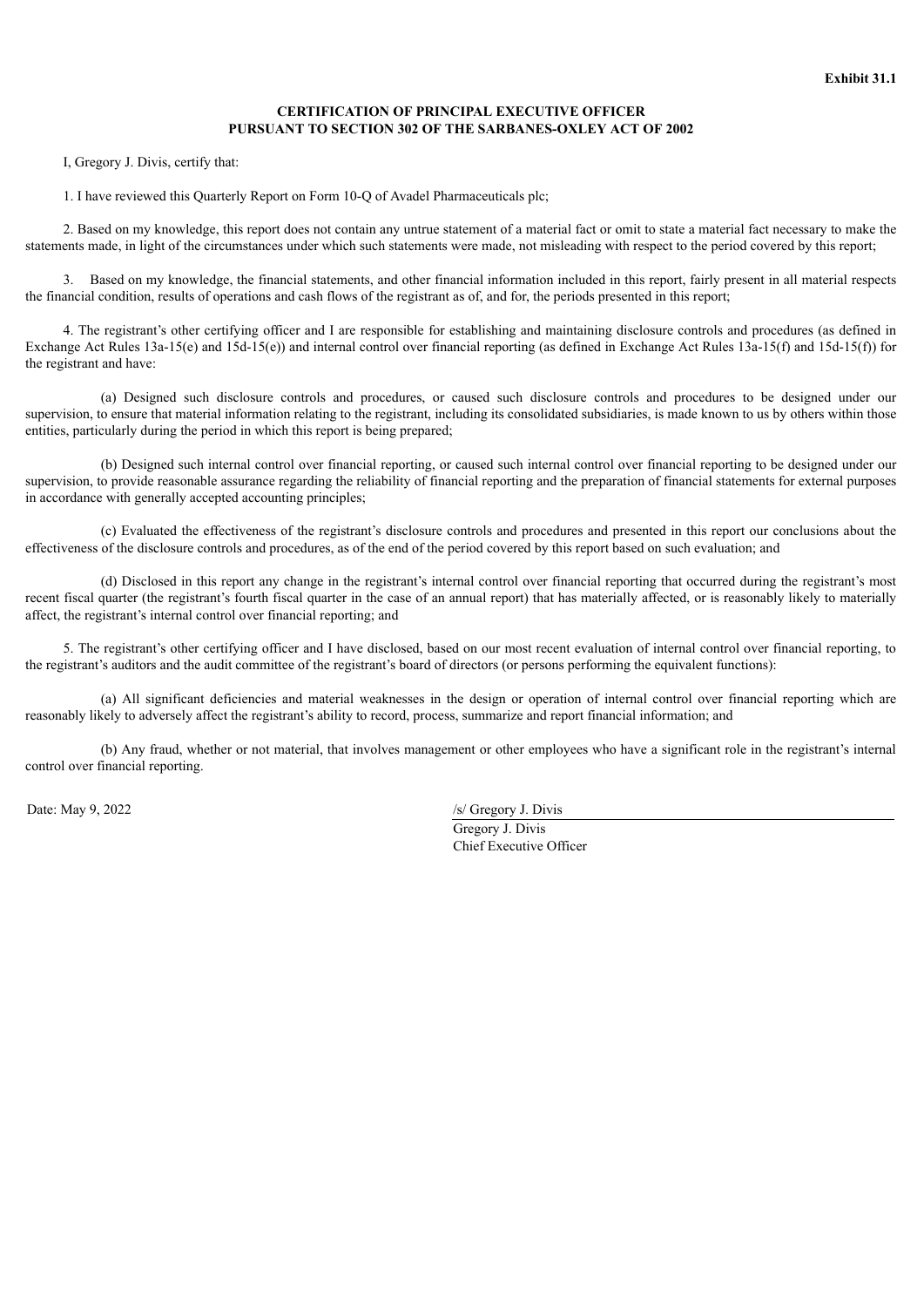### **CERTIFICATION OF PRINCIPAL FINANCIAL OFFICER PURSUANT TO SECTION 302 OF THE SARBANES-OXLEY ACT OF 2002**

<span id="page-32-0"></span>I, Thomas S. McHugh, certify that:

1. I have reviewed this Quarterly Report on Form 10-Q of Avadel Pharmaceuticals plc:

2. Based on my knowledge, this report does not contain any untrue statement of a material fact or omit to state a material fact necessary to make the statements made, in light of the circumstances under which such statements were made, not misleading with respect to the period covered by this report;

3. Based on my knowledge, the financial statements, and other financial information included in this report, fairly present in all material respects the financial condition, results of operations and cash flows of the registrant as of, and for, the periods presented in this report;

4. The registrant's other certifying officer and I are responsible for establishing and maintaining disclosure controls and procedures (as defined in Exchange Act Rules 13a-15(e) and 15d-15(e)) and internal control over financial reporting (as defined in Exchange Act Rules 13a-15(f) and 15d-15(f)) for the registrant and have:

(a) Designed such disclosure controls and procedures, or caused such disclosure controls and procedures to be designed under our supervision, to ensure that material information relating to the registrant, including its consolidated subsidiaries, is made known to us by others within those entities, particularly during the period in which this report is being prepared;

(b) Designed such internal control over financial reporting, or caused such internal control over financial reporting to be designed under our supervision, to provide reasonable assurance regarding the reliability of financial reporting and the preparation of financial statements for external purposes in accordance with generally accepted accounting principles;

(c) Evaluated the effectiveness of the registrant's disclosure controls and procedures and presented in this report our conclusions about the effectiveness of the disclosure controls and procedures, as of the end of the period covered by this report based on such evaluation; and

(d) Disclosed in this report any change in the registrant's internal control over financial reporting that occurred during the registrant's most recent fiscal quarter (the registrant's fourth fiscal quarter in the case of an annual report) that has materially affected, or is reasonably likely to materially affect, the registrant's internal control over financial reporting; and

5. The registrant's other certifying officer and I have disclosed, based on our most recent evaluation of internal control over financial reporting, to the registrant's auditors and the audit committee of the registrant's board of directors (or persons performing the equivalent functions):

(a) All significant deficiencies and material weaknesses in the design or operation of internal control over financial reporting which are reasonably likely to adversely affect the registrant's ability to record, process, summarize and report financial information; and

(b) Any fraud, whether or not material, that involves management or other employees who have a significant role in the registrant's internal control over financial reporting.

Date: May 9, 2022 /s/ Thomas S. McHugh

Thomas S. McHugh Senior Vice President and Chief Financial Officer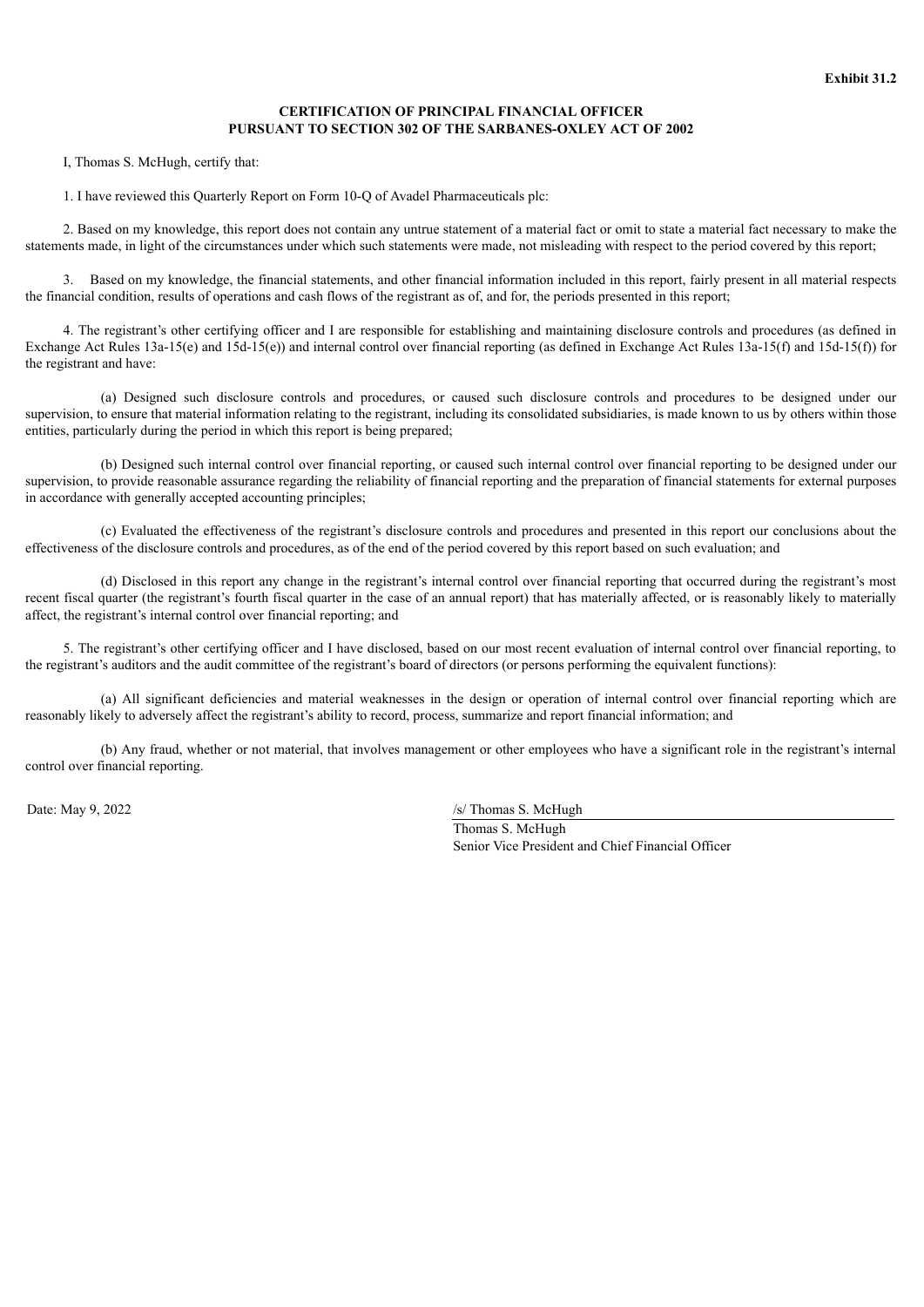### **CERTIFICATION PURSUANT TO 18 U.S.C. SECTION 1350, AS ADOPTED PURSUANT TO SECTION 906 OF THE SARBANES-OXLEY ACT OF 2002**

<span id="page-33-0"></span>In connection with the Quarterly Report on Form 10-Q of Avadel Pharmaceuticals plc (the "Company") for the period ended March 31, 2022 (the "Report"), the undersigned hereby certifies in his capacity as Chief Executive Officer of the Company pursuant to 18 U.S.C. Section 1350, as adopted pursuant to Section 906 of the Sarbanes-Oxley Act of 2002, that to the best of his knowledge:

1. the Report fully complies with the requirements of Section 13(a) or 15(d) of the Securities Exchange Act of 1934, as amended; and

2. the information contained in the Report fairly presents, in all material respects, the financial condition and results of operations of the Company.

Date: May 9, 2022 /s/ Gregory J. Divis Gregory J. Divis Chief Executive Officer